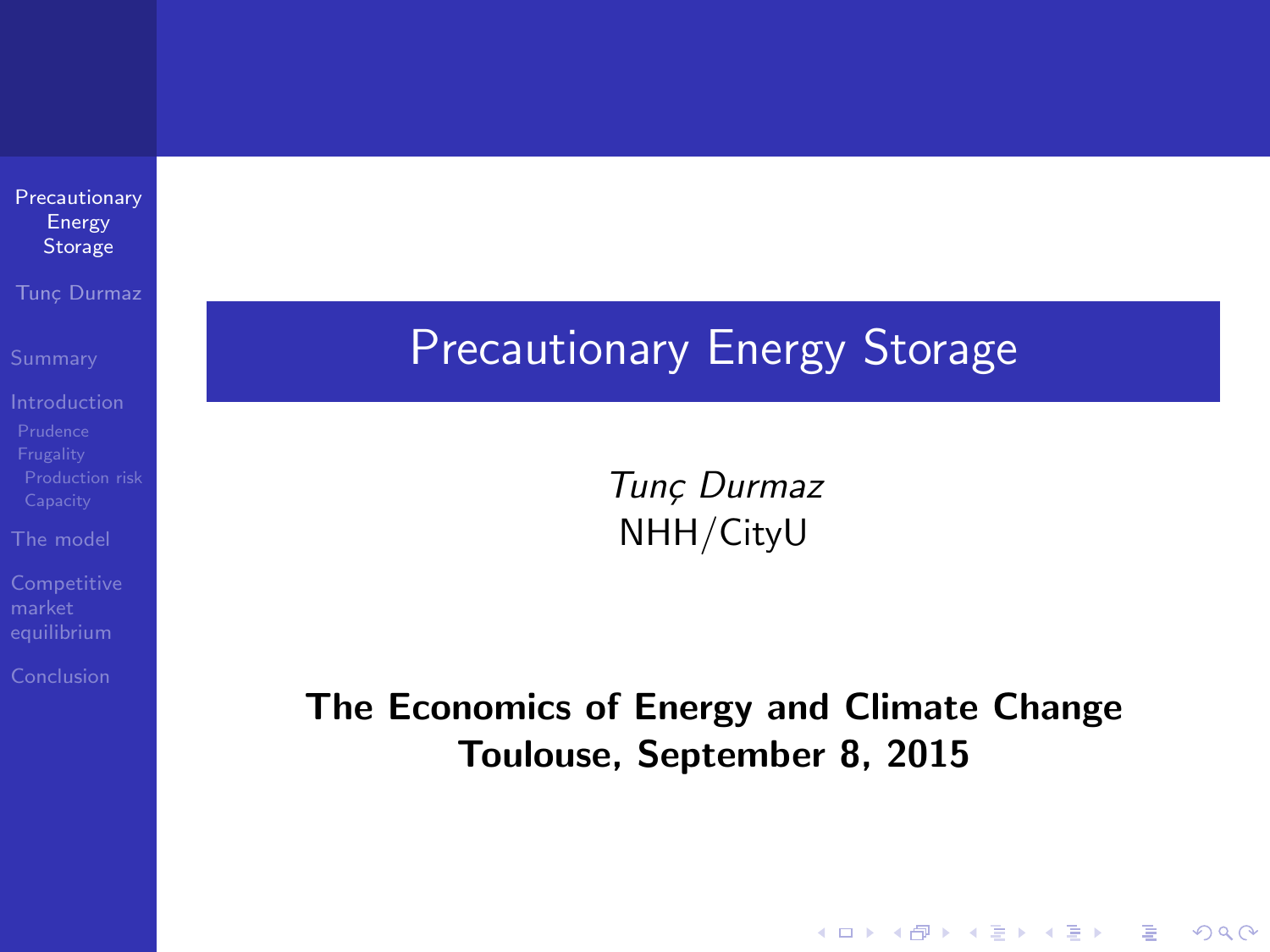### Presentation

[Precautionary](#page-0-0) Energy Storage

Tunc Durmaz

[The model](#page-31-0)

### 1 [Summary](#page-2-0)

### 2 [Introduction](#page-4-0)

- **[Prudence](#page-6-0)**
- **[Frugality](#page-14-0)** 
	- **[Production risk](#page-22-0)**
	- [Capacity](#page-27-0)

### 3 [The model](#page-31-0)

4 [Competitive market equilibrium](#page-40-0)

**KOD KARD KED KED E YORA** 

**5** [Conclusion](#page-53-0)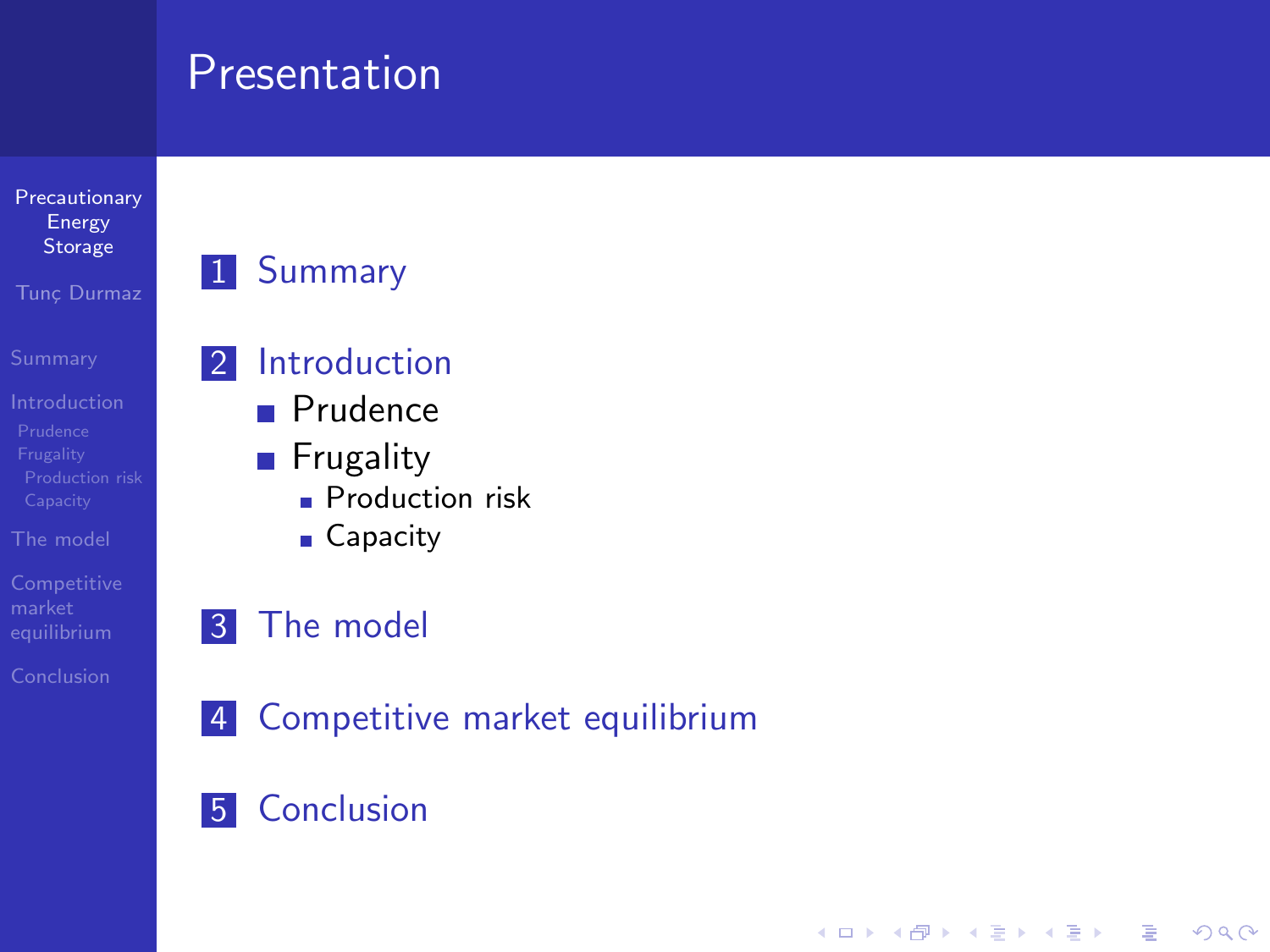# **Summary**

#### [Precautionary](#page-0-0) Energy **Storage**

#### Tunc Durmaz

#### [Summary](#page-2-0)

- 
- [The model](#page-31-0)
- 

<span id="page-2-0"></span>[Conclusion](#page-53-0)

- $\blacksquare$  energy storage technologies primarily used to take advantage of dispatchable sources and demand variability
	- $\blacksquare$  the underlying economic analysis mainly on pumped hydro storage
- **n** increasing shares of renewable energy  $(RE)$  have drawn attention to storage technologies
- not much consideration on energy storage due to precautionary motives
	- to what extent a convex marginal utility, **prudence**, and a convex marginal cost, frugality, can spur energy storage.

**KORK ERKER ADE YOUR**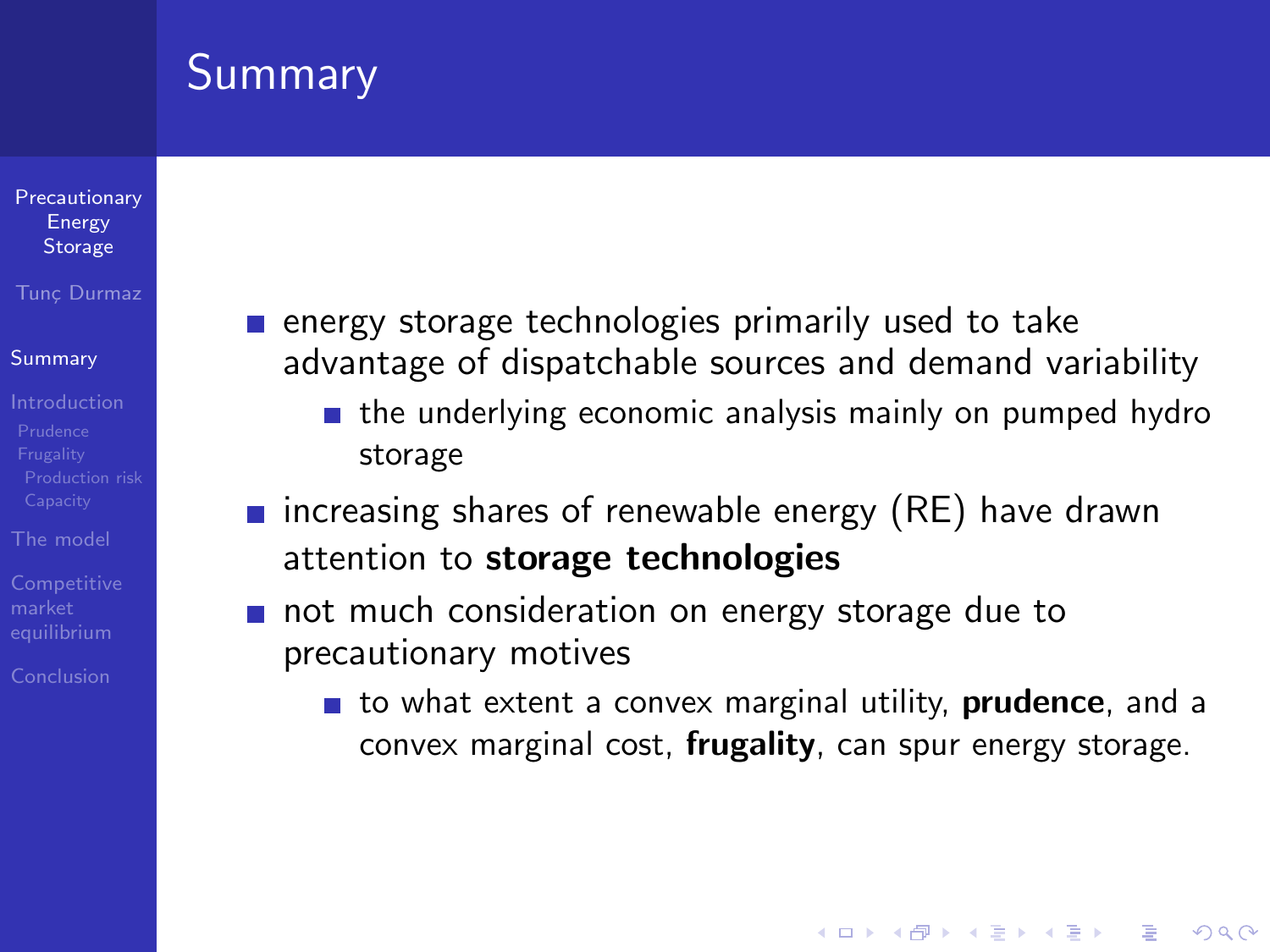# Summary

#### **[Precautionary](#page-0-0)** Energy **Storage**

### Tunc Durmaz

### [Summary](#page-2-0)

- 
- [The model](#page-31-0)
- **[Competitive](#page-40-0)**

[Conclusion](#page-53-0)

### a simple theoretical model

- characterize the optimal solution
- **demonstrate how prudence and frugality induce further** energy saving
- $\blacksquare$  show how the optimal allocation can be decentralized through competitive markets.
- **n** implications of *prudence* and *frugality* in a decentralized setting
	- upward pressure on spot market energy prices
	- **higher uncertainty**  $\rightarrow$  **greater impact of prudence and** frugality

**KORK ERKER ADE YOUR** 

...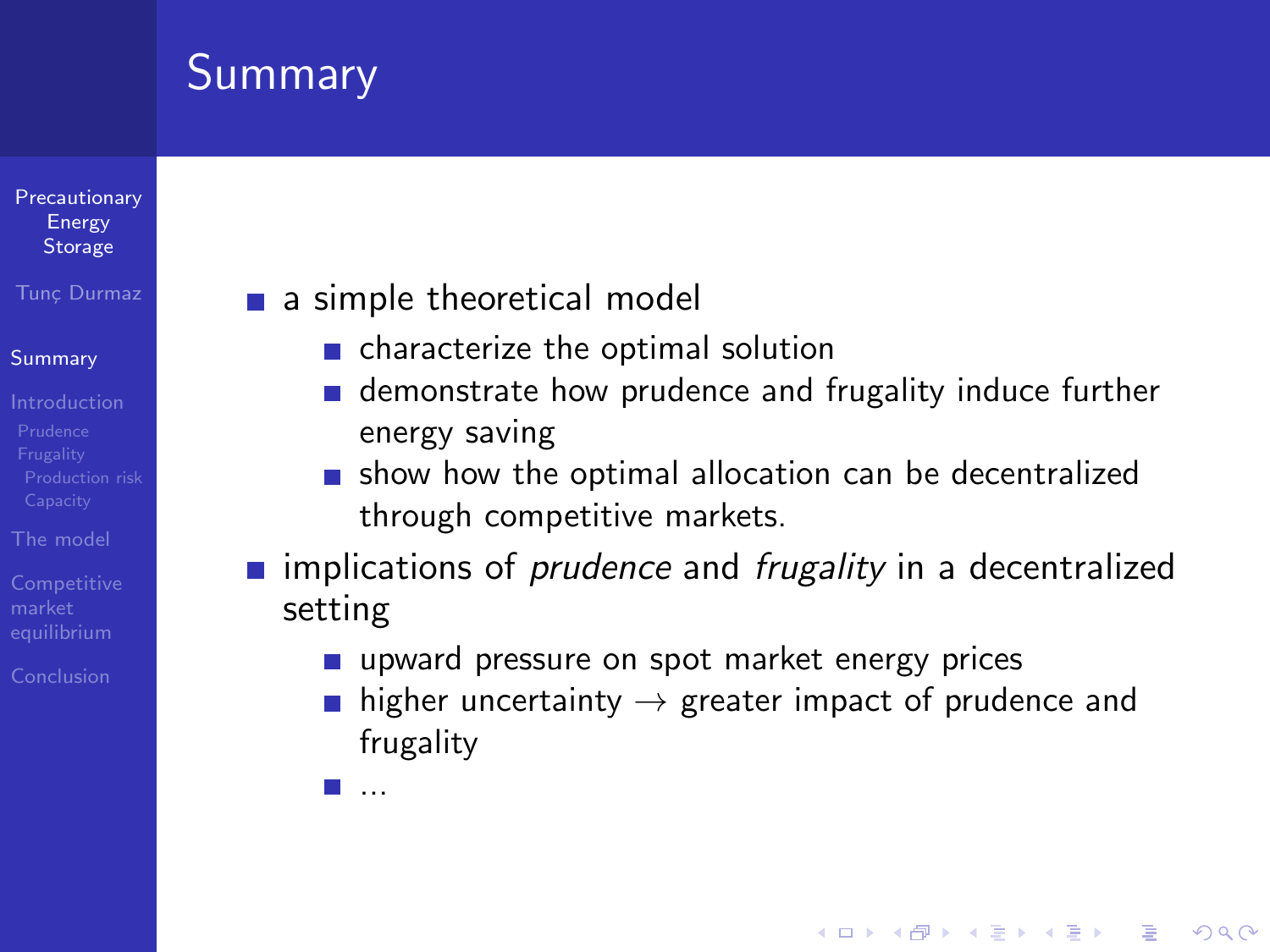### **Introduction**

#### **[Precautionary](#page-0-0)** Energy Storage

#### Tunc Durmaz

#### [Introduction](#page-4-0)

- [Prudence](#page-6-0)
- [The model](#page-31-0)
- 
- <span id="page-4-0"></span>[Conclusion](#page-53-0)

 $\blacksquare$  a number of strategies exist to deal with the challenges created by intermittent RE

**KOD KARD KED KED E YORA** 

- **1** thermal dispatchable generation
- 2 demand response
- 3 energy storage
- 4 ...
- $\blacksquare$  the paper embraces the first three
- main contribution: theoretical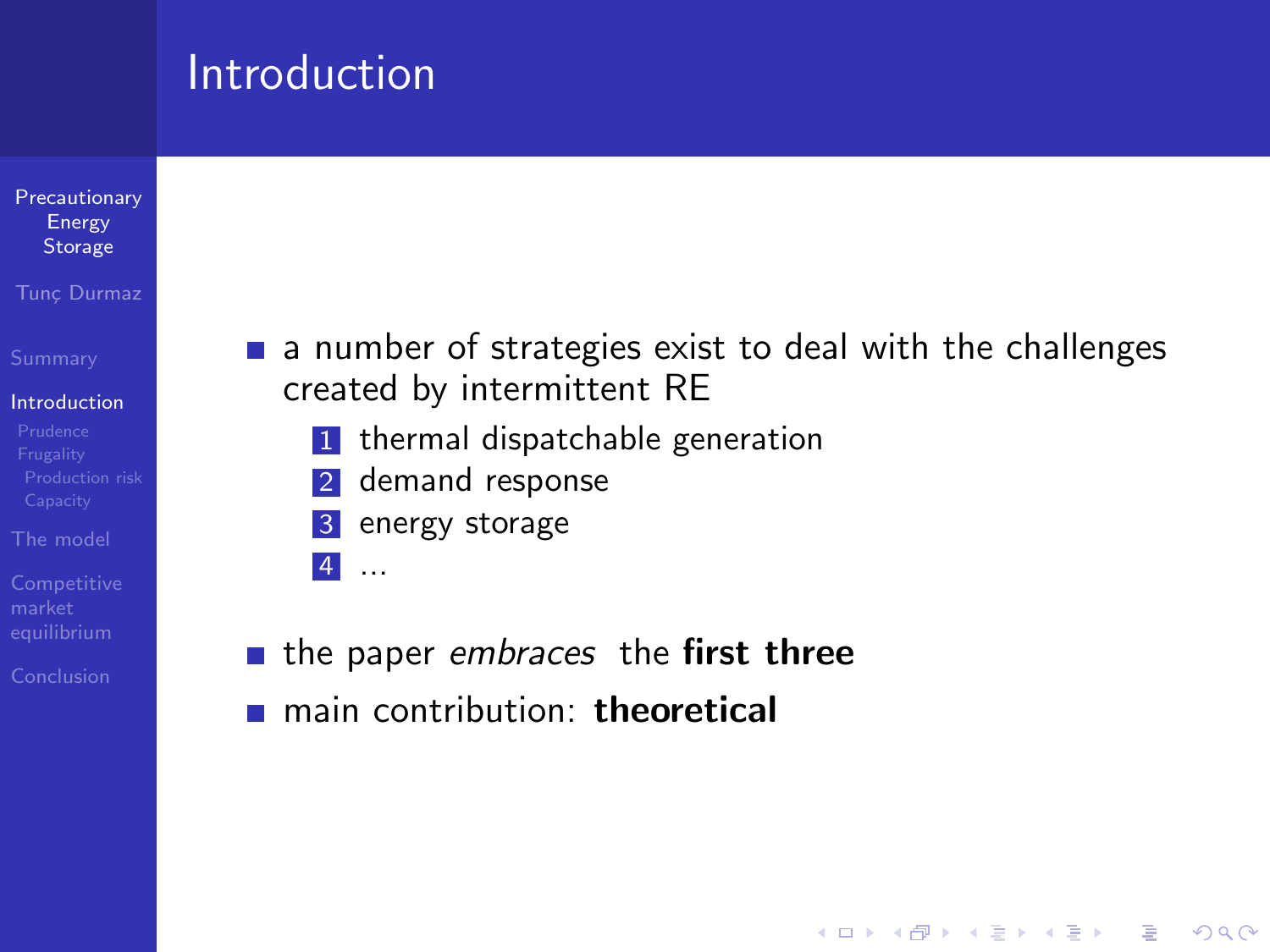### **Introduction**

#### [Precautionary](#page-0-0) Energy **Storage**

Tunc Durmaz

#### [Introduction](#page-4-0)

- 
- [The model](#page-31-0)
- 
- [Conclusion](#page-53-0)
- prudence w.r.t electricity consumption,  $U''' \geq 0$ "convex marginal utility"
- frugality,  $C''' \geq 0$  "convex marginal cost"
	- $\blacksquare$  in the presence of uncertainty
		- $\blacksquare$  endows a cost-minimizing producer with the same motivations as that of a prudent consumer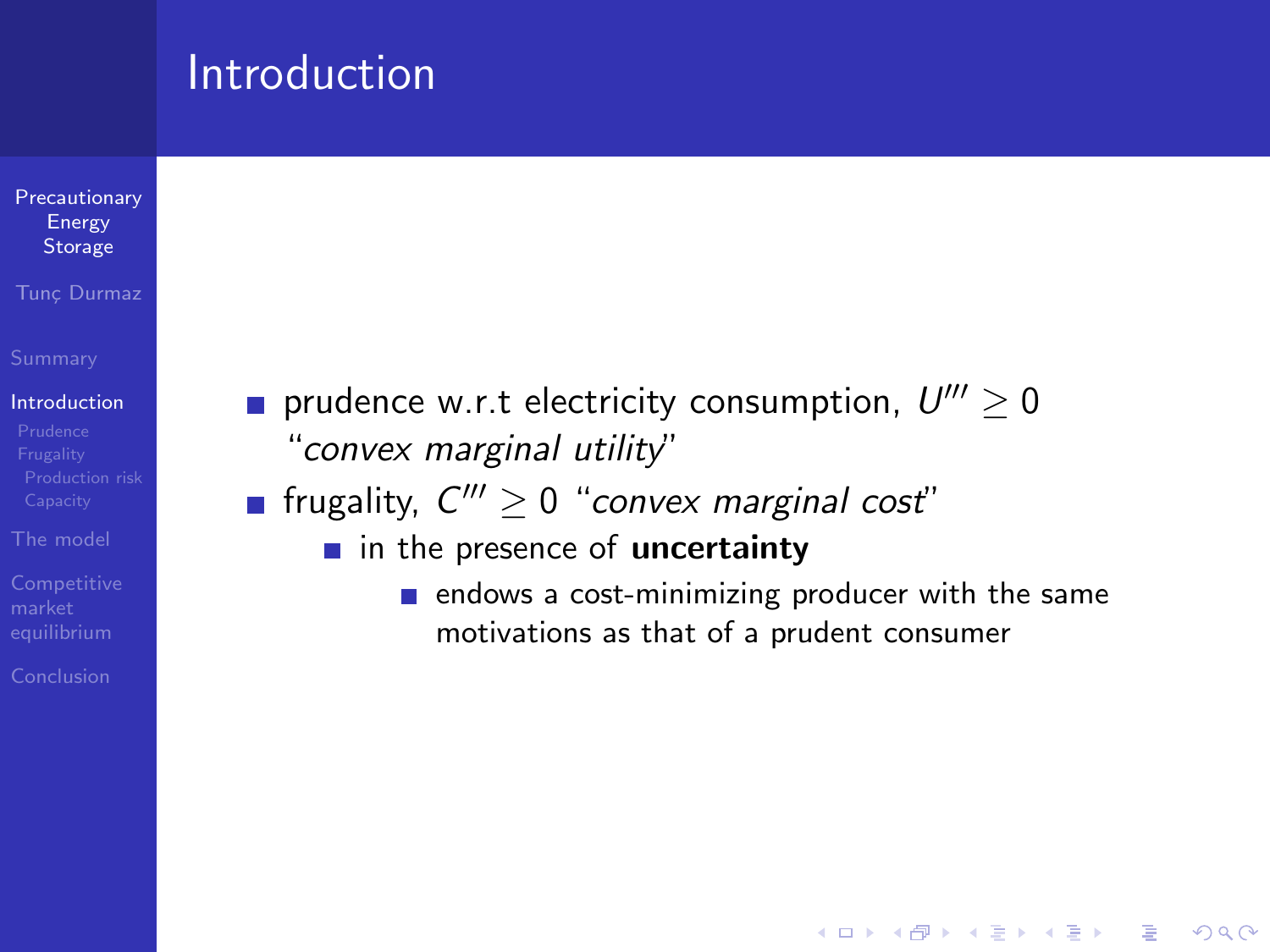<span id="page-6-0"></span>

| Precautionary<br>Energy<br>Storage                   |
|------------------------------------------------------|
| Tunç Durmaz                                          |
| Summary                                              |
| Introduction                                         |
| Prudence<br>Frugality<br>Production risk<br>Capacity |
| The model                                            |
| Competitive<br>market<br>equilibrium                 |
| Conclusion                                           |
|                                                      |
|                                                      |
|                                                      |
|                                                      |

K ロ ▶ K @ ▶ K 할 ▶ K 할 ▶ | 할 | ⊙Q @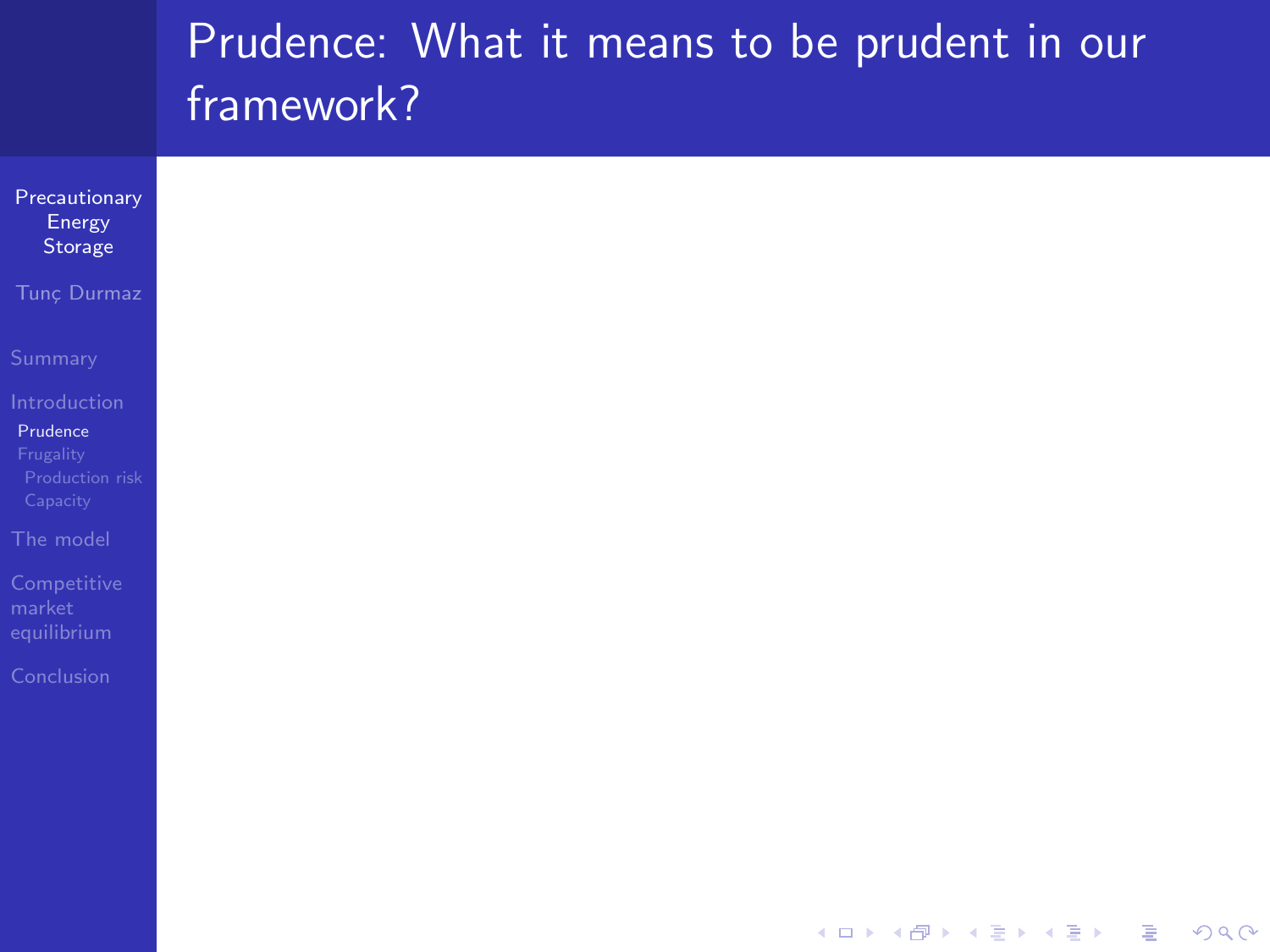**KOD KARD KED KED E YORA** 

**[Precautionary](#page-0-0)** Energy Storage

Tunc Durmaz

[Prudence](#page-6-0)

[The model](#page-31-0)

 $\blacksquare$   $U(q)$ , q: electricity consumption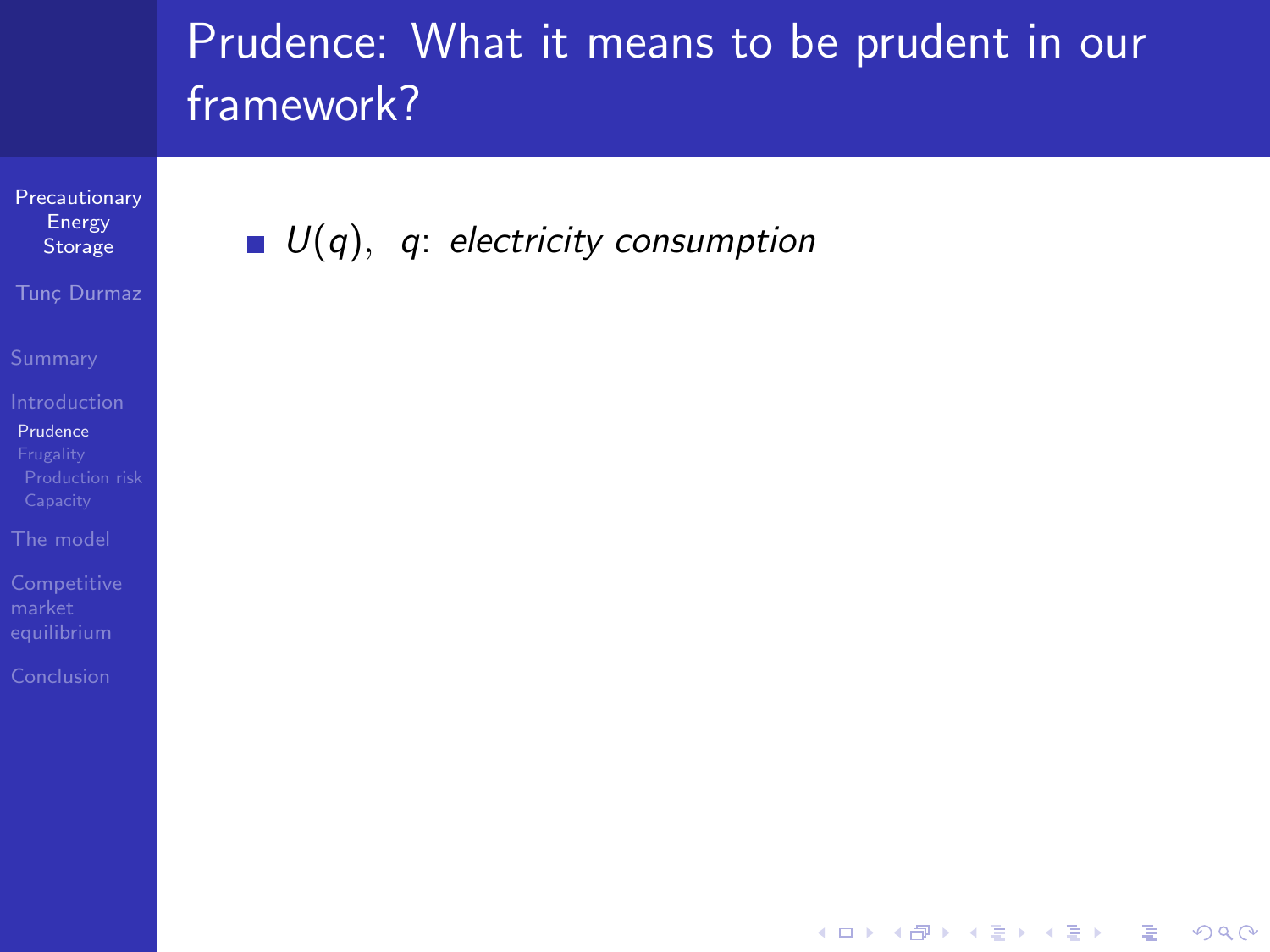**KORK STRATER STRAKER** 

**[Precautionary](#page-0-0)** Energy Storage

Tunc Durmaz

[Prudence](#page-6-0)

[The model](#page-31-0)

### $\blacksquare$   $U(q)$ , q: electricity consumption  $U' > 0$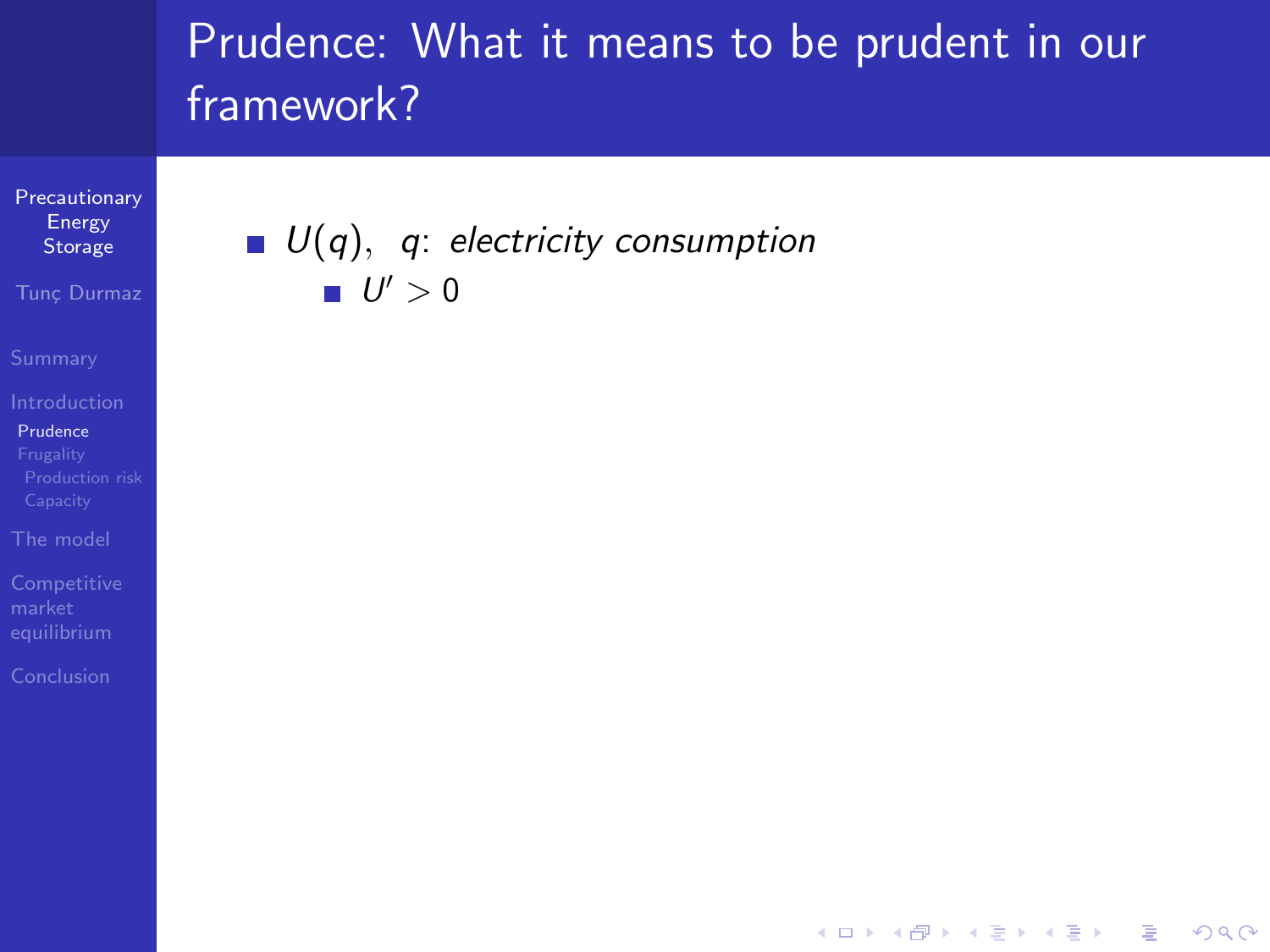**[Precautionary](#page-0-0)** Energy Storage

Tunc Durmaz

[Prudence](#page-6-0)

[The model](#page-31-0)

 $\blacksquare$   $U(q)$ , q: electricity consumption  $U' > 0$ 

Suppose a consumer is exposed to a zero-mean consumption risk,  $\tilde{x}$ .

**KOD KARD KED KED E YORA**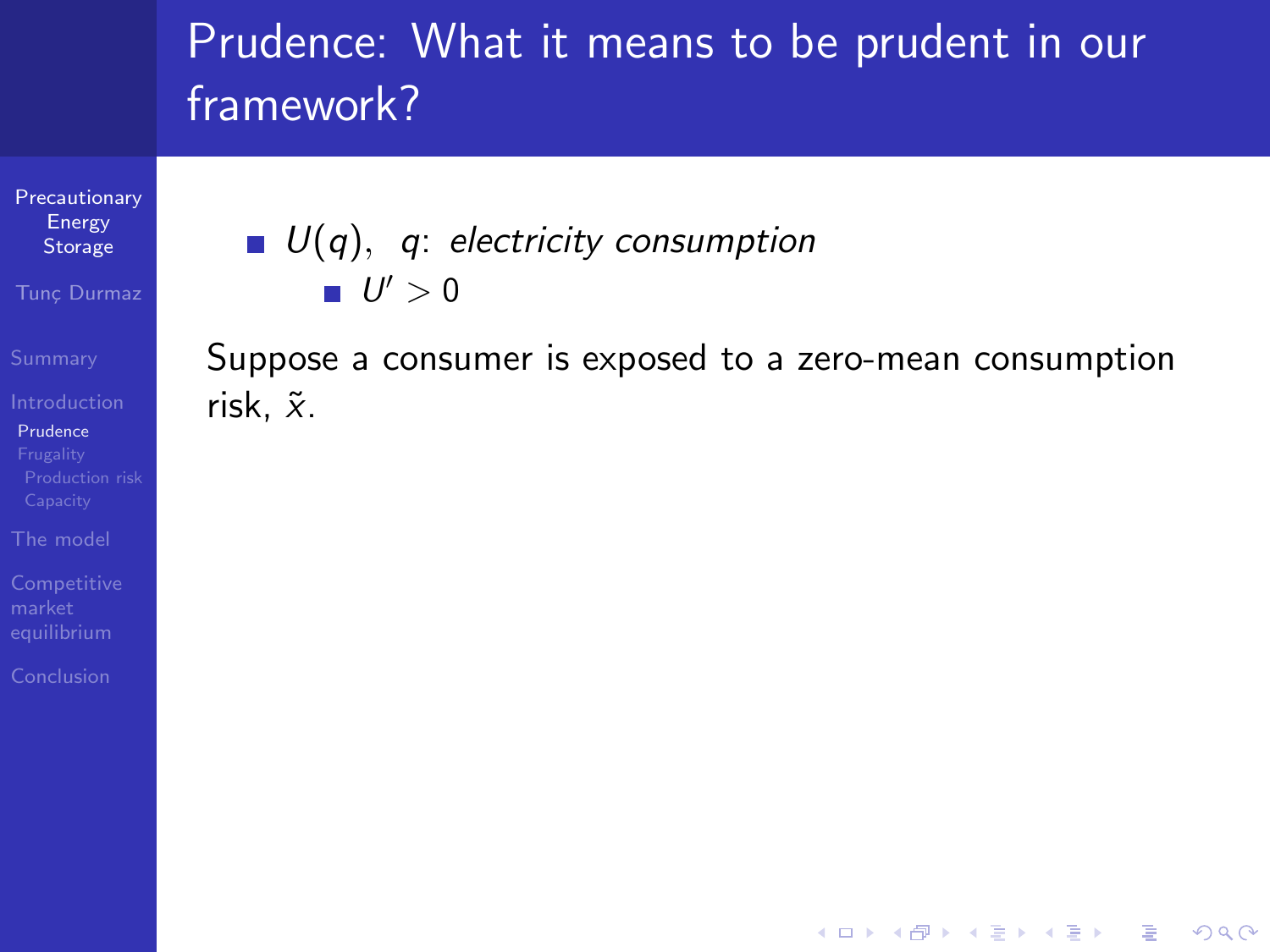**[Precautionary](#page-0-0)** Energy Storage

Tunc Durmaz

[Prudence](#page-6-0)

[The model](#page-31-0)

[Conclusion](#page-53-0)

 $\blacksquare$   $U(q)$ , q: electricity consumption  $U' > 0$ 

Suppose a consumer is exposed to a zero-mean consumption risk,  $\tilde{x}$ .

**KOD KARD KED KED E YORA** 

When the consumer is risk averse (i.e.,  $U'' < 0$ ),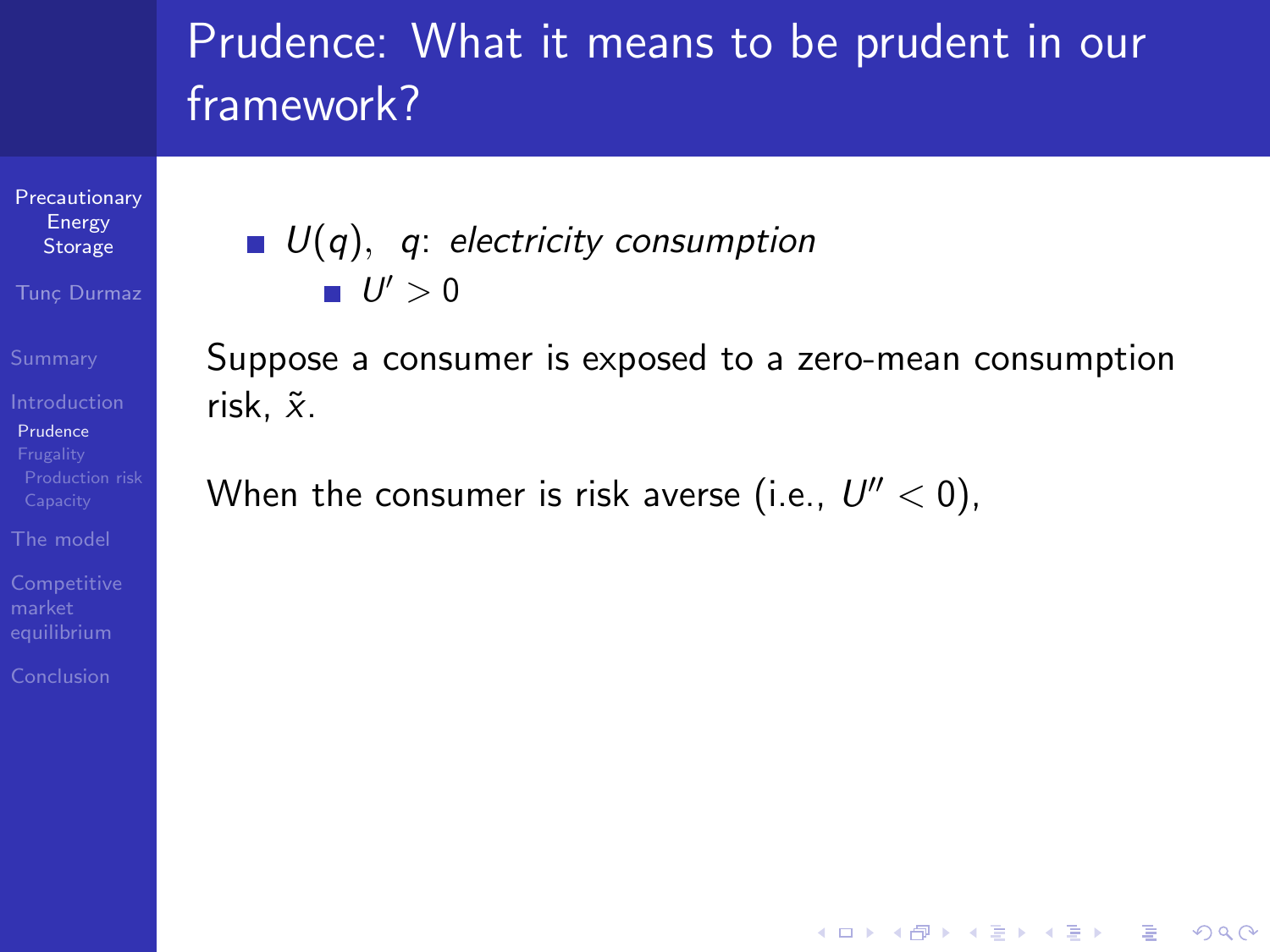**[Precautionary](#page-0-0)** Energy **Storage** 

Tunc Durmaz

[Prudence](#page-6-0)

[The model](#page-31-0)

[Conclusion](#page-53-0)

 $U(q)$ , q: electricity consumption  $U' > 0$ 

Suppose a consumer is exposed to a zero-mean consumption risk.  $\tilde{x}$ .

When the consumer is risk averse (i.e.,  $U'' < 0$ ),

cost of uncertainty:

 $k(q) \equiv U(q) - \mathbb{E}[U(q+\tilde{x})] > 0$ 

**KOD KARD KED KED E YORA**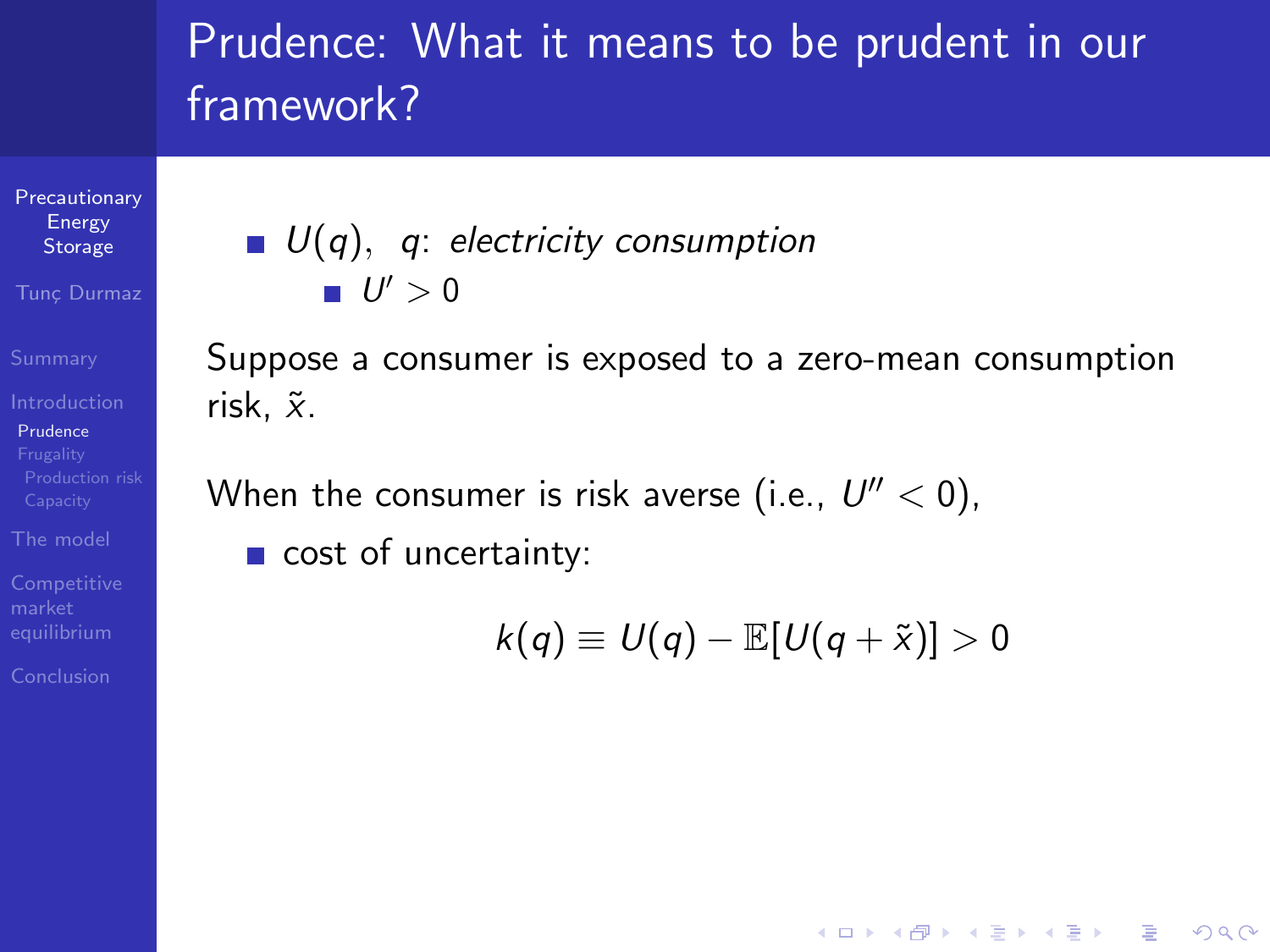**[Precautionary](#page-0-0)** Energy **Storage** 

Tunc Durmaz

**[Prudence](#page-6-0)** 

[The model](#page-31-0)

[Conclusion](#page-53-0)

### $\blacksquare$   $U(q)$ , q: electricity consumption  $U' > 0$

Suppose a consumer is exposed to a zero-mean consumption risk.  $\tilde{x}$ .

When the consumer is risk averse (i.e.,  $U'' < 0$ ),

cost of uncertainty:

$$
k(q) \equiv U(q) - \mathbb{E}[U(q+\tilde{x})] > 0
$$

a consumer is prudent w.r.t. q if  $k'(q) < 0$ :

$$
k'(q) < 0 \quad \text{if} \quad U''' > 0
$$

**KORK STRAIN A BAR SHOP**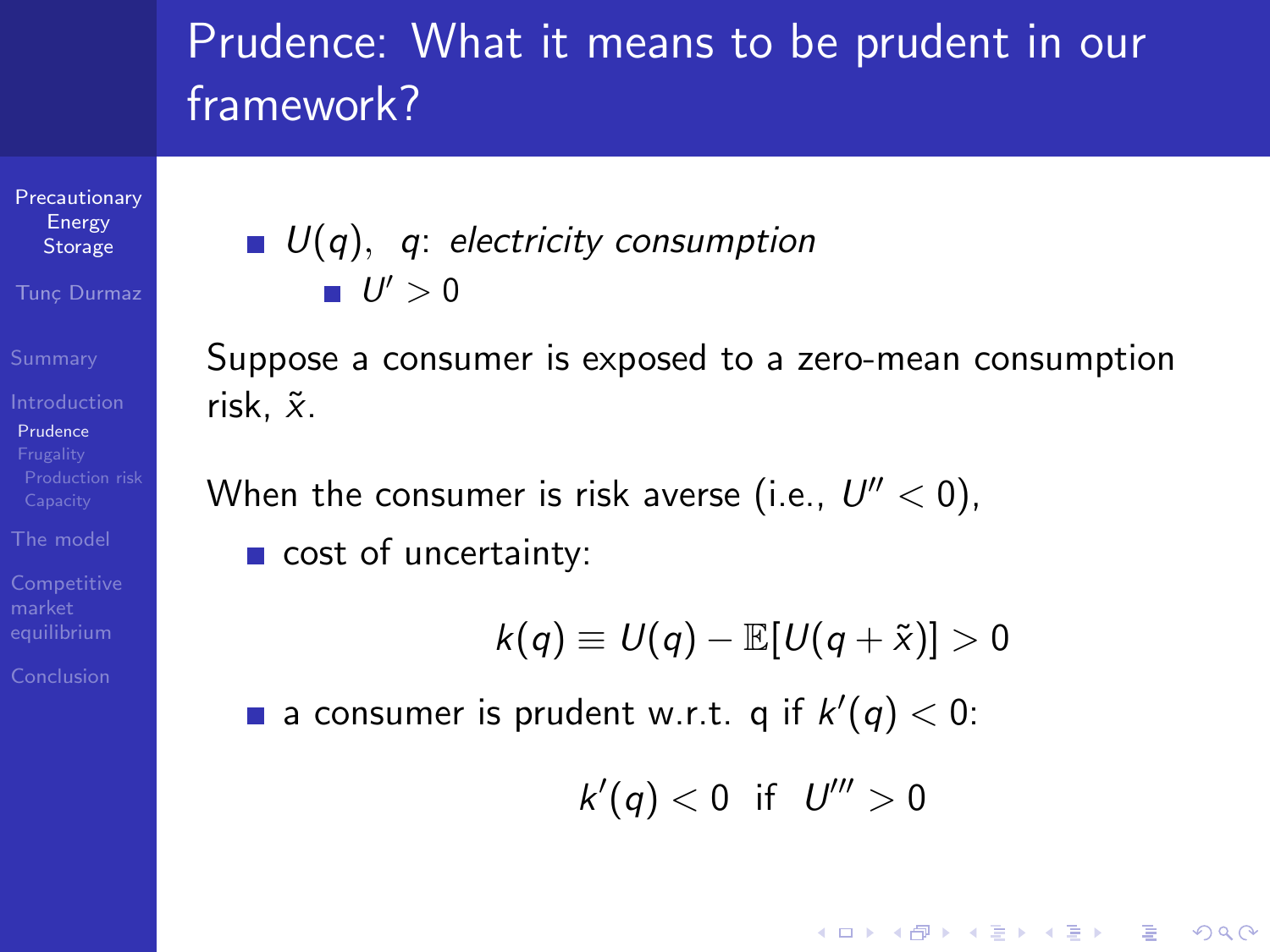**[Precautionary](#page-0-0)** Energy **Storage** 

Tunc Durmaz

[Prudence](#page-6-0)

[The model](#page-31-0)

[Conclusion](#page-53-0)

### $\blacksquare$   $U(q)$ , q: electricity consumption  $U' > 0$

Suppose a consumer is exposed to a zero-mean consumption risk.  $\tilde{x}$ .

When the consumer is risk averse (i.e.,  $U'' < 0$ ),

cost of uncertainty:

$$
k(q) \equiv U(q) - \mathbb{E}[U(q+\tilde{x})] > 0
$$

a consumer is prudent w.r.t. q if  $k'(q) < 0$ :

$$
k'(q) < 0 \quad \text{if} \quad U''' > 0
$$

**KORK ERKER ADE YOUR** 

∗ consuming stored energy is one way to increase q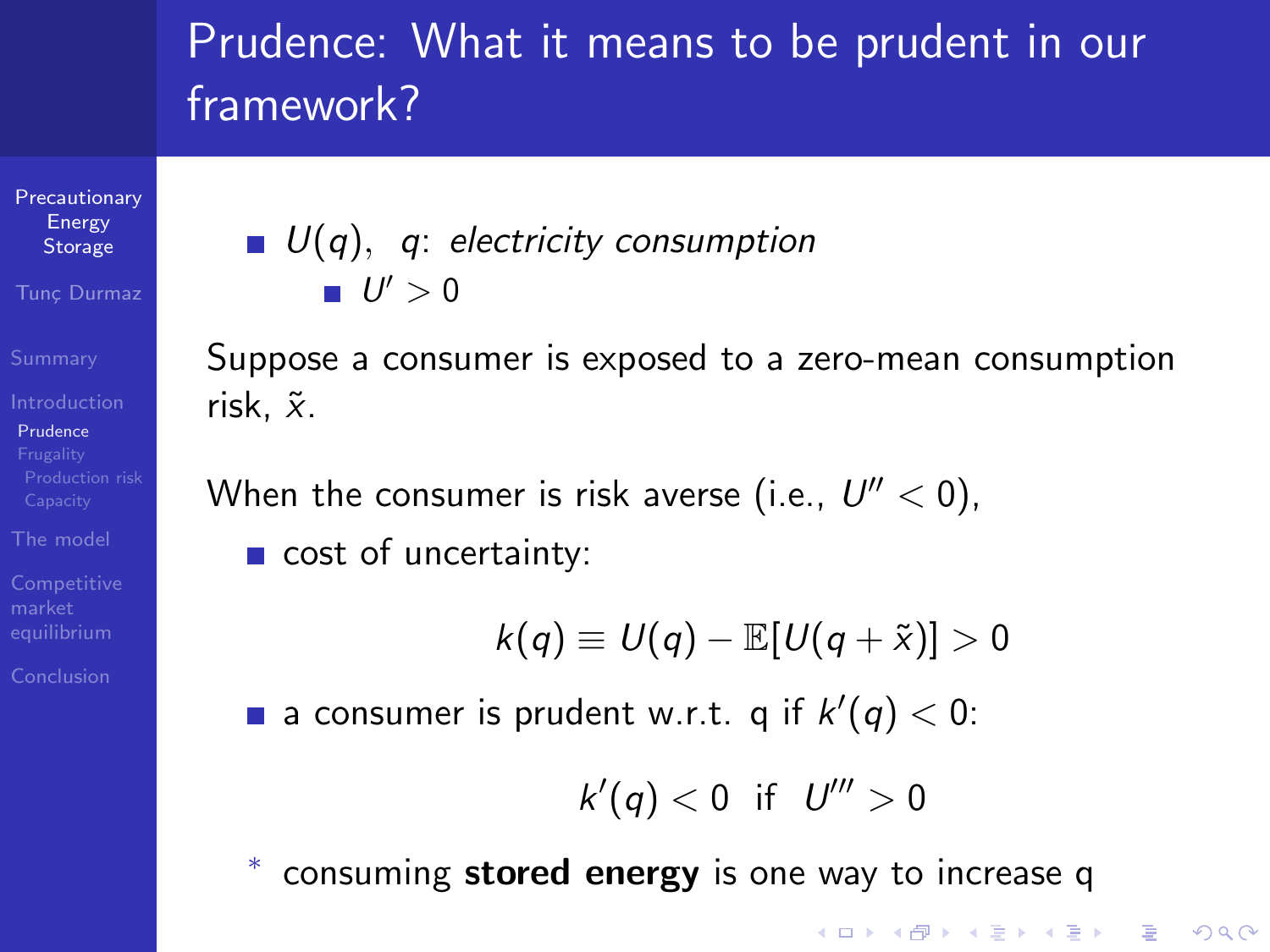<span id="page-14-0"></span>

| Precautionary<br>Energy<br>Storage                   |
|------------------------------------------------------|
| Tunç Durmaz                                          |
| Summary                                              |
| Introduction                                         |
| Prudence<br>Frugality<br>Production risk<br>Capacity |
| The model                                            |
| Competitive<br>market<br>equilibrium                 |
| Conclusion                                           |
|                                                      |
|                                                      |
|                                                      |
|                                                      |

K ロ ▶ K @ ▶ K 할 ▶ K 할 ▶ | 할 | ⊙Q @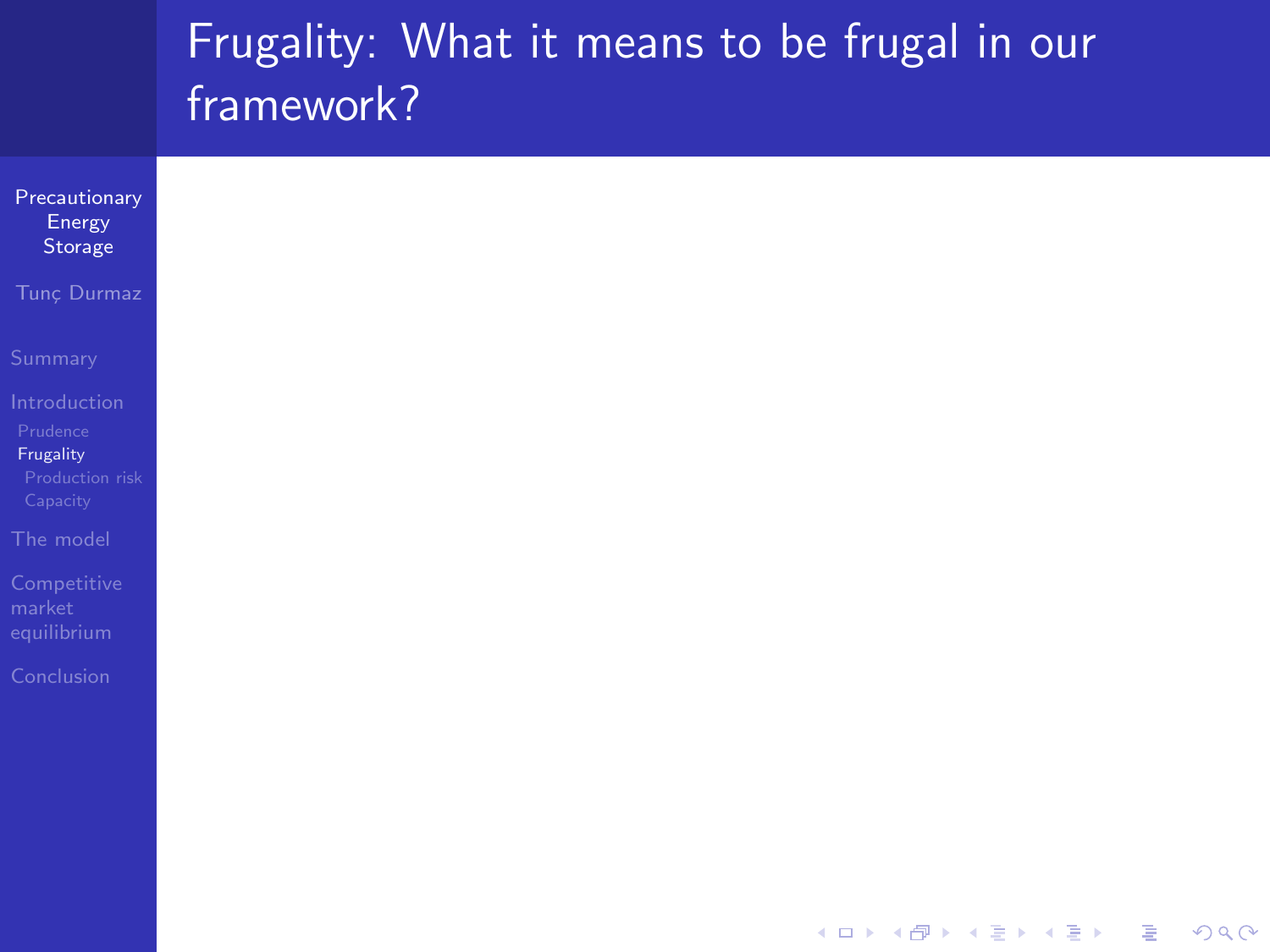**KORK STRATER STRAKER** 

**[Precautionary](#page-0-0)** Energy Storage

Tunc Durmaz

[Frugality](#page-14-0)

[The model](#page-31-0)

 $C(q)$ , q: energy production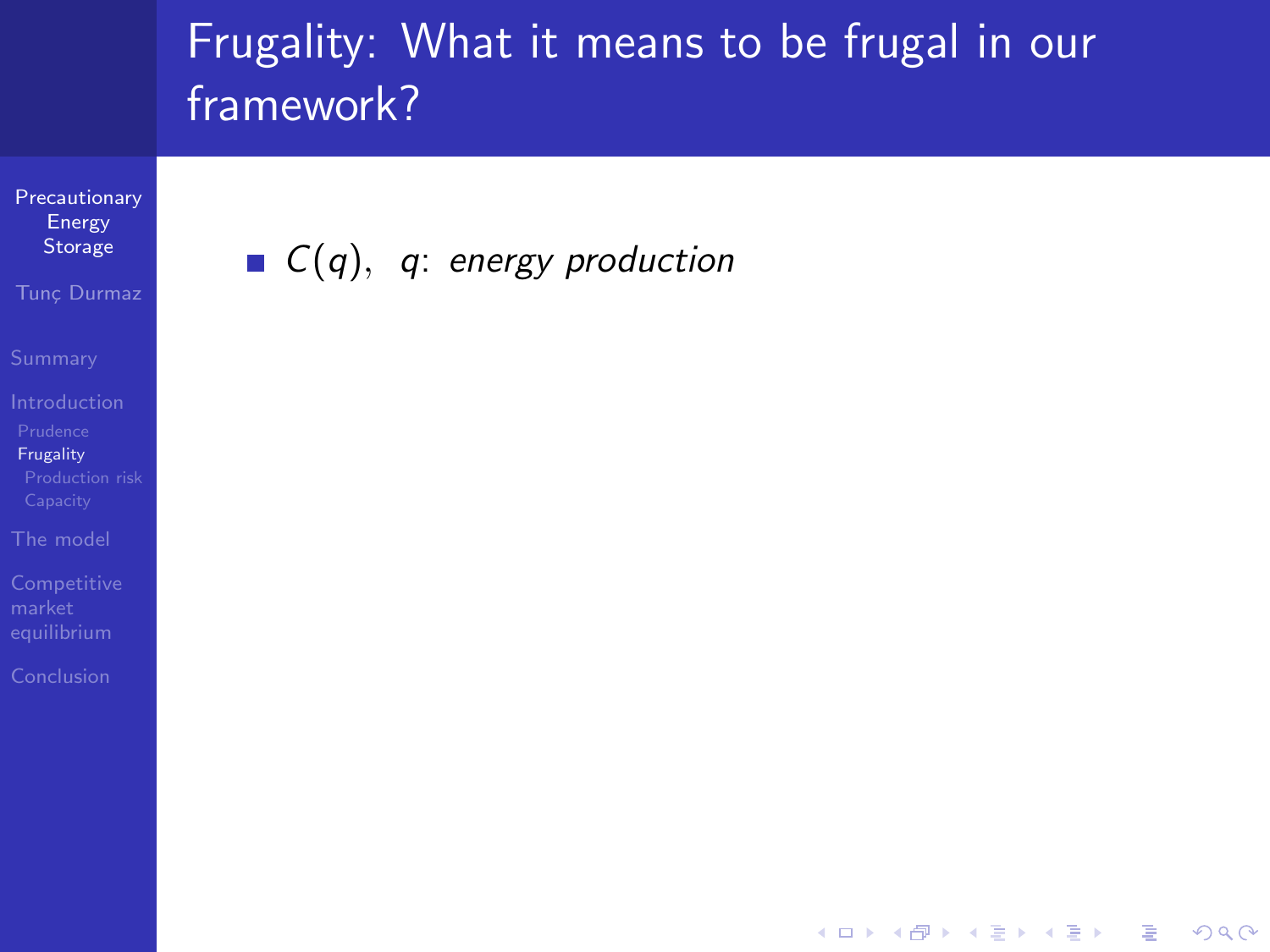**KORK STRATER STRAKER** 

**[Precautionary](#page-0-0)** Energy Storage

Tunc Durmaz

[Frugality](#page-14-0)

[The model](#page-31-0)

### $C(q)$ , q: energy production  $C' > 0$  and  $C'' > 0$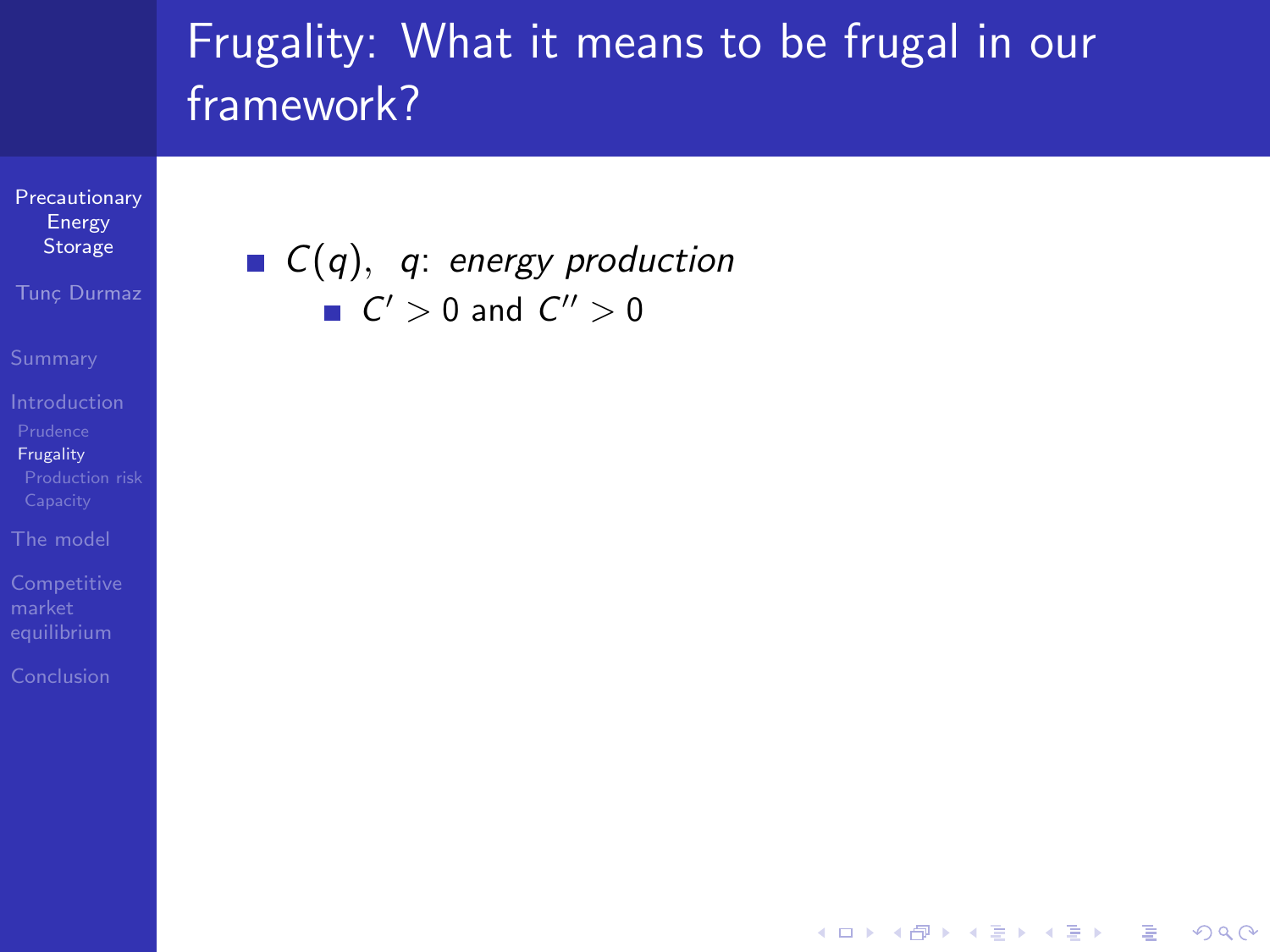[Precautionary](#page-0-0) Energy Storage

Tunc Durmaz

[Frugality](#page-14-0)

[The model](#page-31-0)

### $C(q)$ , q: energy production  $C' > 0$  and  $C'' > 0$

Suppose a firm is exposed to a zero-mean production risk,  $\tilde{x}$ .

**KOD KARD KED KED E YORA**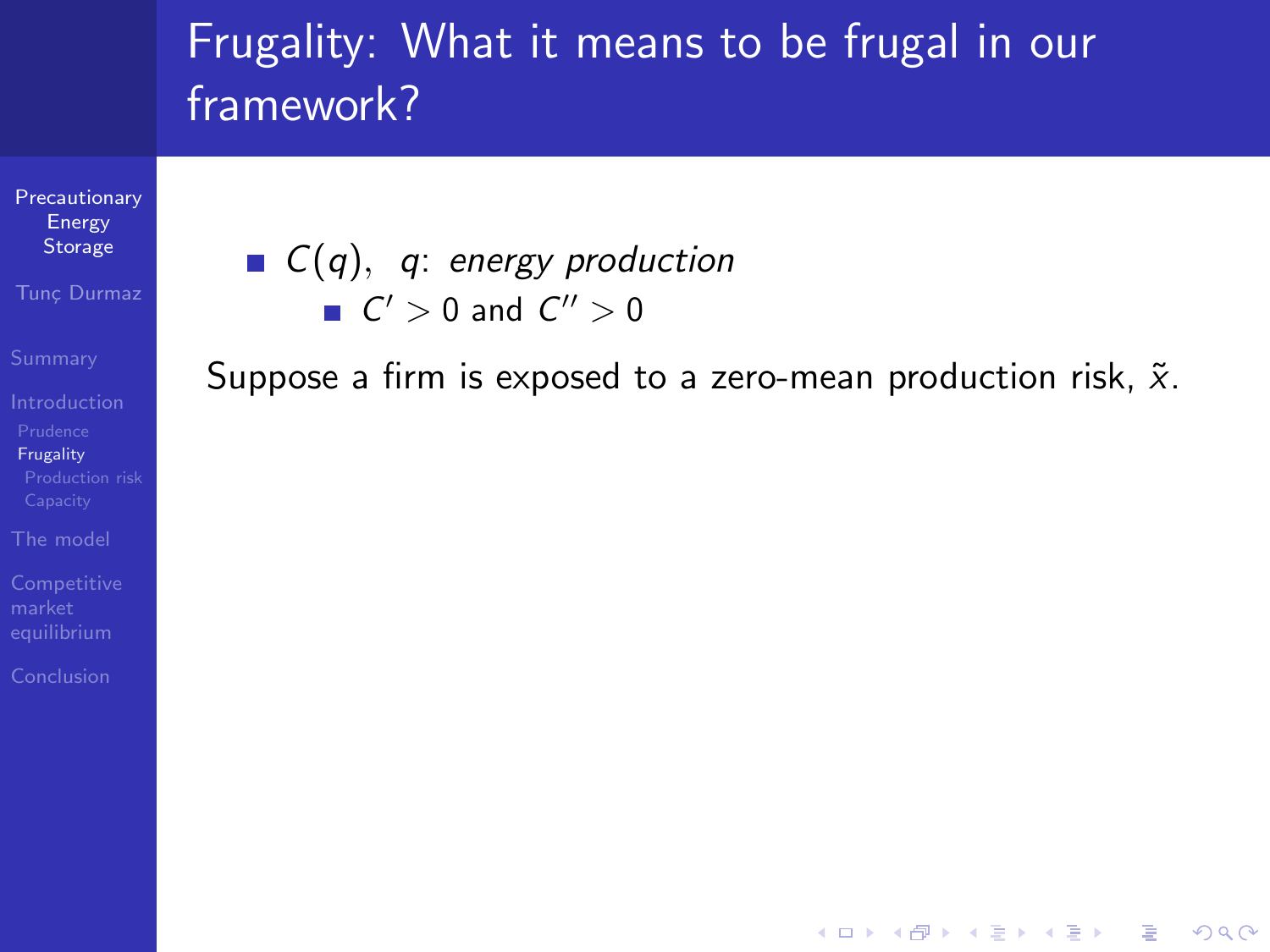[Precautionary](#page-0-0) Energy Storage

Tunc Durmaz

[Frugality](#page-14-0)

[The model](#page-31-0)

[Conclusion](#page-53-0)

 $C(q)$ , q: energy production  $C' > 0$  and  $C'' > 0$ 

Suppose a firm is exposed to a zero-mean production risk,  $\tilde{x}$ .

**KOD KARD KED KED E YORA** 

When the marginal cost is increasing (i.e.,  $C'' > 0$ )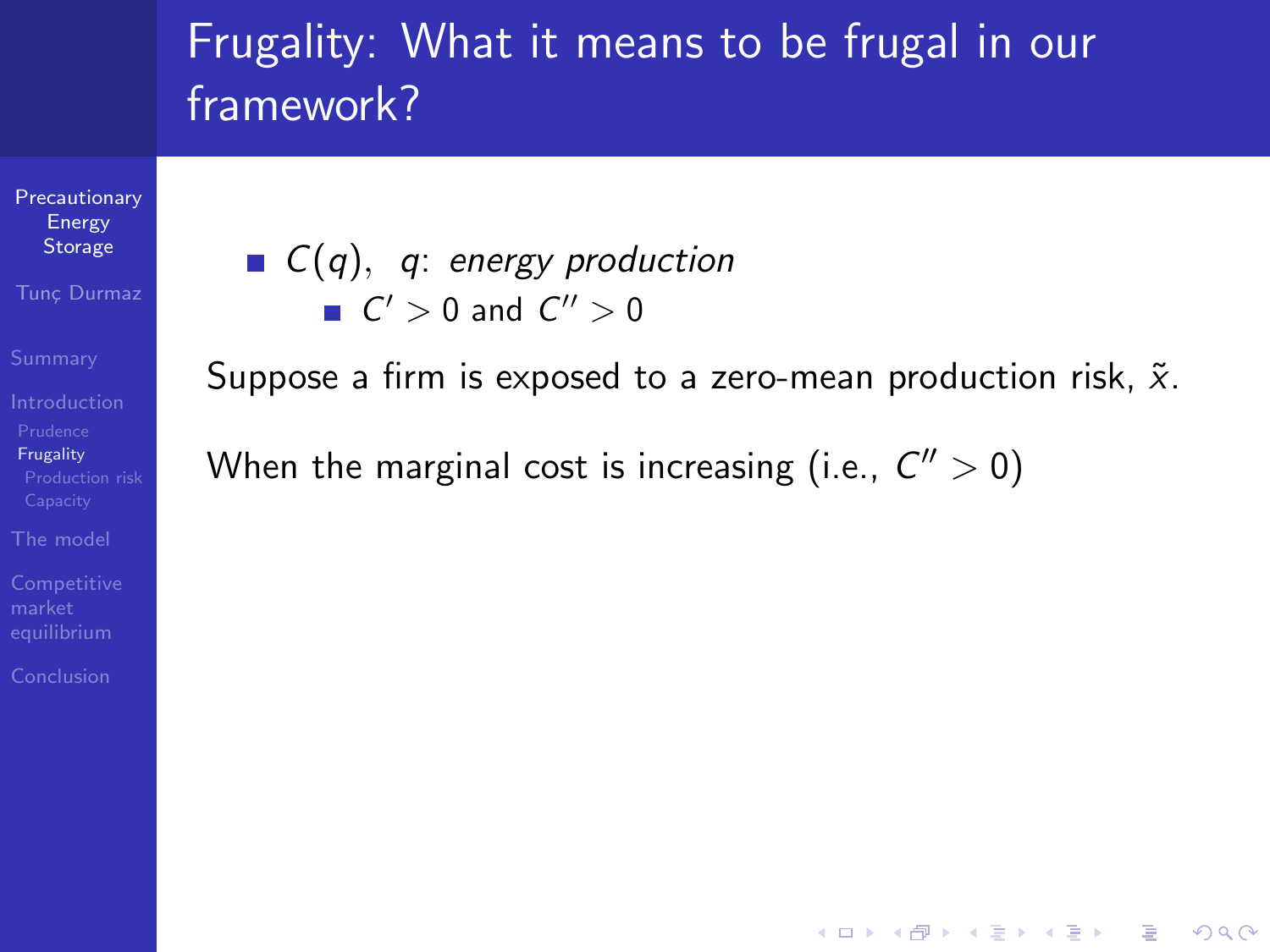**[Precautionary](#page-0-0)** Energy Storage

Tunc Durmaz

[Frugality](#page-14-0)

[The model](#page-31-0)

[Conclusion](#page-53-0)

 $C(q)$ , q: energy production  $C' > 0$  and  $C'' > 0$ 

Suppose a firm is exposed to a zero-mean production risk,  $\tilde{x}$ .

When the marginal cost is increasing (i.e.,  $C'' > 0$ ) penalty of uncertainty:

$$
\rho(q) \equiv \mathbb{E}[C(q+\tilde{x})] - C(q) > 0
$$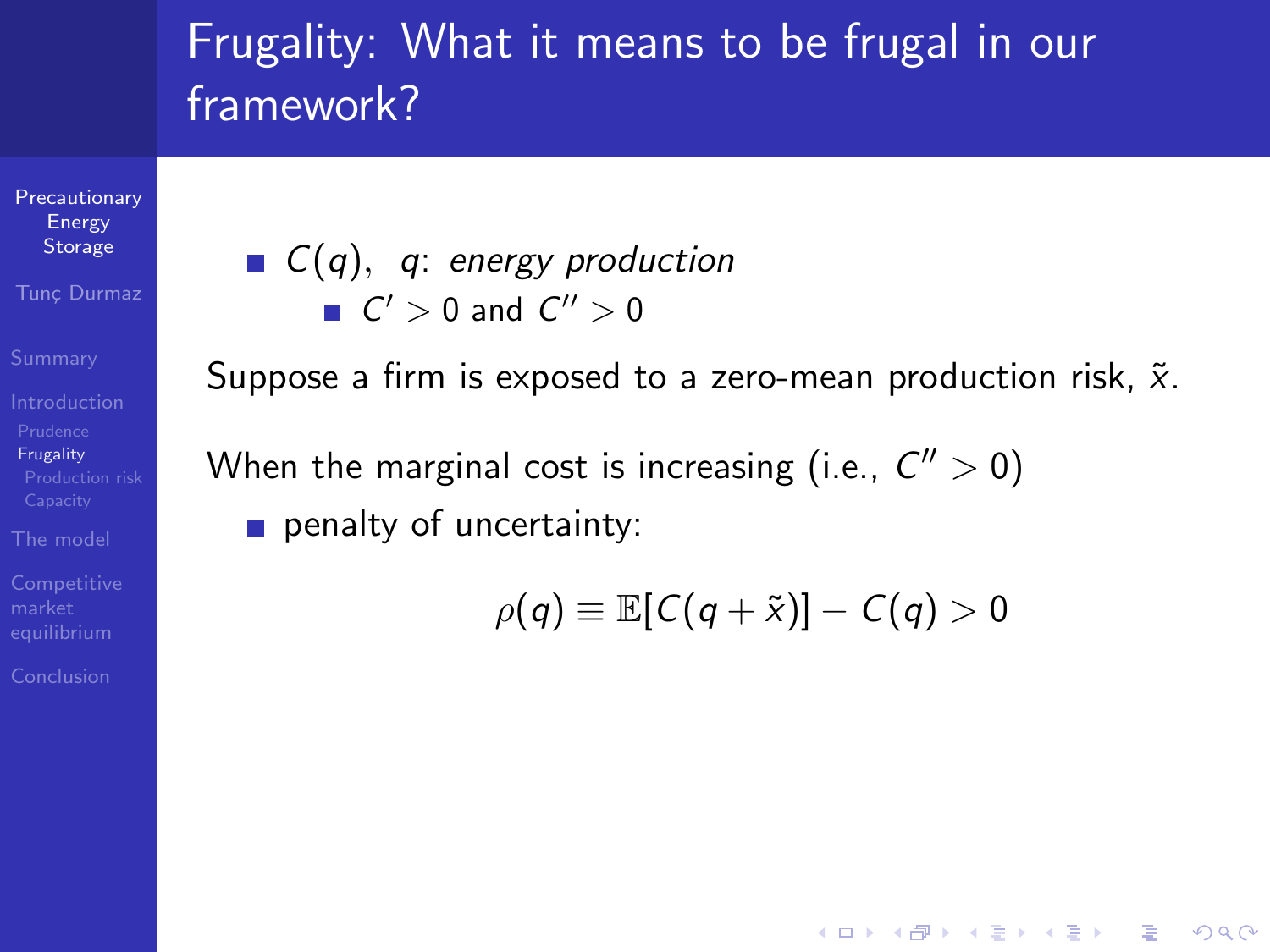**[Precautionary](#page-0-0)** Energy Storage

Tunc Durmaz

[Frugality](#page-14-0)

[The model](#page-31-0)

[Conclusion](#page-53-0)

 $C(q)$ , q: energy production  $C' > 0$  and  $C'' > 0$ 

Suppose a firm is exposed to a zero-mean production risk,  $\tilde{x}$ . When the marginal cost is increasing (i.e.,  $C'' > 0$ ) penalty of uncertainty:

**KOD KARD KED KED E YORA** 

$$
\rho(q) \equiv \mathbb{E}[C(q + \tilde{x})] - C(q) > 0
$$
\na firm is frugal w.r.t. q if  $\rho'(q) > 0$ :

\n
$$
\rho'(q) > 0 \quad \text{if} \quad C''' > 0
$$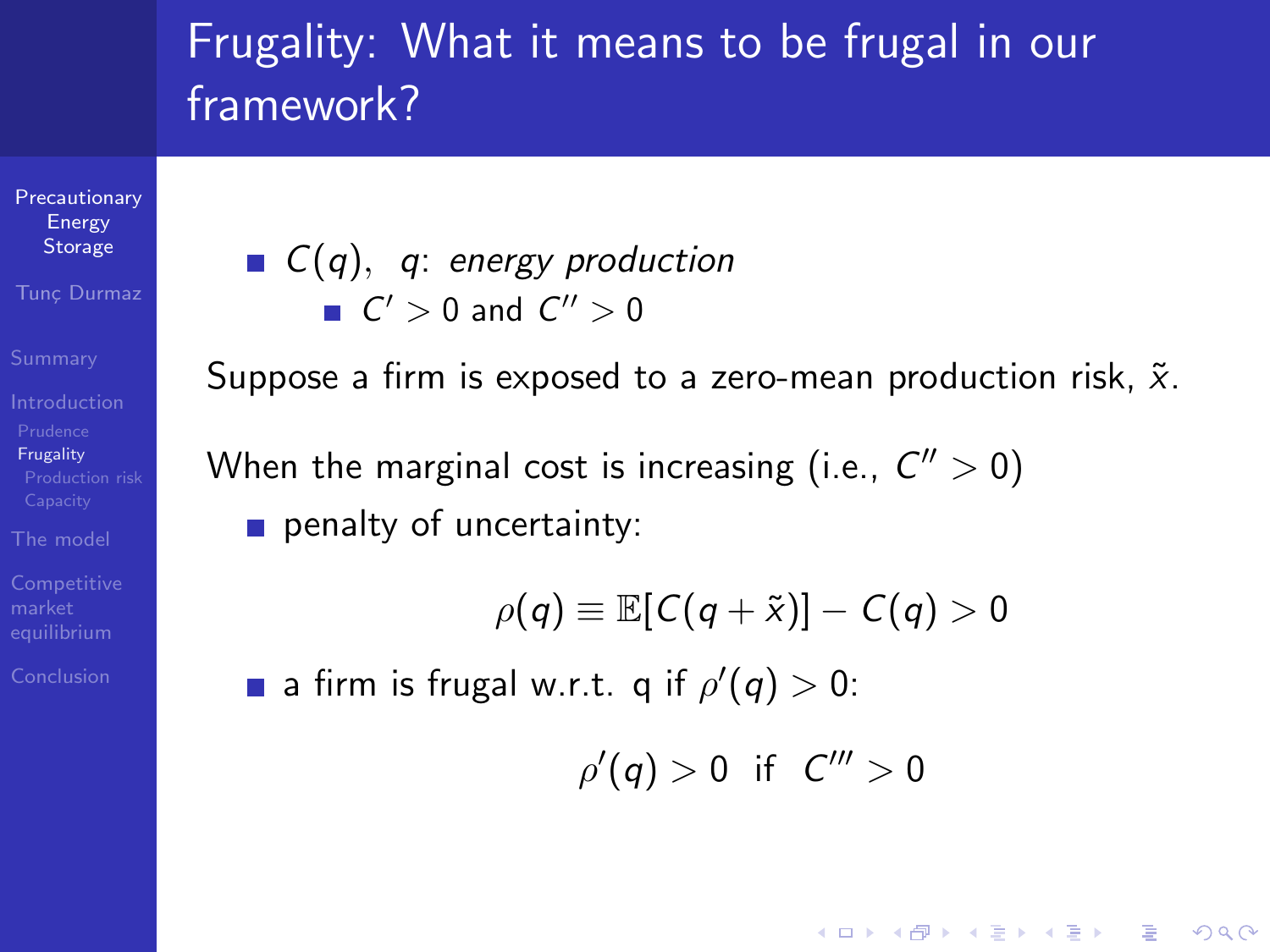**[Precautionary](#page-0-0)** Energy **Storage** 

Tunc Durmaz

**[Frugality](#page-14-0)** 

[The model](#page-31-0)

[Conclusion](#page-53-0)

 $C(q)$ , q: energy production  $C' > 0$  and  $C'' > 0$ 

Suppose a firm is exposed to a zero-mean production risk,  $\tilde{x}$ . When the marginal cost is increasing (i.e.,  $C'' > 0$ ) penalty of uncertainty:

$$
\rho(q) \equiv \mathbb{E}[C(q+\tilde{x})] - C(q) > 0
$$

a firm is frugal w.r.t. q if  $\rho'(q) > 0$ :

$$
\rho'(q) > 0 \quad \text{if} \quad C''' > 0
$$

**KORK ERKER ADE YOUR** 

using stored energy is one way to decrease q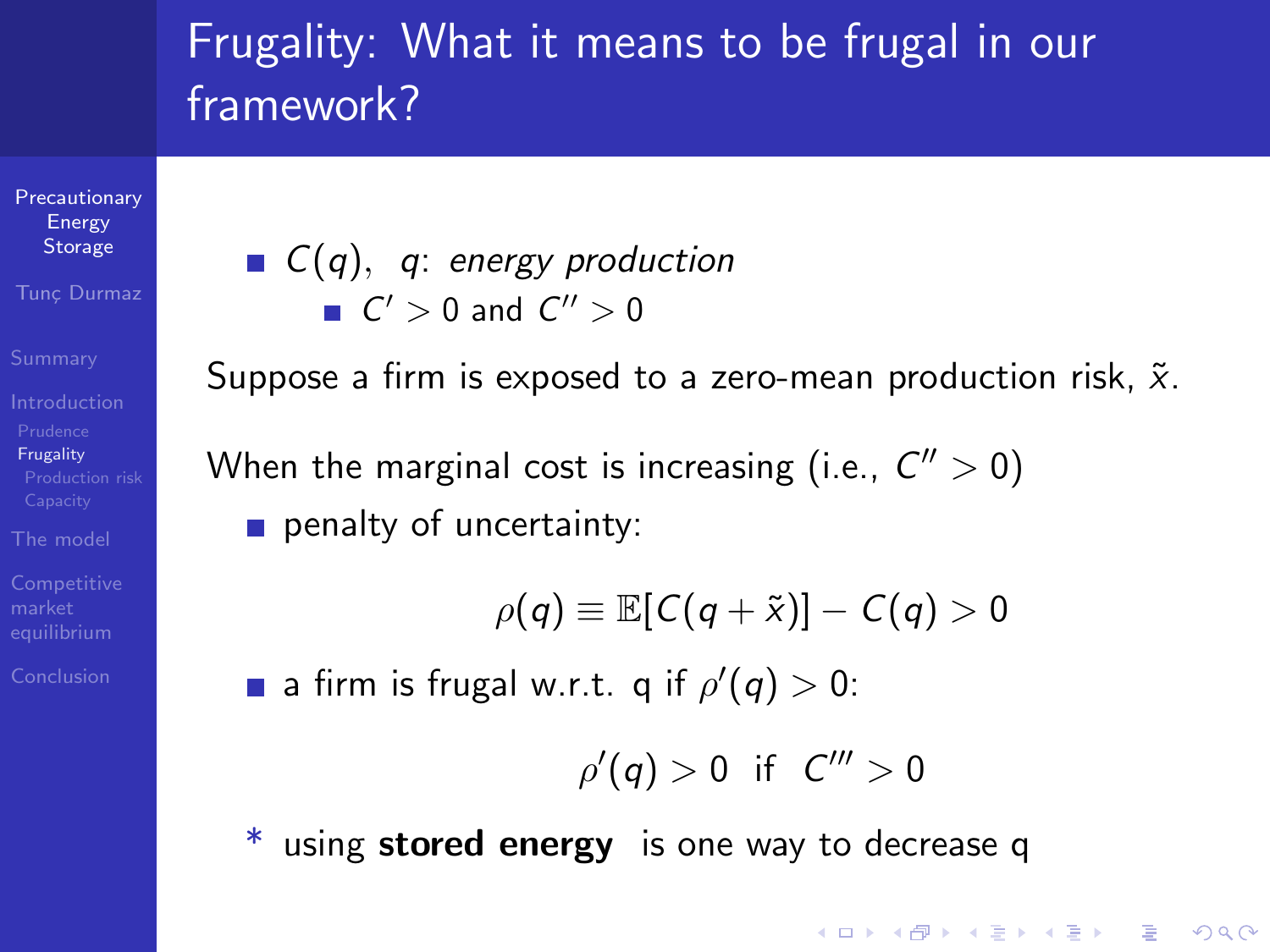<span id="page-22-0"></span>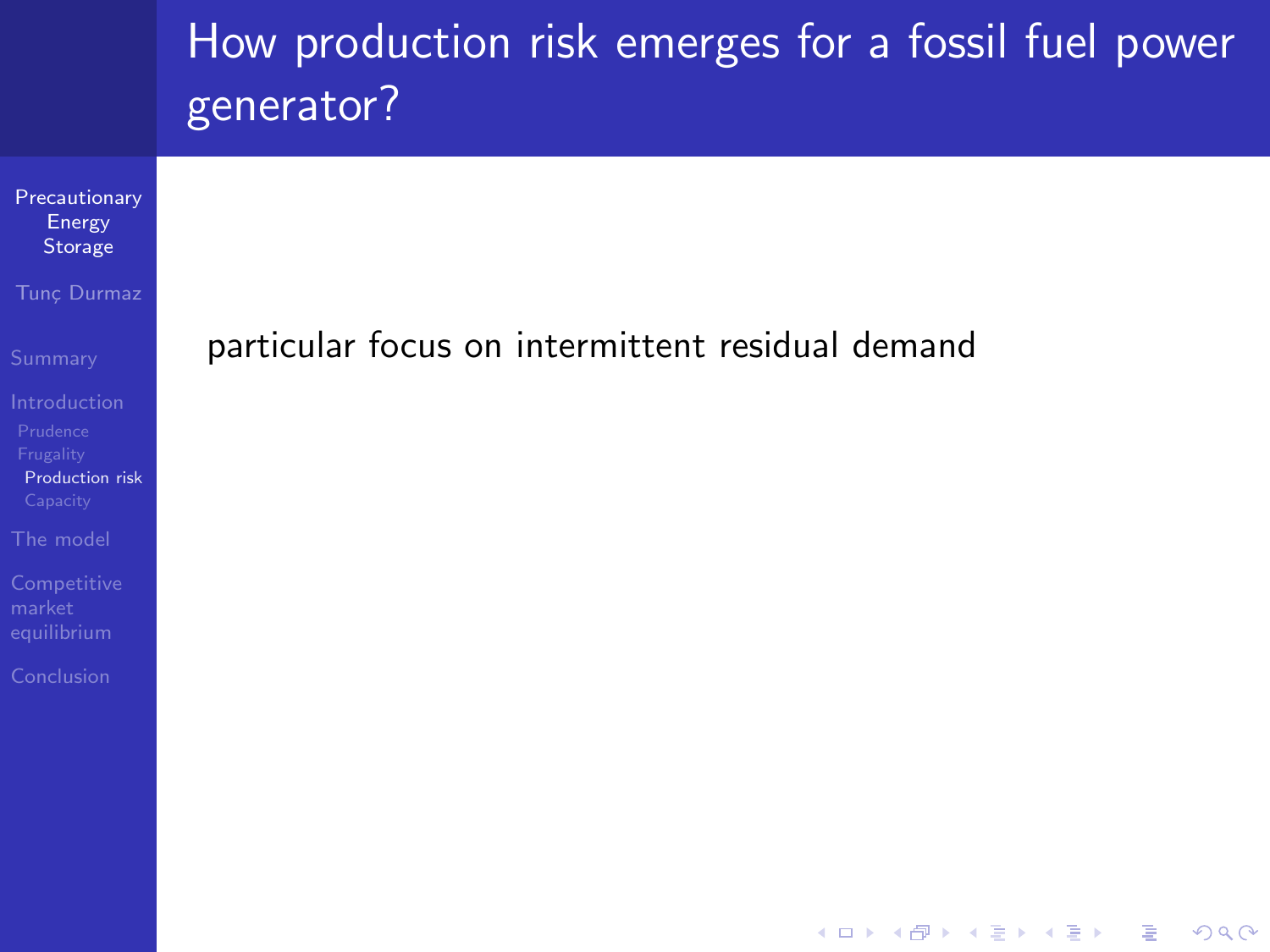**KOD KARD KED KED E YORA** 



[Conclusion](#page-53-0)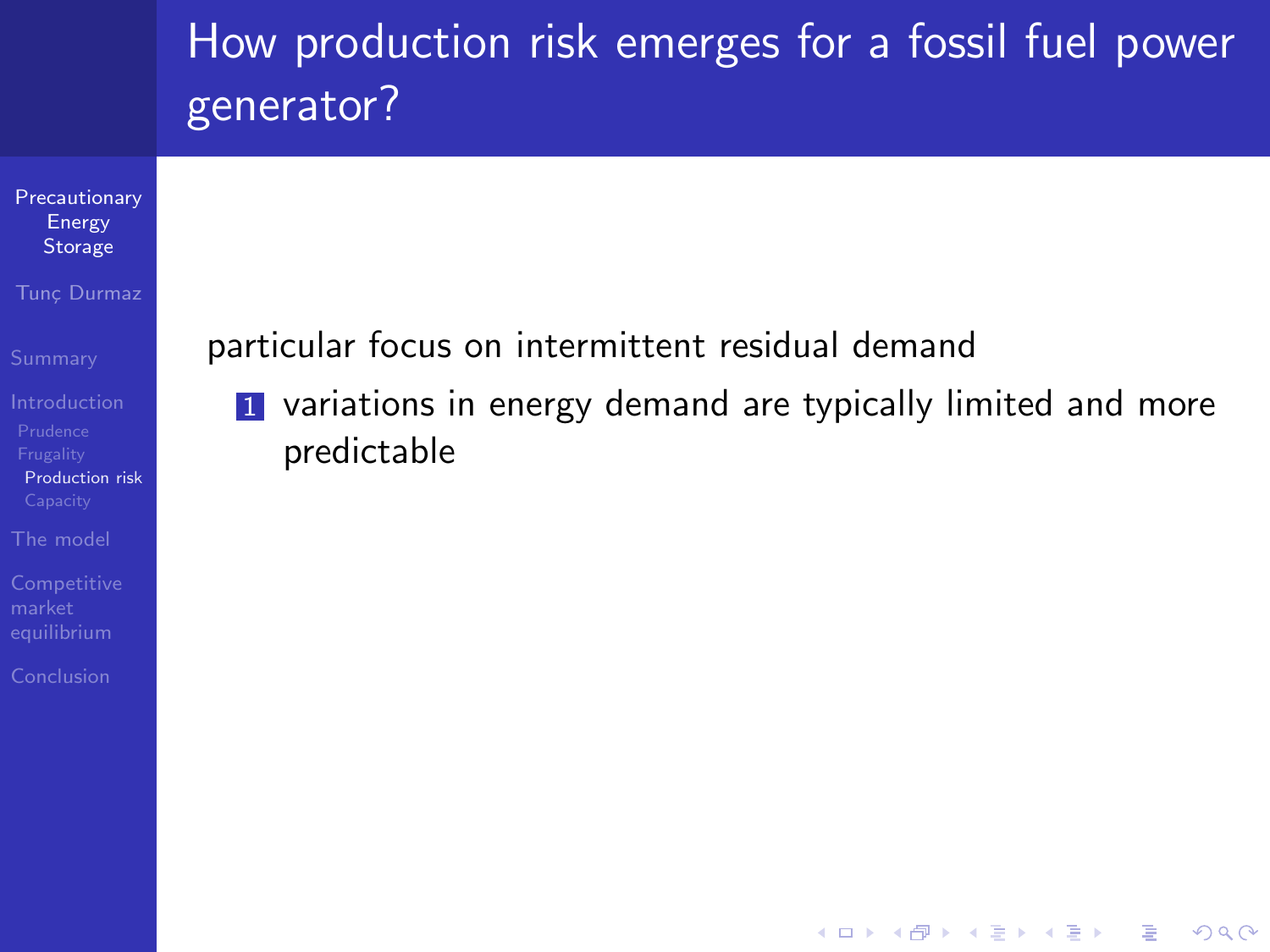

Tunc Durmaz

[Production risk](#page-22-0)

[The model](#page-31-0)

[Conclusion](#page-53-0)

particular focus on intermittent residual demand

**1** variations in energy demand are typically limited and more predictable

**KOD KARD KED KED E YORA** 

2 due to the low operating cost of intermittent RE that leads to its earlier dispatch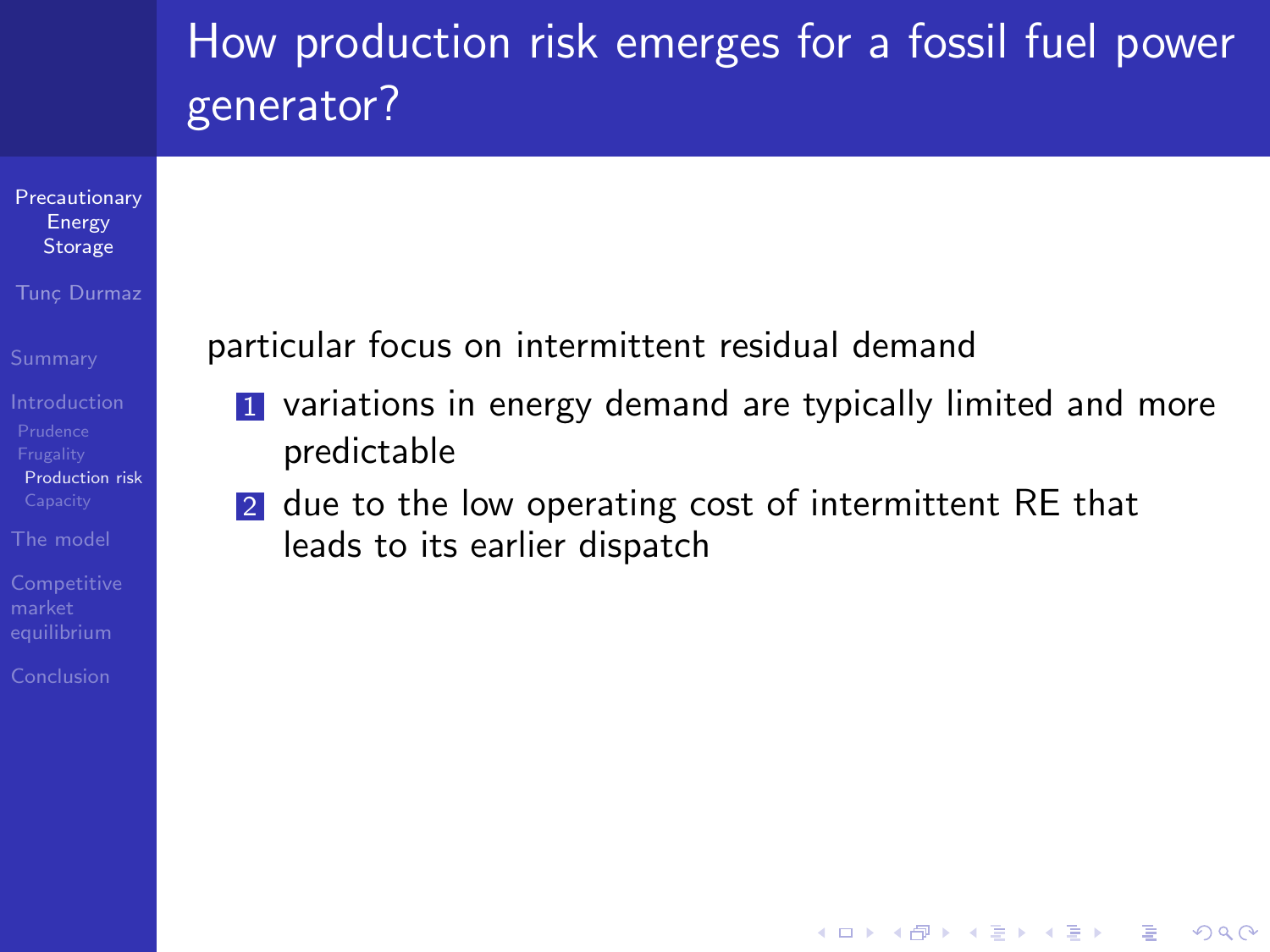

Tunc Durmaz

[Prudence](#page-6-0) [Production risk](#page-22-0)

[The model](#page-31-0)

[Conclusion](#page-53-0)

particular focus on intermittent residual demand

**1** variations in energy demand are typically limited and more predictable

**KORK STRAIN A BAR SHOP** 

- 2 due to the low operating cost of intermittent RE that leads to its earlier dispatch
	- **the residual load is intermittent**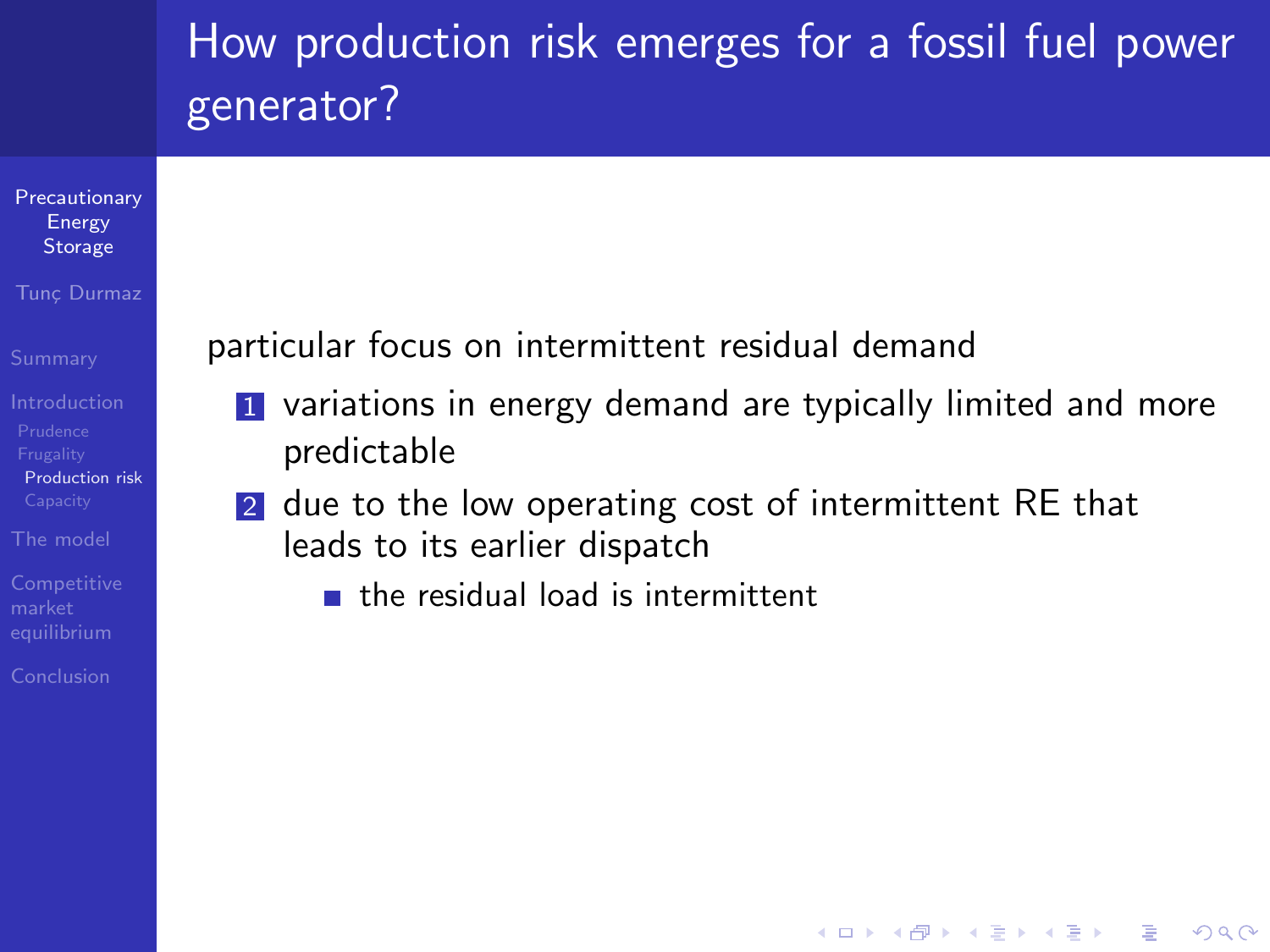

#### Tunc Durmaz

[Prudence](#page-6-0) [Production risk](#page-22-0)

[The model](#page-31-0)

[Conclusion](#page-53-0)

particular focus on intermittent residual demand

- **1** variations in energy demand are typically limited and more predictable
- 2 due to the low operating cost of intermittent RE that leads to its earlier dispatch
	- **the residual load is intermittent**
- 3 thus, a thermal dispatchable generator has to supply the intermittent residual load

**KORK STRAIN A BAR SHOP**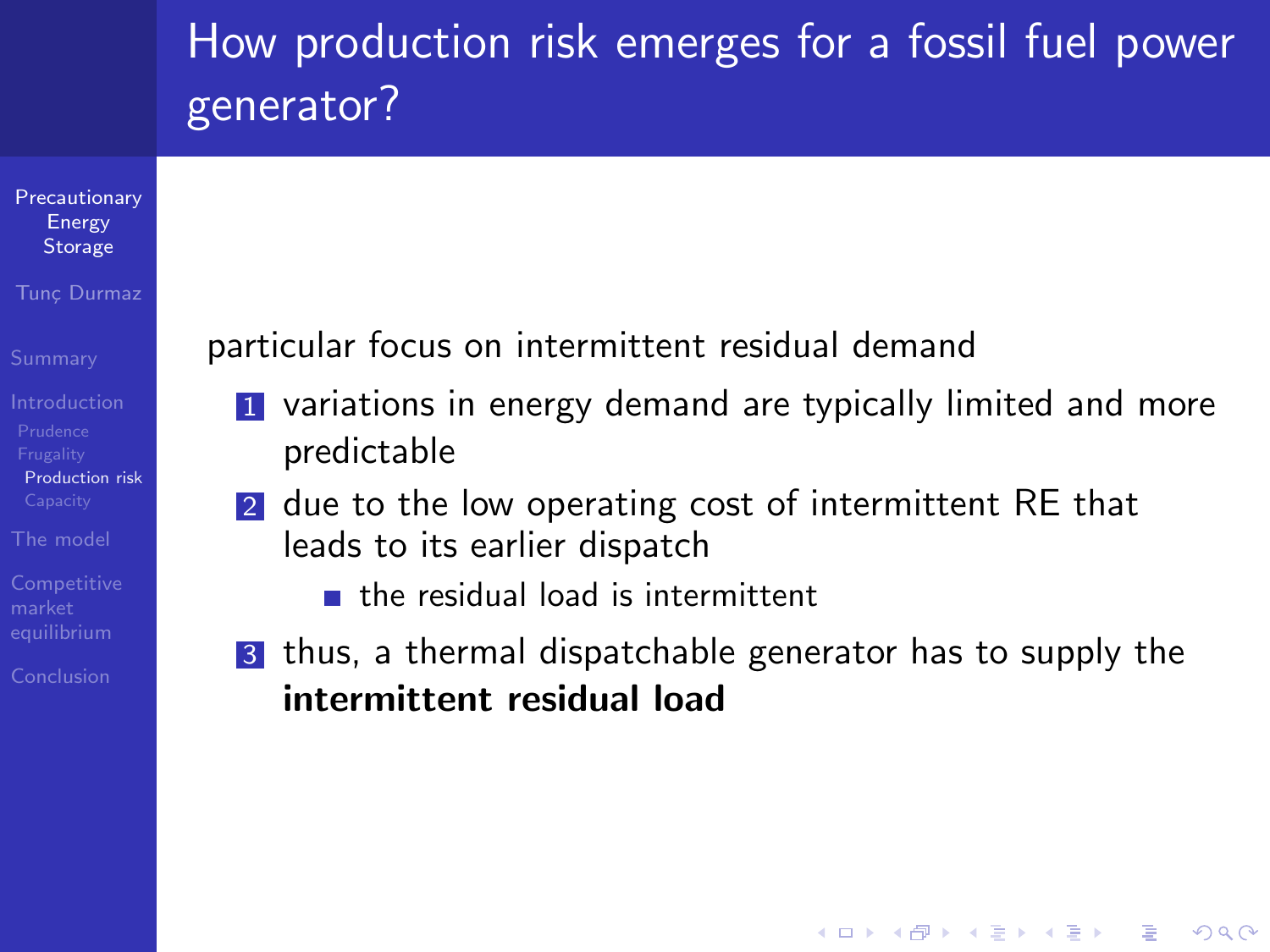## A firm is capacity constrained when faced with a convex marginal cost curve (Cecchetti et al., 1997)

<span id="page-27-0"></span>

| Precautionary         |
|-----------------------|
| Energy<br>Storage     |
|                       |
| Tunç Durmaz           |
|                       |
| Summary               |
|                       |
| ntroduction           |
| Prudence<br>Frugality |
| Production risk       |
| Capacity              |
| The model             |
|                       |
| Competitive<br>narket |
| equilibrium           |
|                       |
| Conclusion            |
|                       |
|                       |
|                       |
|                       |
|                       |
|                       |

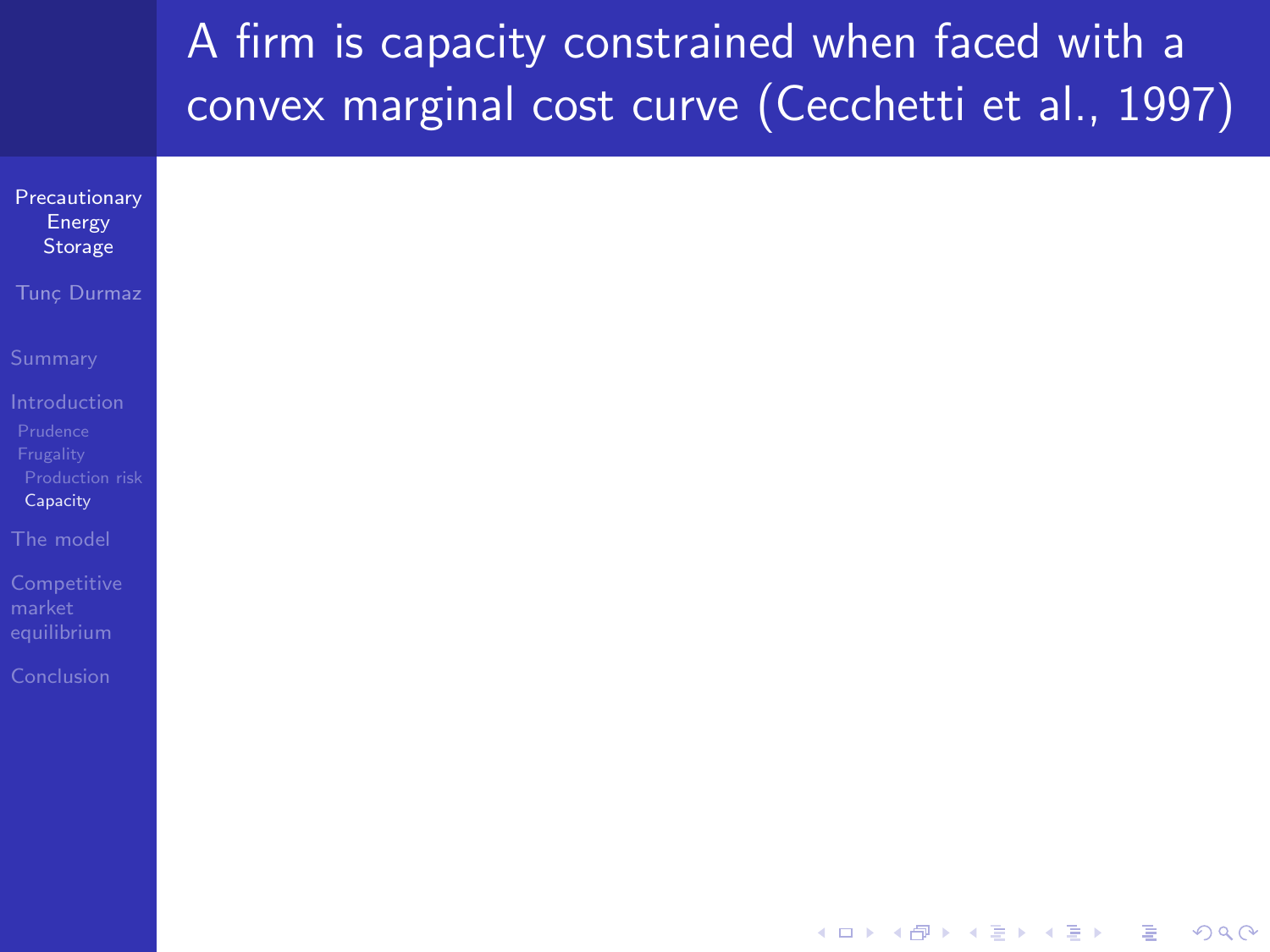## A firm is capacity constrained when faced with a convex marginal cost curve (Cecchetti et al., 1997)

- **[Precautionary](#page-0-0)** Energy **Storage**
- Tunc Durmaz
- 
- [Prudence](#page-6-0) [Capacity](#page-27-0)
- [The model](#page-31-0)
- **[Competitive](#page-40-0)**
- [Conclusion](#page-53-0)

A convex marginal (production) cost curve has a transparent economic interpretation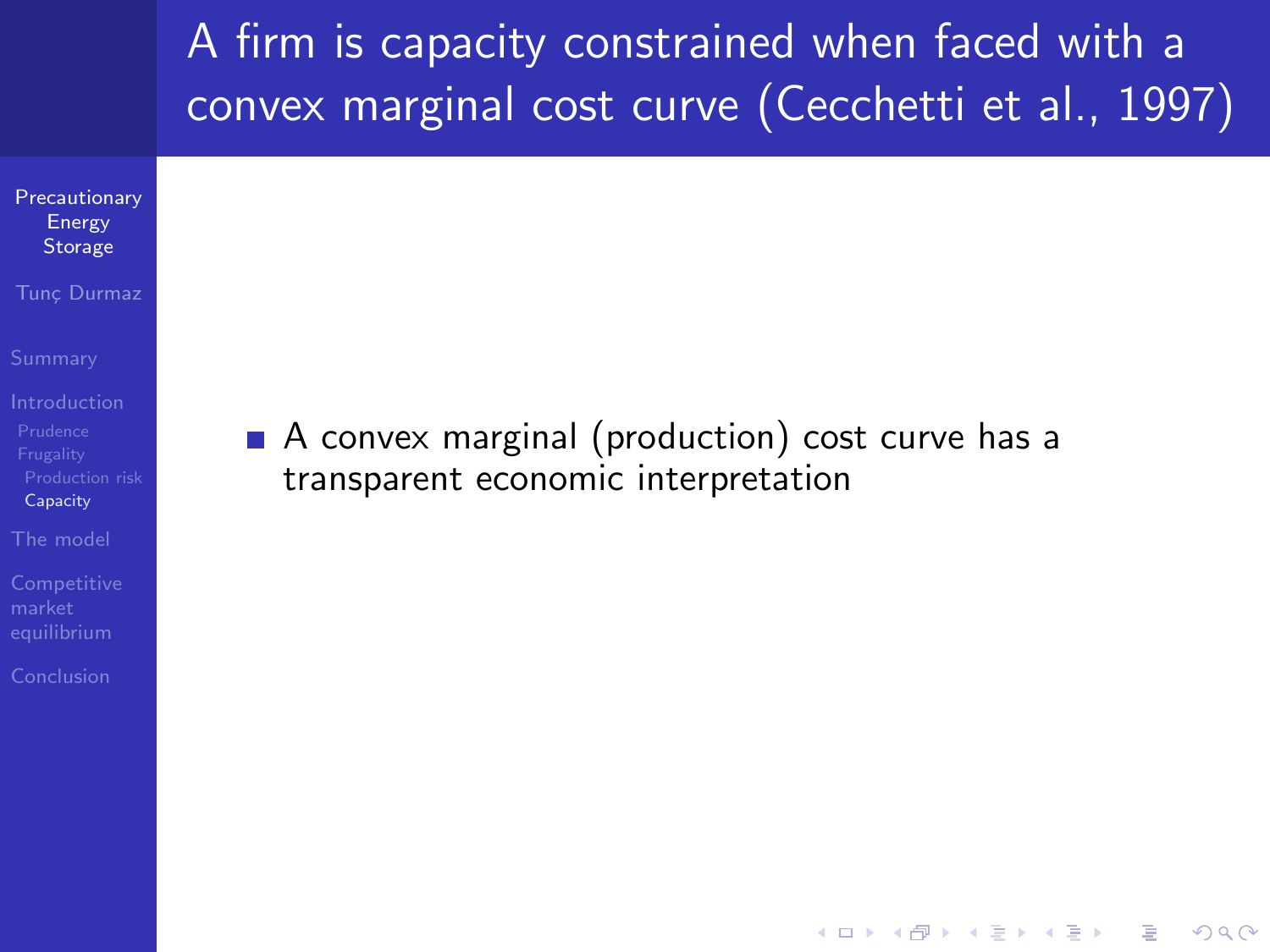# A firm is capacity constrained when faced with a convex marginal cost curve (Cecchetti et al., 1997)

- **[Precautionary](#page-0-0)** Energy **Storage**
- Tunc Durmaz
- 
- [Prudence](#page-6-0) [Capacity](#page-27-0)
- [The model](#page-31-0)
- **[Competitive](#page-40-0)**
- [Conclusion](#page-53-0)
- A convex marginal (production) cost curve has a transparent economic interpretation
	- $\blacksquare$  it becomes increasingly expensive to make large and positive changes to meet the residual demand

**KORK STRAIN A BAR SHOP**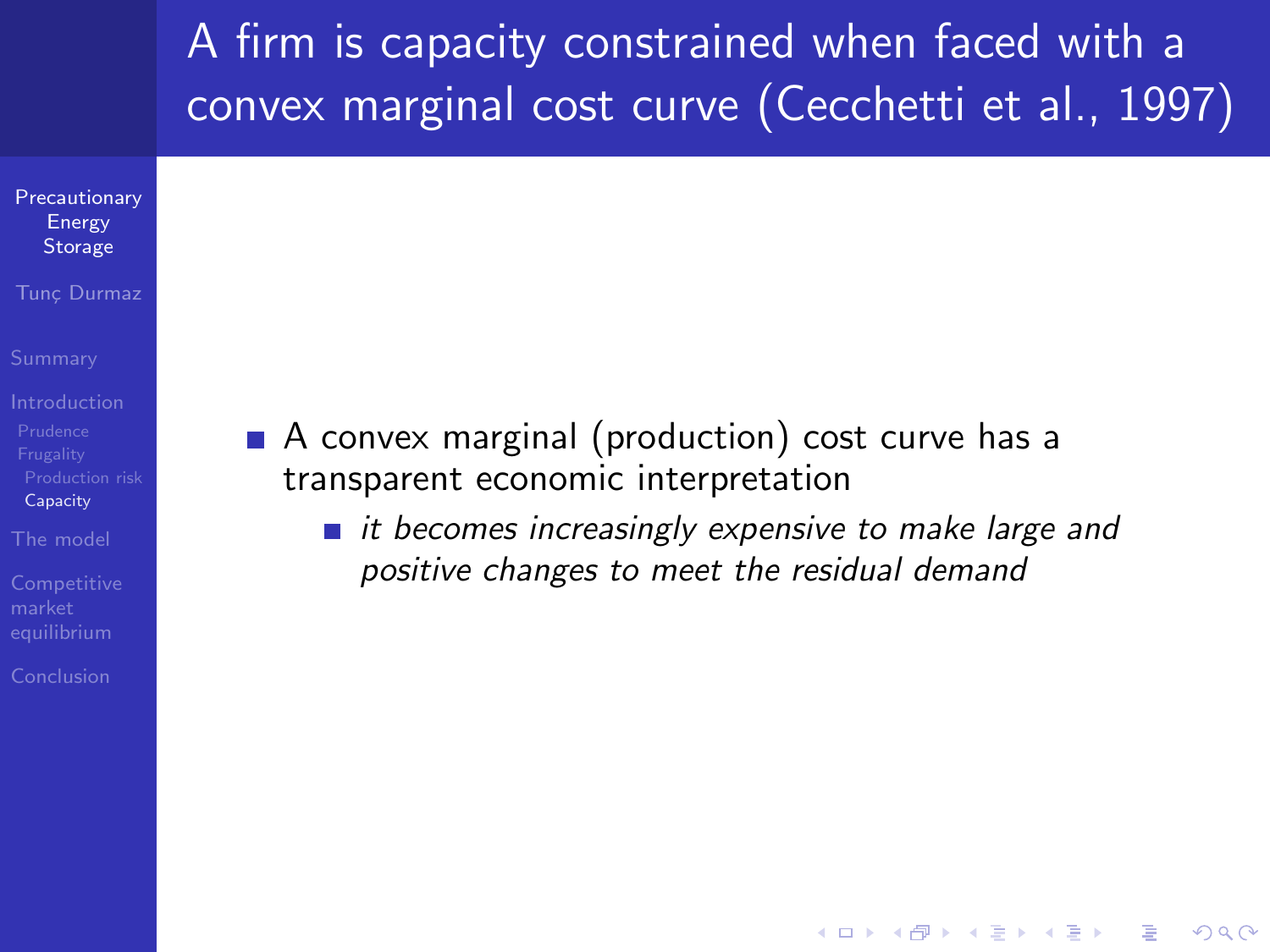### Frugality is an industrial trait



Figure : Supply and Demand Curves for NordPool Spotメロメ メ都 メメ きょ メモメ - 로

 $2990$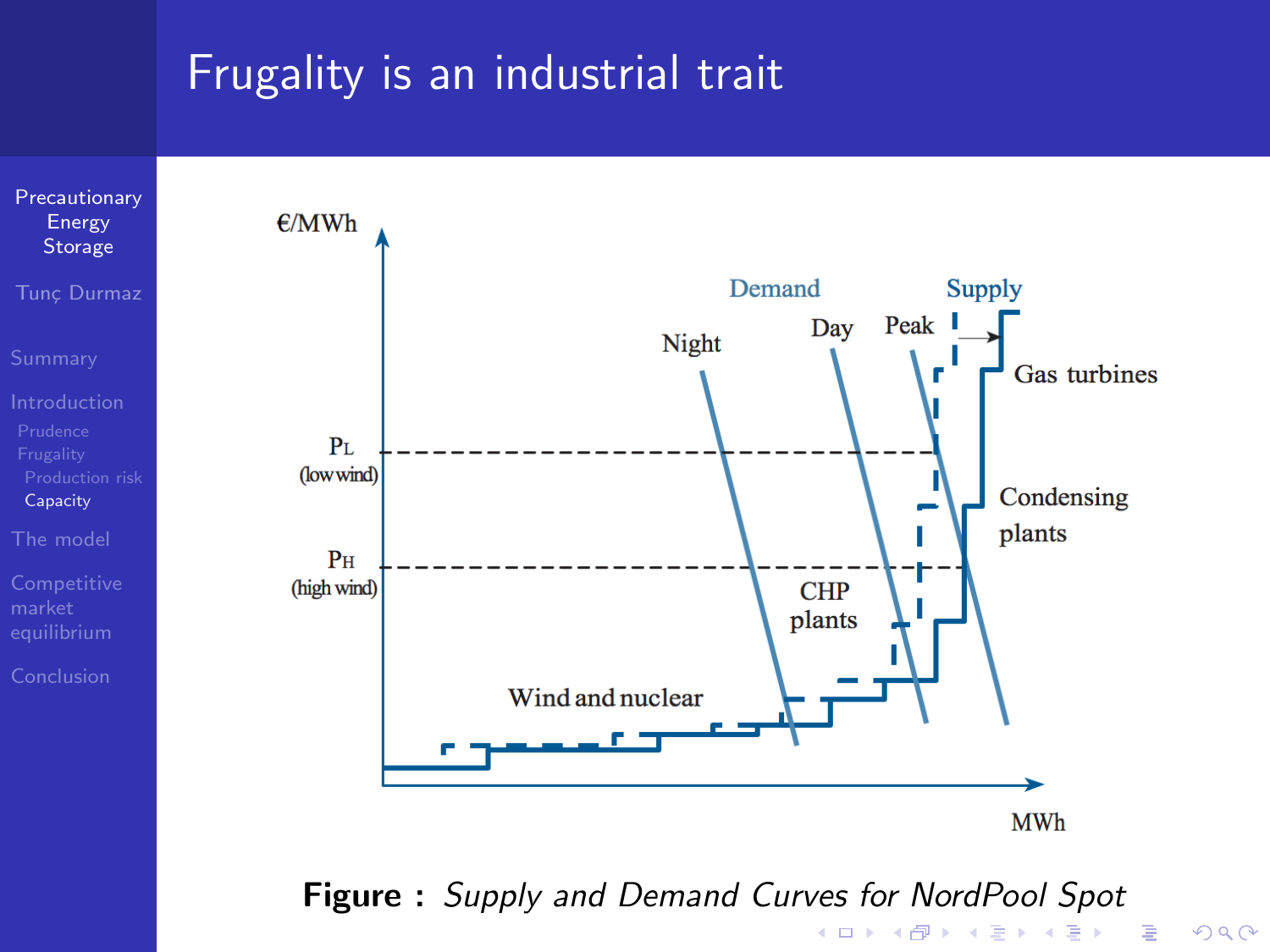### The model

### [Precautionary](#page-0-0) Energy Storage

Tunc Durmaz

#### [The model](#page-31-0)

<span id="page-31-0"></span>

### Two-period planner's problem

$$
\max_{\{q_j, y_j, \mathsf{s}_1\}} \ U(q_0) - C(y_0) + \mathbb{E}\left[U(\tilde{q}_1 - \epsilon) - C(y_1)\right]
$$
\nsubject to\n
$$
q_0 = y_0 + z_0 - \alpha s_1,
$$
\n
$$
\tilde{q}_1 = y_1 + \tilde{z}_1 + s_1,
$$
\n
$$
q_0 \ge 0, q_1 - \epsilon \ge 0, y_j \ge 0, j = 0, 1
$$
\n
$$
\bar{s} \ge s_1, s_1 \ge 0,
$$
\n
$$
\alpha > 1
$$

K ロ ▶ K @ ▶ K 할 X X 할 X | 할 X 1 9 Q Q ^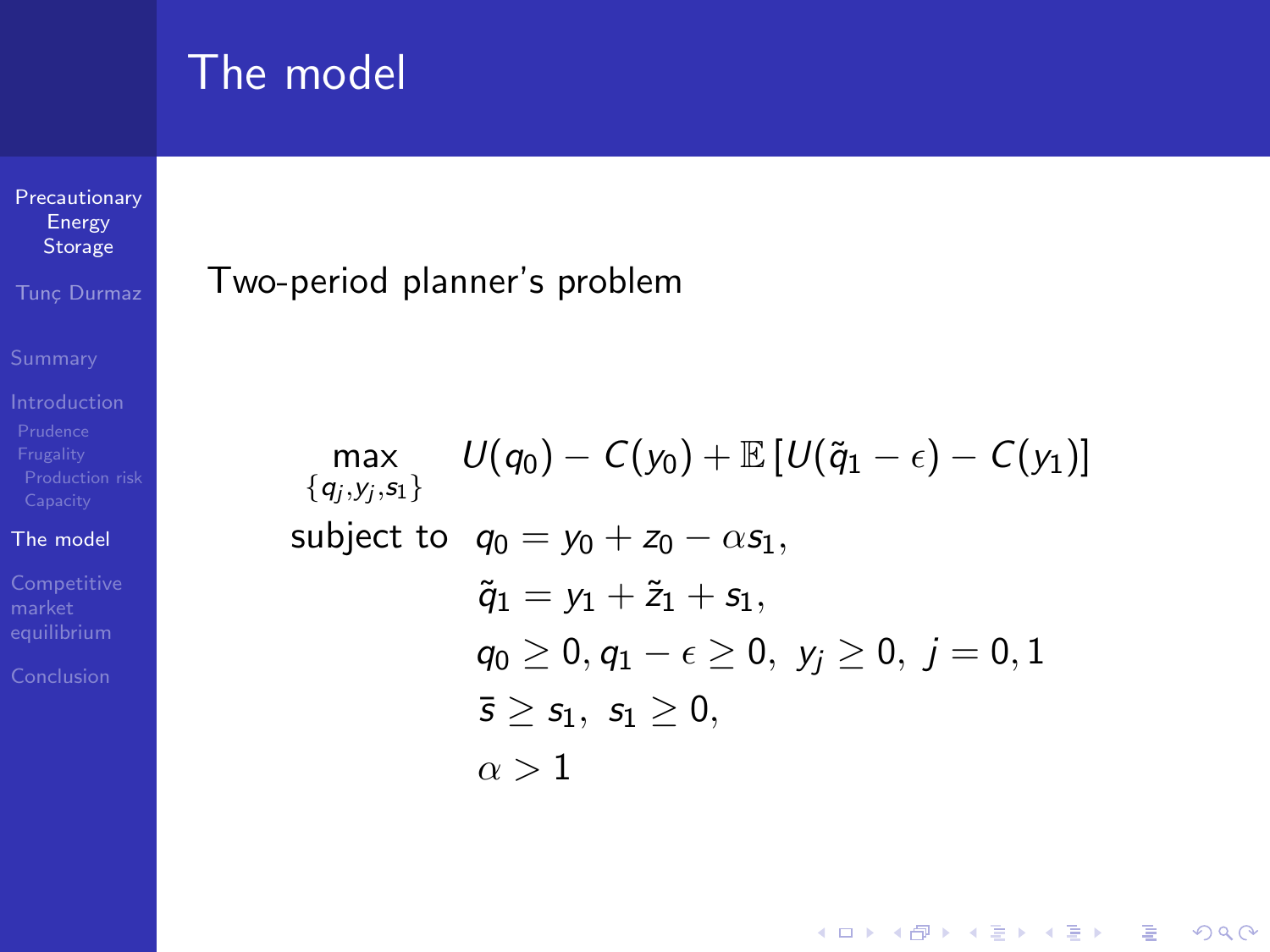#### [Precautionary](#page-0-0) Energy **Storage**

#### Tunc Durmaz

#### [The model](#page-31-0)

[Conclusion](#page-53-0)

Existing energy systems worldwide in general characterized by small shares of RE (Lund et al., 2012). Accordingly, even with very favorable weather conditions, thermal dispatchable generation generally kept active to supply the residual load.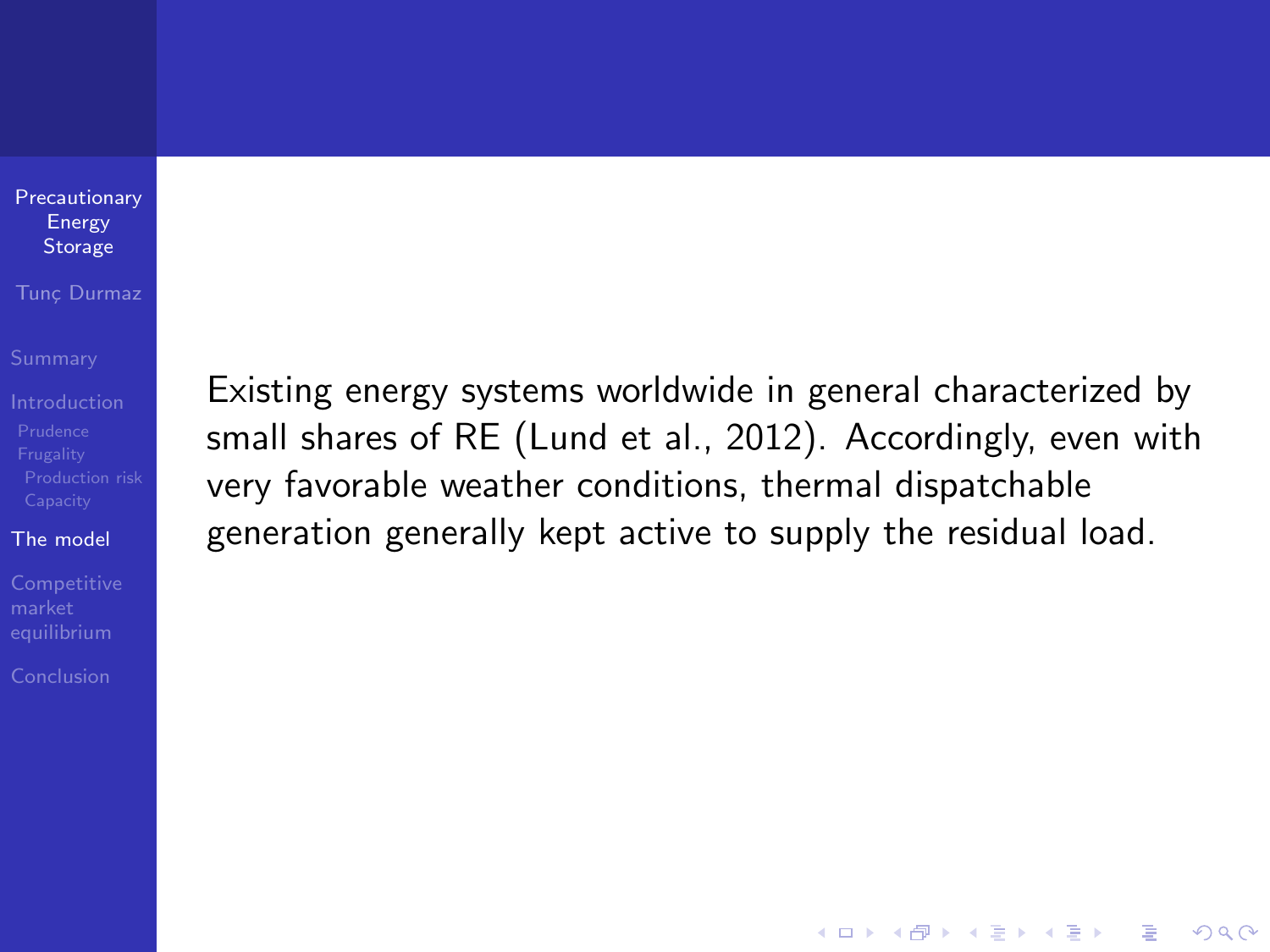#### **[Precautionary](#page-0-0)** Energy **Storage**

#### Tunc Durmaz

### [The model](#page-31-0)

[Conclusion](#page-53-0)

Existing energy systems worldwide in general characterized by small shares of RE (Lund et al., 2012). Accordingly, even with very favorable weather conditions, thermal dispatchable generation generally kept active to supply the residual load.

**KORK STRATER STRAKER** 

**Example 1** larger shares of RE considered in the appendices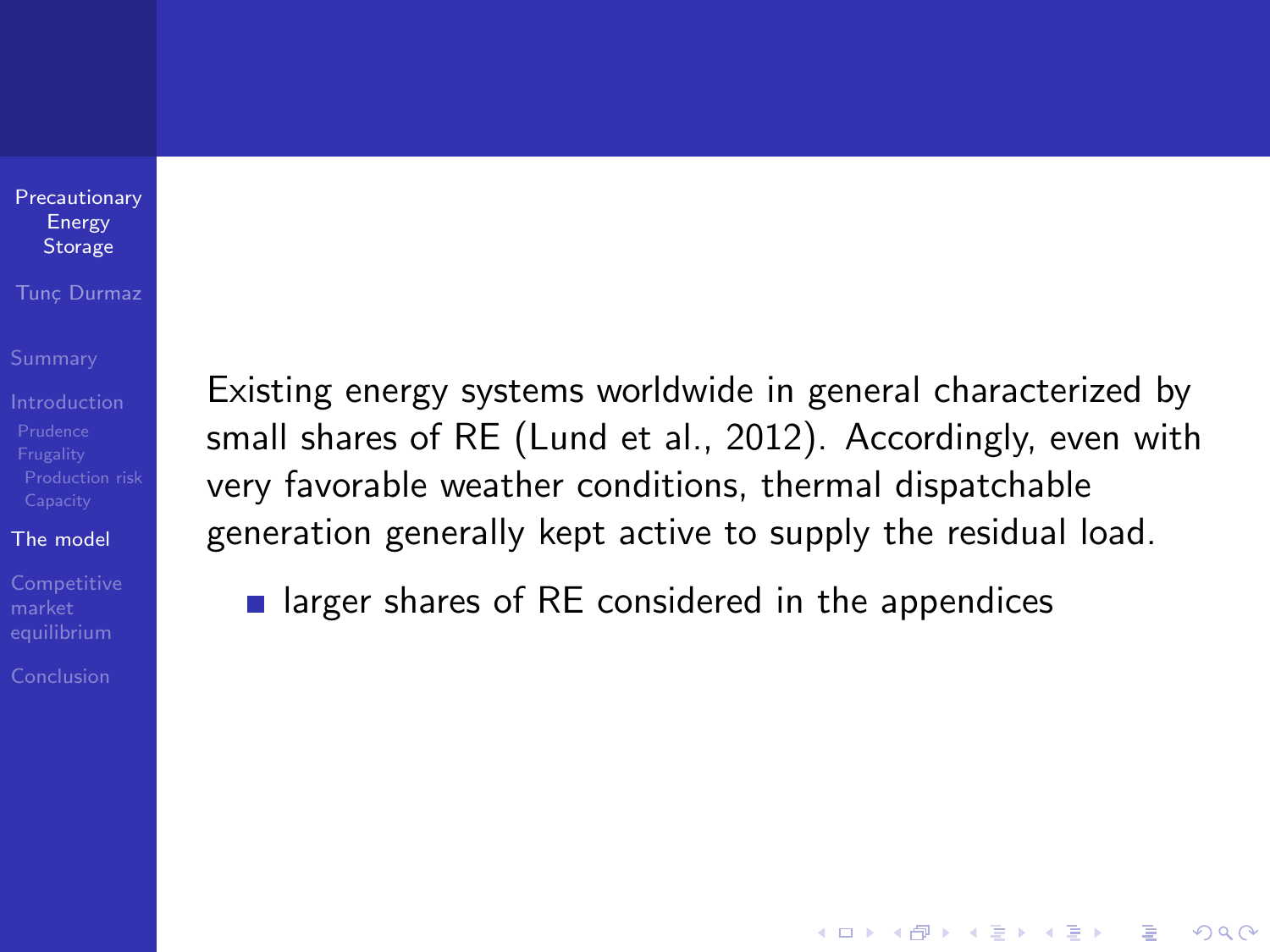### Intertemporal efficiency condition



**KORK STRAIN A BAR SHOP** 

[Conclusion](#page-53-0)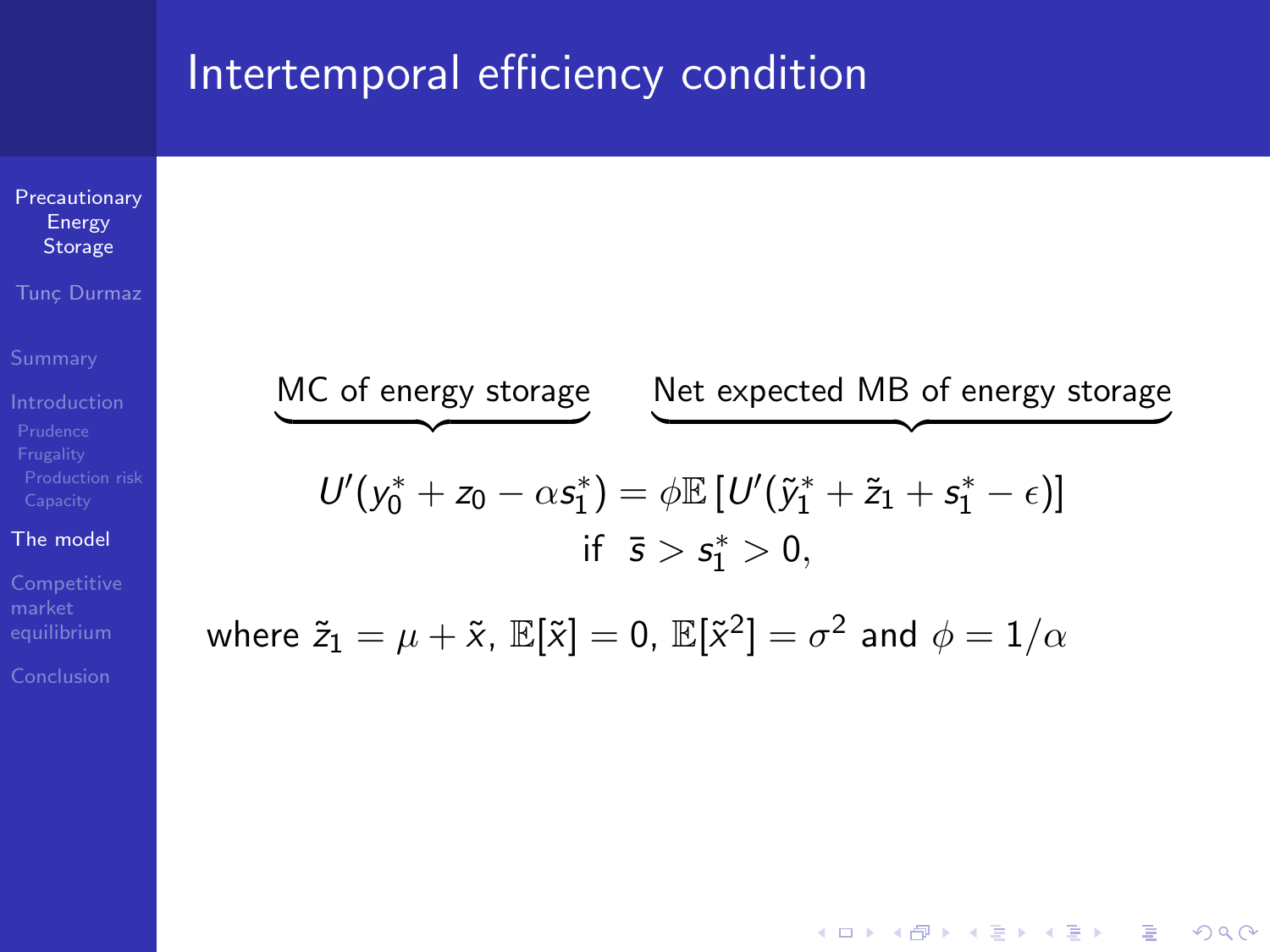### Main result

**[Precautionary](#page-0-0)** Energy **Storage** 

Tunc Durmaz

### [The model](#page-31-0)

### Theorem

<span id="page-35-0"></span>for every 
$$
\mu
$$
 and  $\tilde{x}$  with  $\mathbb{E}[\tilde{x}] = 0$ ,  $s_1^* \geq s_1^+$  iff

$$
\psi_U U''' + \psi_C C''' \geq 0,
$$

where 
$$
\psi_U \equiv (C''^3)/(C'' - U'')^3
$$
,  $\psi_C \equiv (-U''^3)/(C'' - U'')^3$ .

K ロ ▶ K @ ▶ K 할 ▶ K 할 ▶ | 할 | ⊙Q @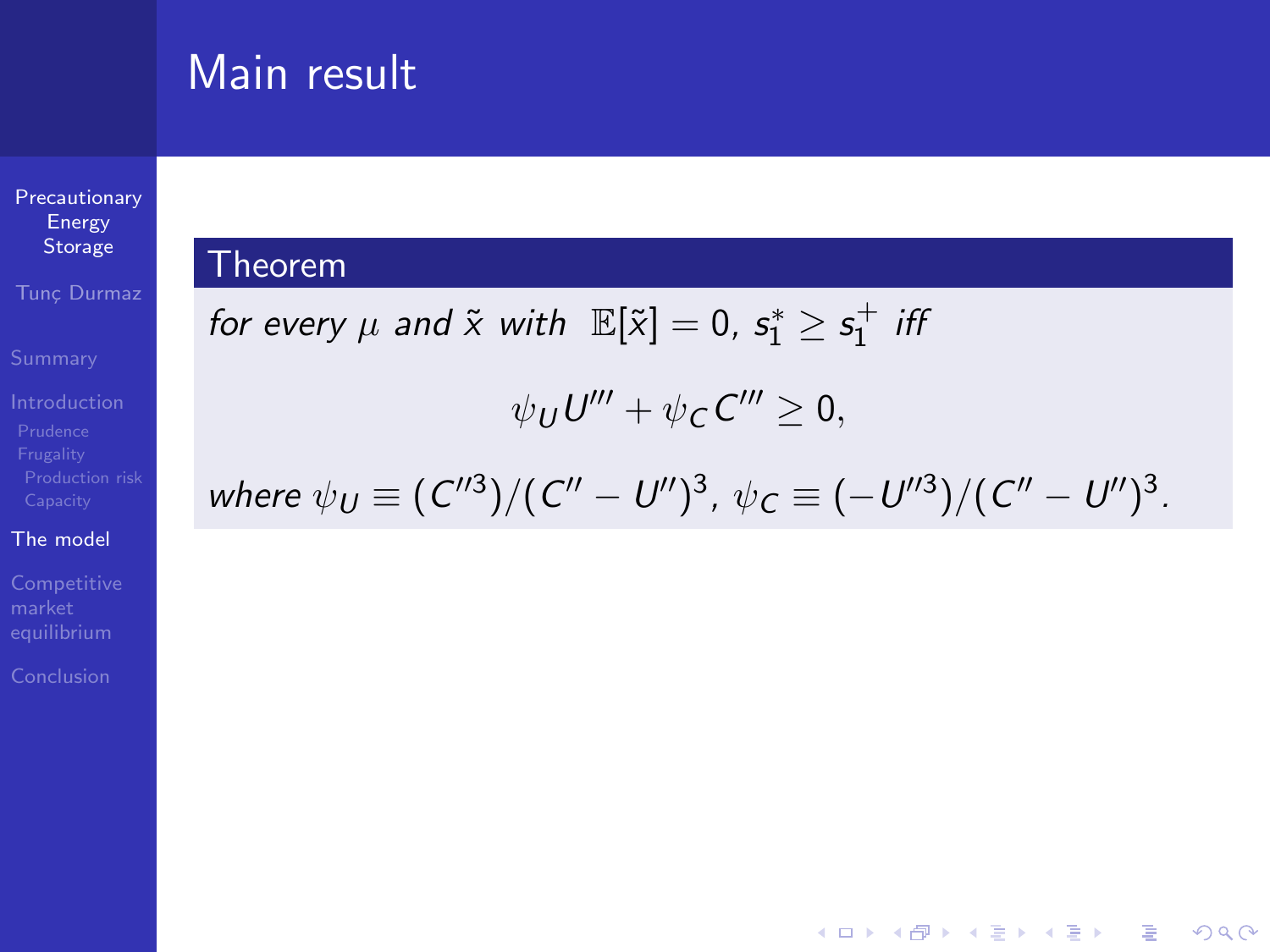### Main result

[Precautionary](#page-0-0) Energy Storage

**Tunc Durmaz** 

### [The model](#page-31-0)

### **Theorem**

for every 
$$
\mu
$$
 and  $\tilde{x}$  with  $\mathbb{E}[\tilde{x}] = 0$ ,  $s_1^* \geq s_1^+$  iff  

$$
\psi_U U''' + \psi_C C''' \geq 0,
$$

where 
$$
\psi_U \equiv (C''^3)/(C'' - U'')^3
$$
,  $\psi_C \equiv (-U''^3)/(C'' - U'')^3$ 

.

K ロ ▶ K @ ▶ K 할 ▶ K 할 ▶ | 할 | © 9 Q @

### **Corollary**

 $U''' \geq 0$  and  $C''' \geq 0$  are sufficient for  $s_1^* \geq s_1^+$ .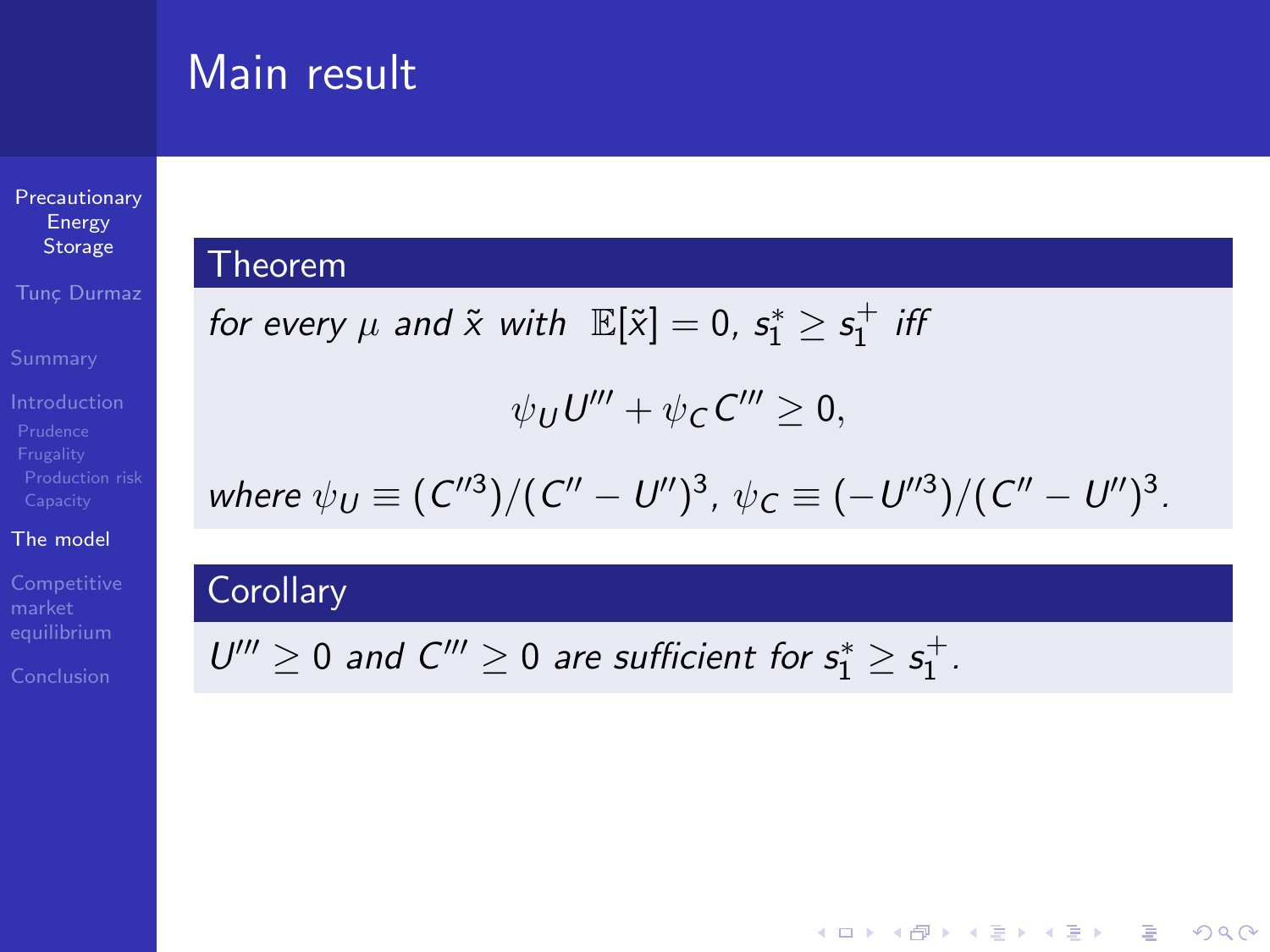### Main result

[Precautionary](#page-0-0) Energy Storage

Tunc Durmaz

#### [The model](#page-31-0)

### Theorem

for every 
$$
\mu
$$
 and  $\tilde{x}$  with  $\mathbb{E}[\tilde{x}] = 0$ ,  $s_1^* \ge s_1^+$  iff  
\n
$$
\psi_U U''' + \psi_C C''' \ge 0,
$$
\nwhere  $\psi_U \equiv (C''^3)/(C'' - U'')^3$ ,  $\psi_C \equiv (-U''^3)/(C'' - U'')^3$ .

K ロ ▶ K @ ▶ K 할 ▶ K 할 ▶ | 할 | © 9 Q @

### **Corollary**

$$
U''' \geq 0 \text{ and } C''' \geq 0 \text{ are sufficient for } s_1^* \geq s_1^+.
$$

### **Corollary**

$$
s_1^* \geq s_1^+
$$
 implies  $y_0^* \geq y_0^+$  and  $q_0^* \leq q_0^+$ .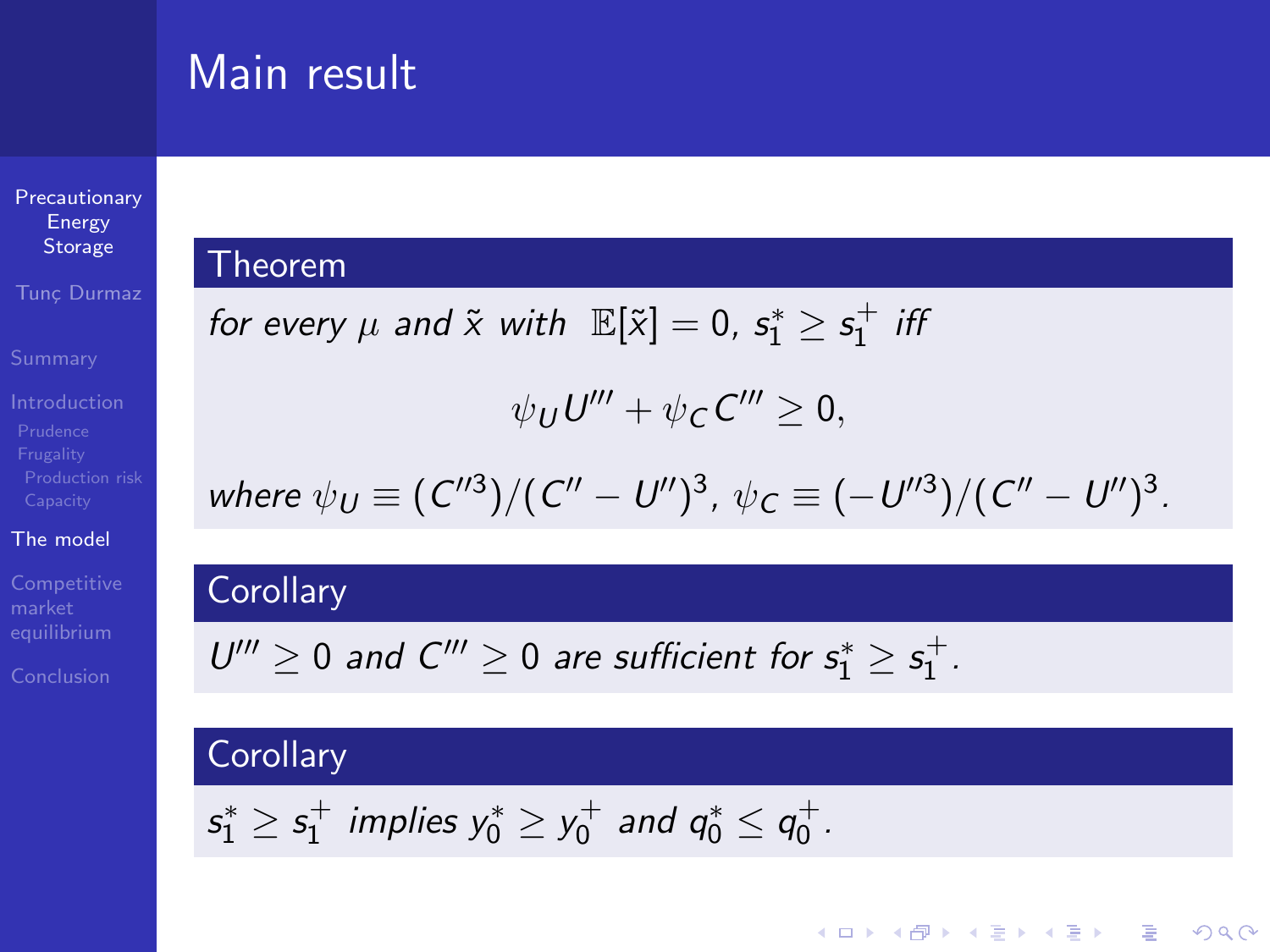### Further use of our main result (i.e., Theorem [1\)](#page-35-0)

| Precautionary<br>Energy<br>Storage                                   |
|----------------------------------------------------------------------|
| Tunç Durmaz                                                          |
| Summary                                                              |
| Introduction<br>Prudence<br>Frugality<br>Production risk<br>Capacity |
| The model                                                            |
| Competitive<br>market<br>equilibrium                                 |
| Conclusion                                                           |
|                                                                      |
|                                                                      |
|                                                                      |

K ロ X K 메 X K B X X B X X D X O Q Q O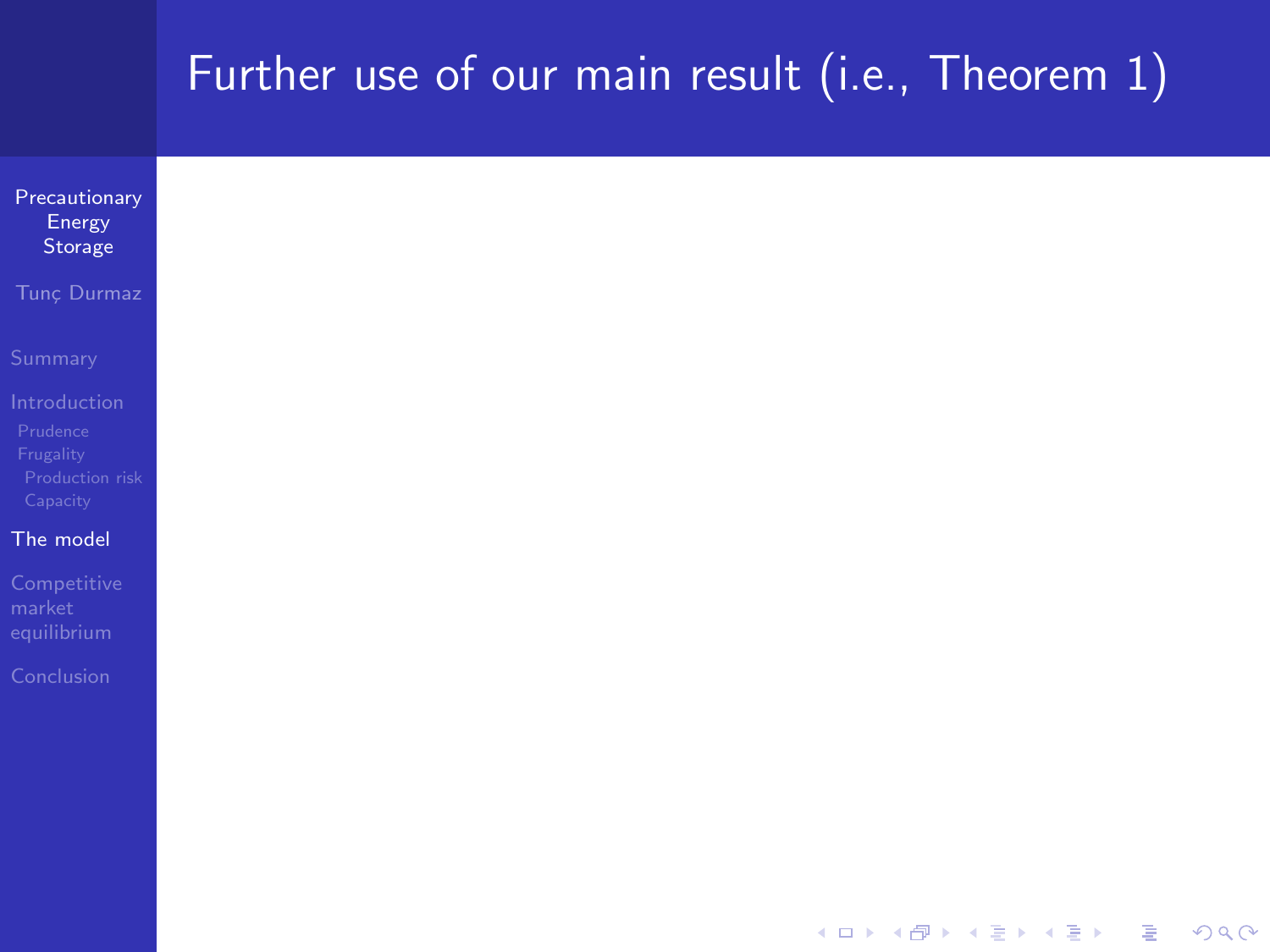### Further use of our main result (i.e., Theorem [1\)](#page-35-0)

**[Precautionary](#page-0-0)** Energy Storage

Tunc Durmaz

#### [The model](#page-31-0)

### second-order Taylor approximation

$$
U'(q_0^*) \simeq \phi \Big[ U'(q_1^* - \epsilon) + \frac{1}{2} \sigma^2 \Big( \psi_U U'''(q_1^* - \epsilon) + \psi_C C'''(y_1^*) \Big) \Big]
$$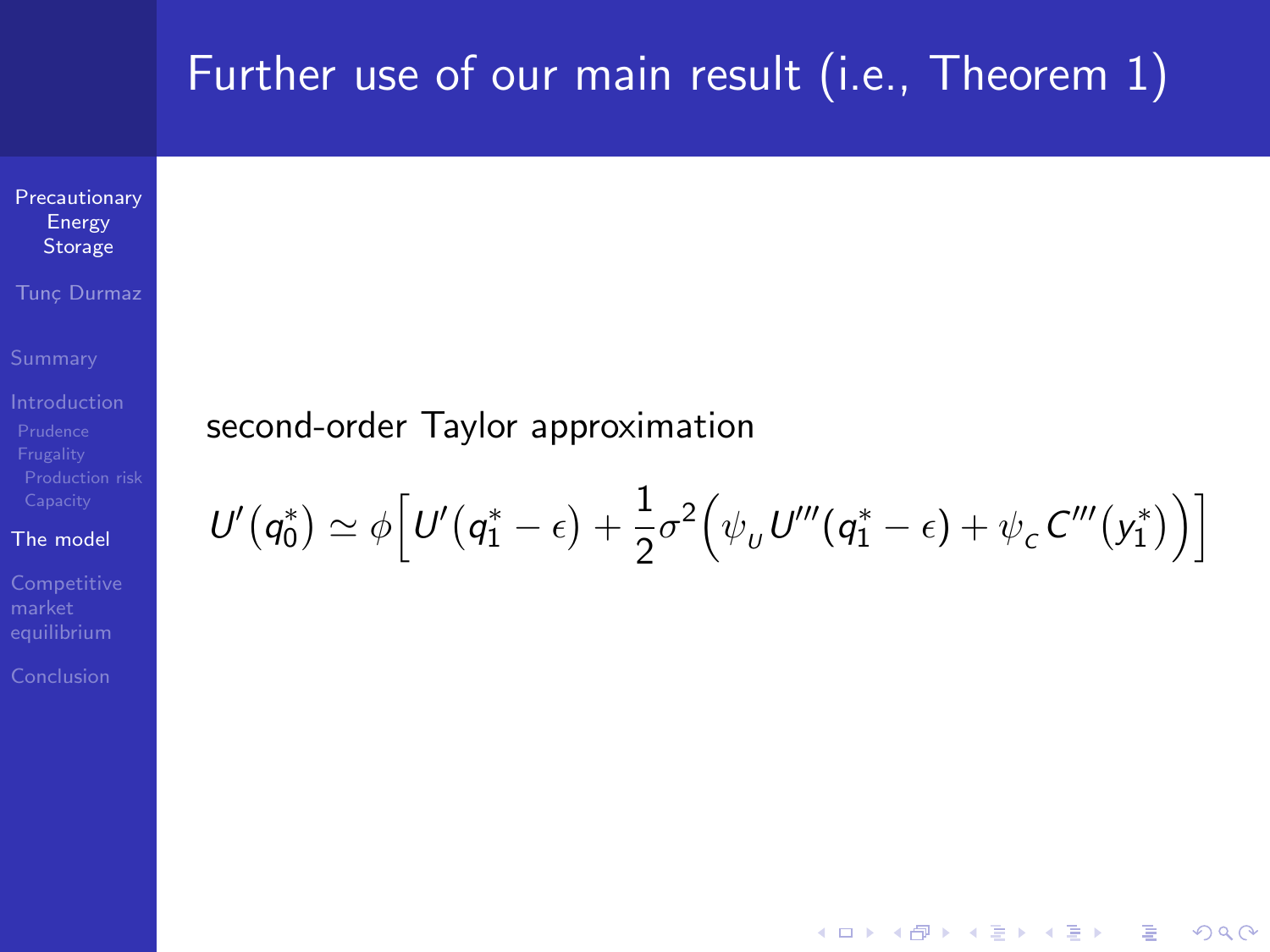<span id="page-40-0"></span>

| Precautionary<br>Energy<br>Storage   |
|--------------------------------------|
| Tunç Durmaz                          |
| Summary                              |
| Introduction<br>Prudence             |
| Frugality<br>Production risk         |
| Capacity                             |
| The model                            |
| Competitive<br>market<br>equilibrium |
| Conclusion                           |
|                                      |
|                                      |
|                                      |
|                                      |

K ロ ▶ K @ ▶ K 할 ▶ K 할 ▶ | 할 | ⊙Q @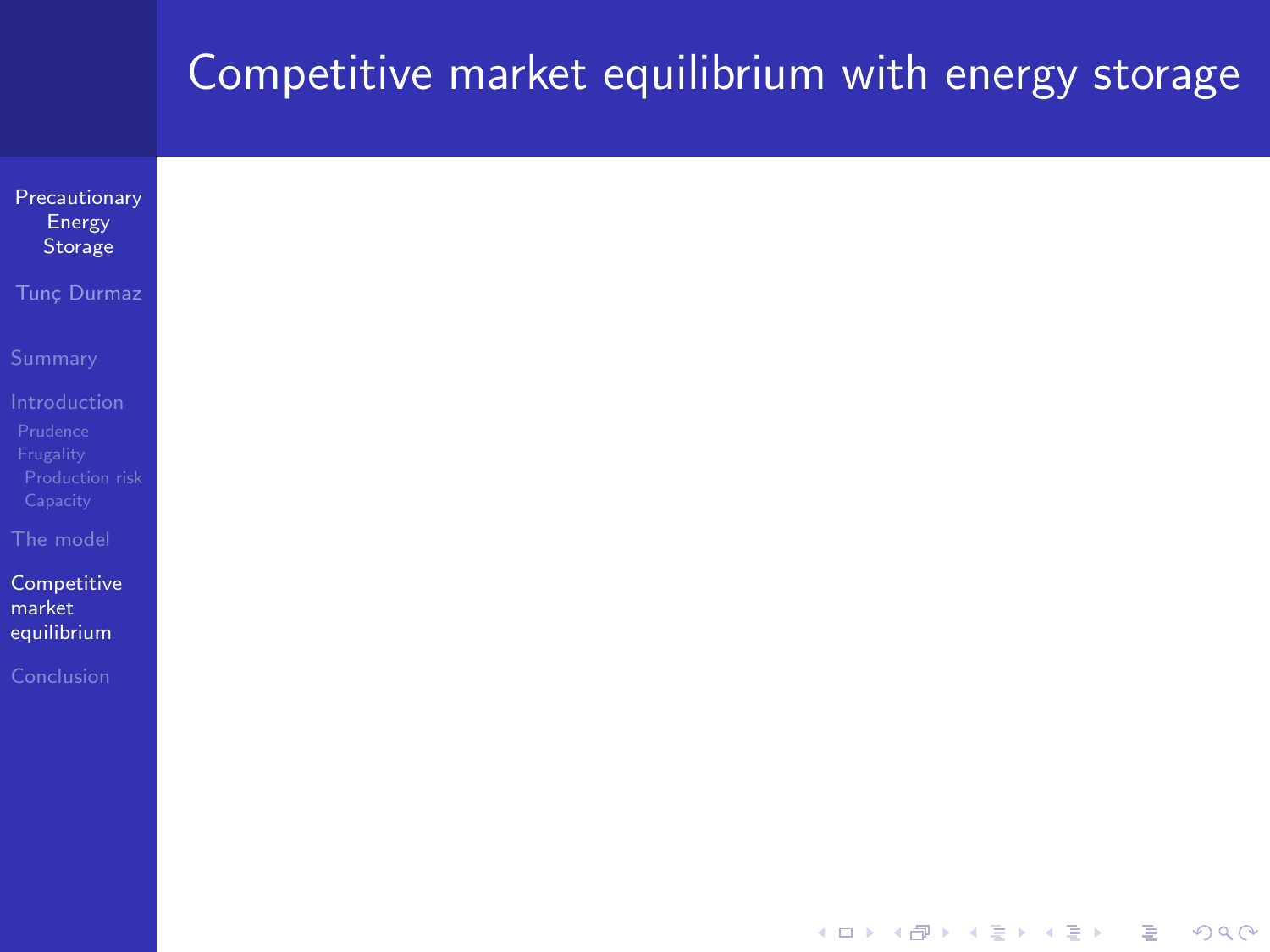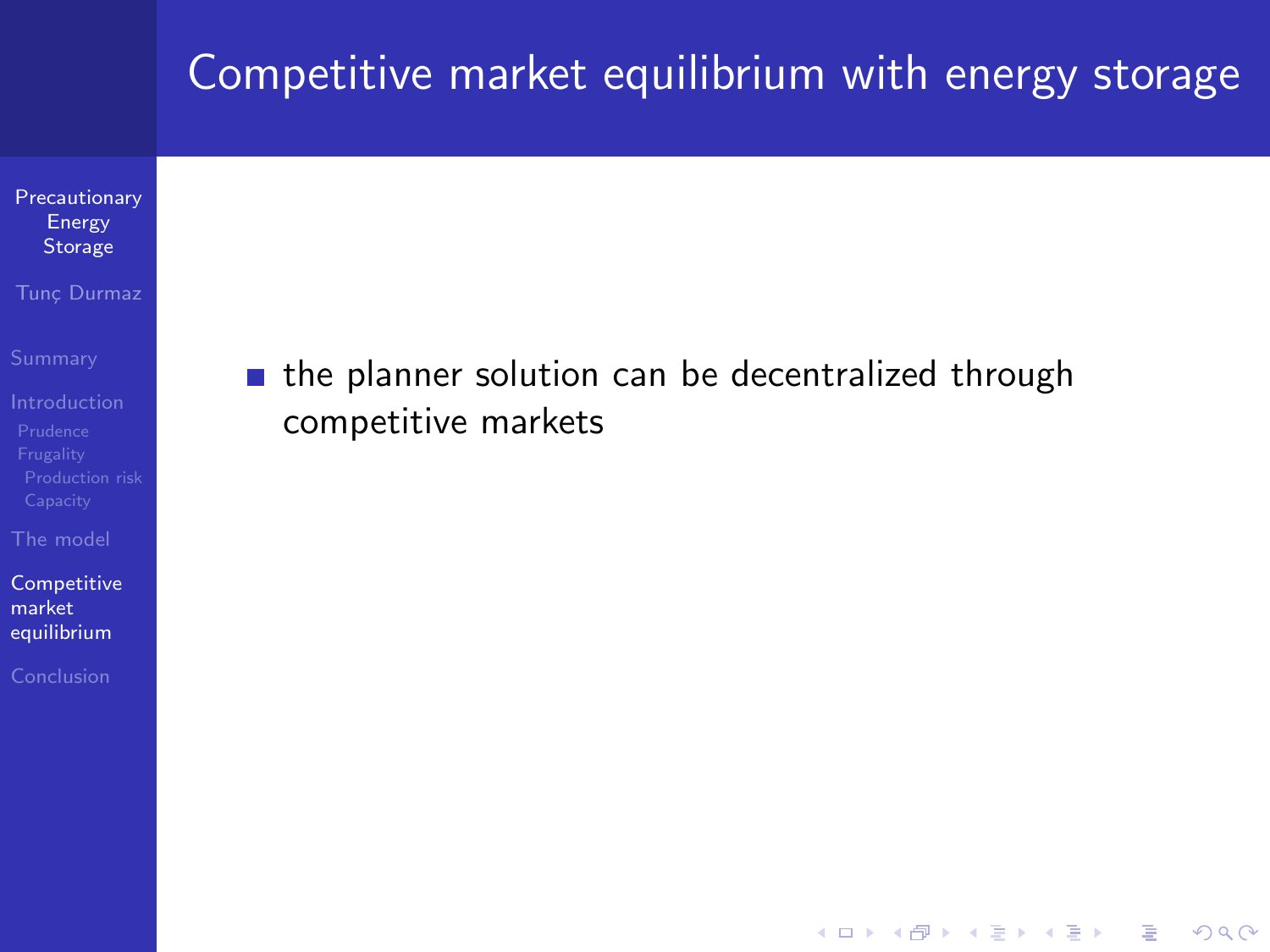- [Precautionary](#page-0-0) Energy Storage
- Tunc Durmaz
- 
- 
- [The model](#page-31-0)
- **[Competitive](#page-40-0)** market equilibrium
- 
- **the planner solution can be decentralized through** competitive markets
- $\blacksquare$  enables us to see the role of prices in coordinating the energy market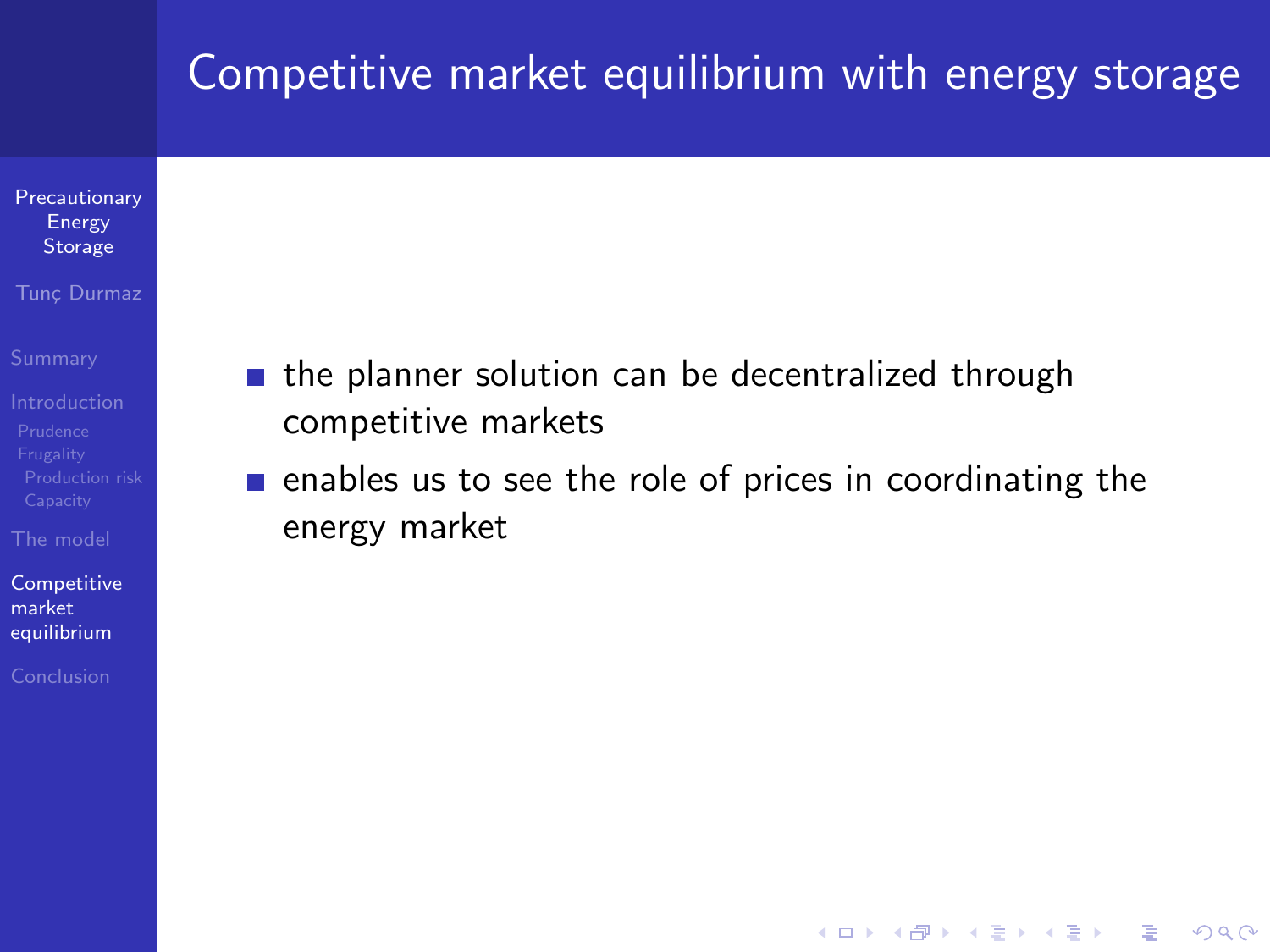#### [Precautionary](#page-0-0) Energy **Storage**

#### Tunc Durmaz

[Prudence](#page-6-0)

[The model](#page-31-0)

**[Competitive](#page-40-0)** market equilibrium

[Conclusion](#page-53-0)

- **the planner solution can be decentralized through** competitive markets
- $\blacksquare$  enables us to see the role of prices in coordinating the energy market

**KOD KARD KED KED E YORA** 

no externalities in the model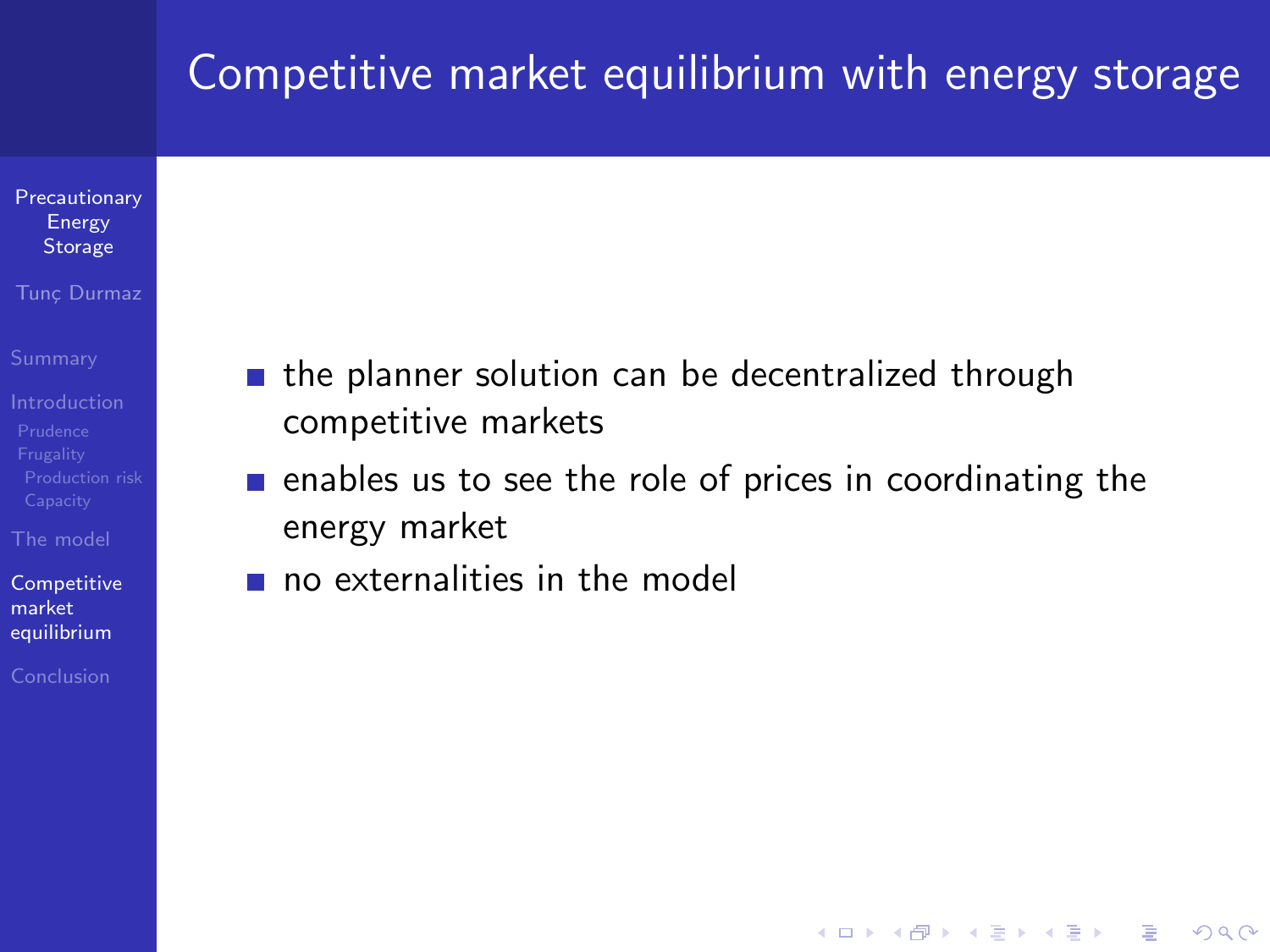#### **[Precautionary](#page-0-0)** Energy **Storage**

#### Tunc Durmaz

[The model](#page-31-0)

**[Competitive](#page-40-0)** market equilibrium

[Conclusion](#page-53-0)

- **the planner solution can be decentralized through** competitive markets
- $\blacksquare$  enables us to see the role of prices in coordinating the energy market
- no externalities in the model
	- $\blacksquare$  the planner solution will coincide with the competitive rational expectations equilibrium (REE).

**KOD KARD KED KED E YORA**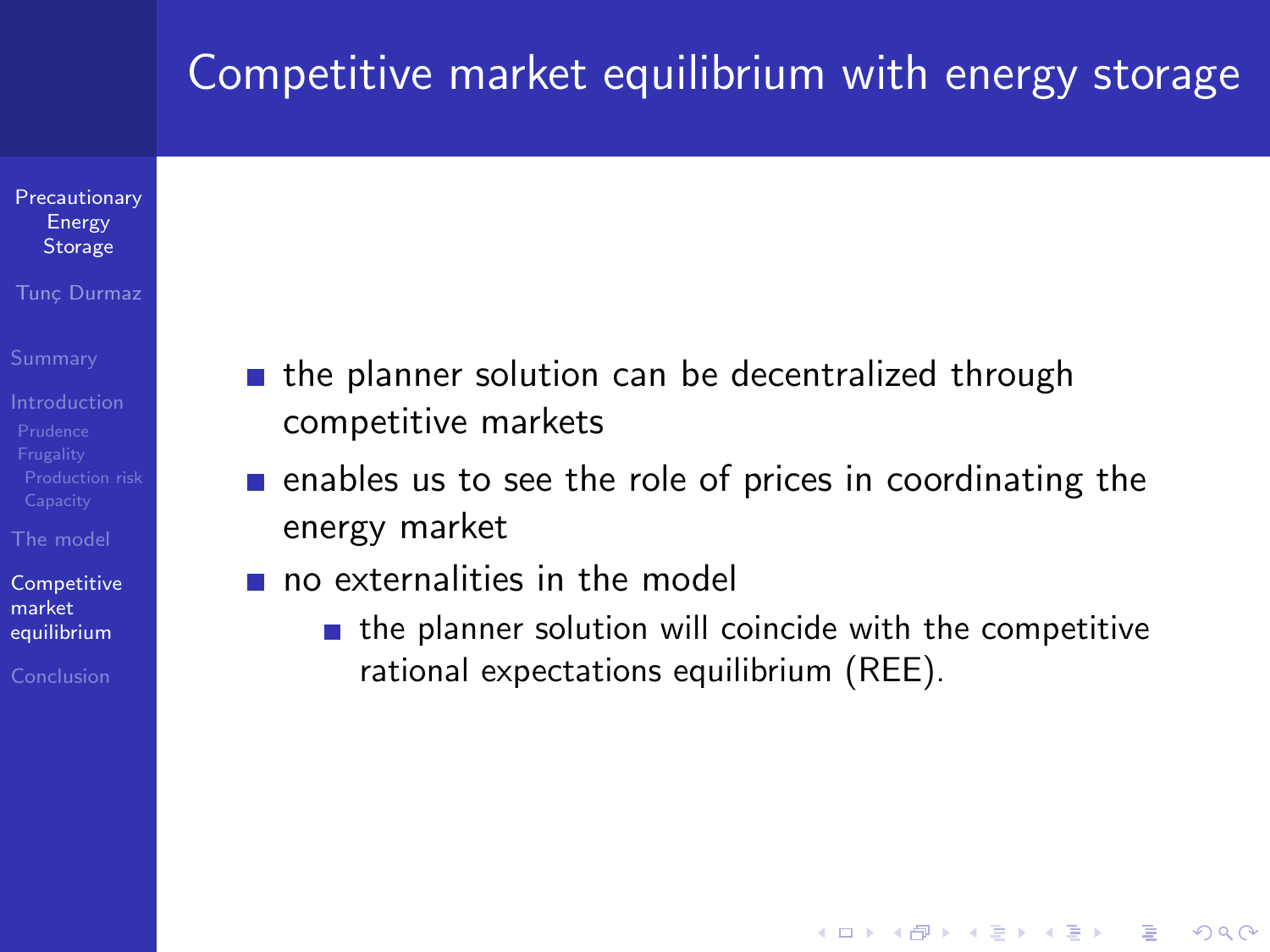**[Precautionary](#page-0-0)** Energy Storage

Tunc Durmaz

[The model](#page-31-0)

[Competitive](#page-40-0) market equilibrium

optimization problem of a representative consumer with quasilinear preferences.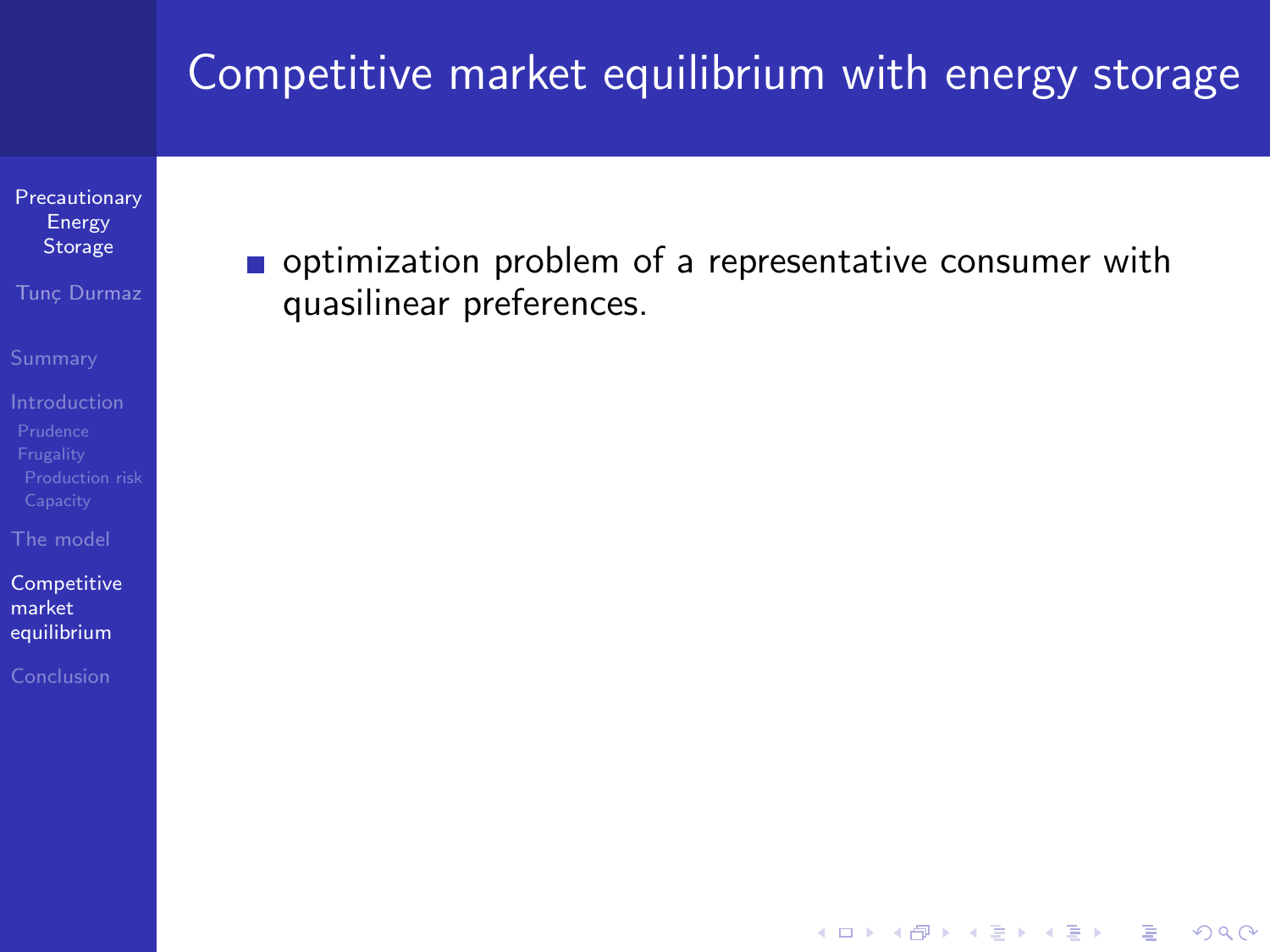[Precautionary](#page-0-0) Energy Storage

Tunc Durmaz

[Prudence](#page-6-0)

[The model](#page-31-0)

**[Competitive](#page-40-0)** market equilibrium

[Conclusion](#page-53-0)

- optimization problem of a representative consumer with quasilinear preferences.
	- **standard assumption when discussing issues related to a** single market in a general equilibrium framework.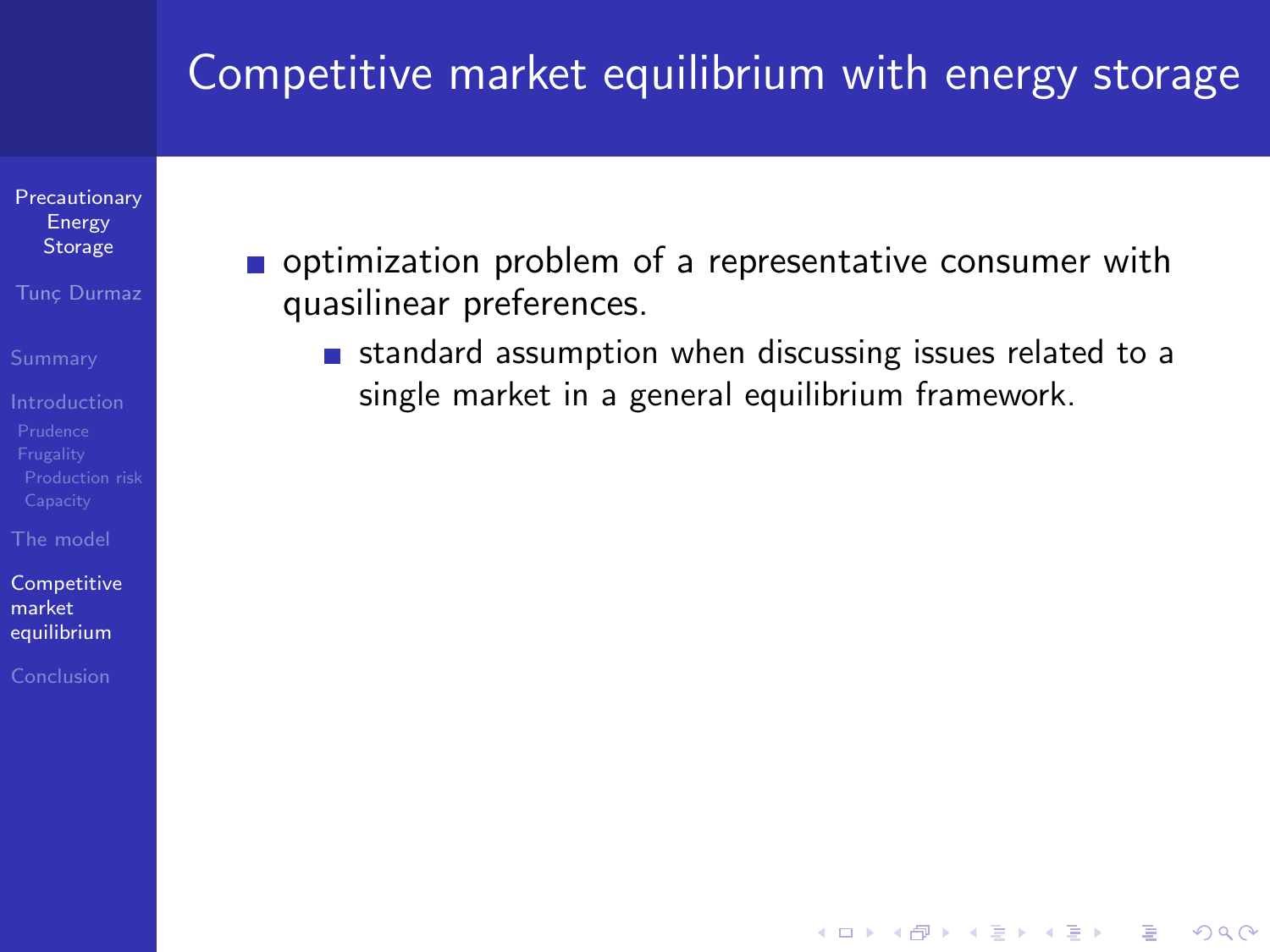**[Precautionary](#page-0-0)** Energy **Storage** 

Tunc Durmaz

[Prudence](#page-6-0)

[The model](#page-31-0)

**[Competitive](#page-40-0)** market equilibrium

[Conclusion](#page-53-0)

- optimization problem of a representative consumer with quasilinear preferences.
	- **standard assumption when discussing issues related to a** single market in a general equilibrium framework.
- $U(q)$  is the monetary value of utility derived from q kWh of electricity.

**KORK ERKER ADE YOUR**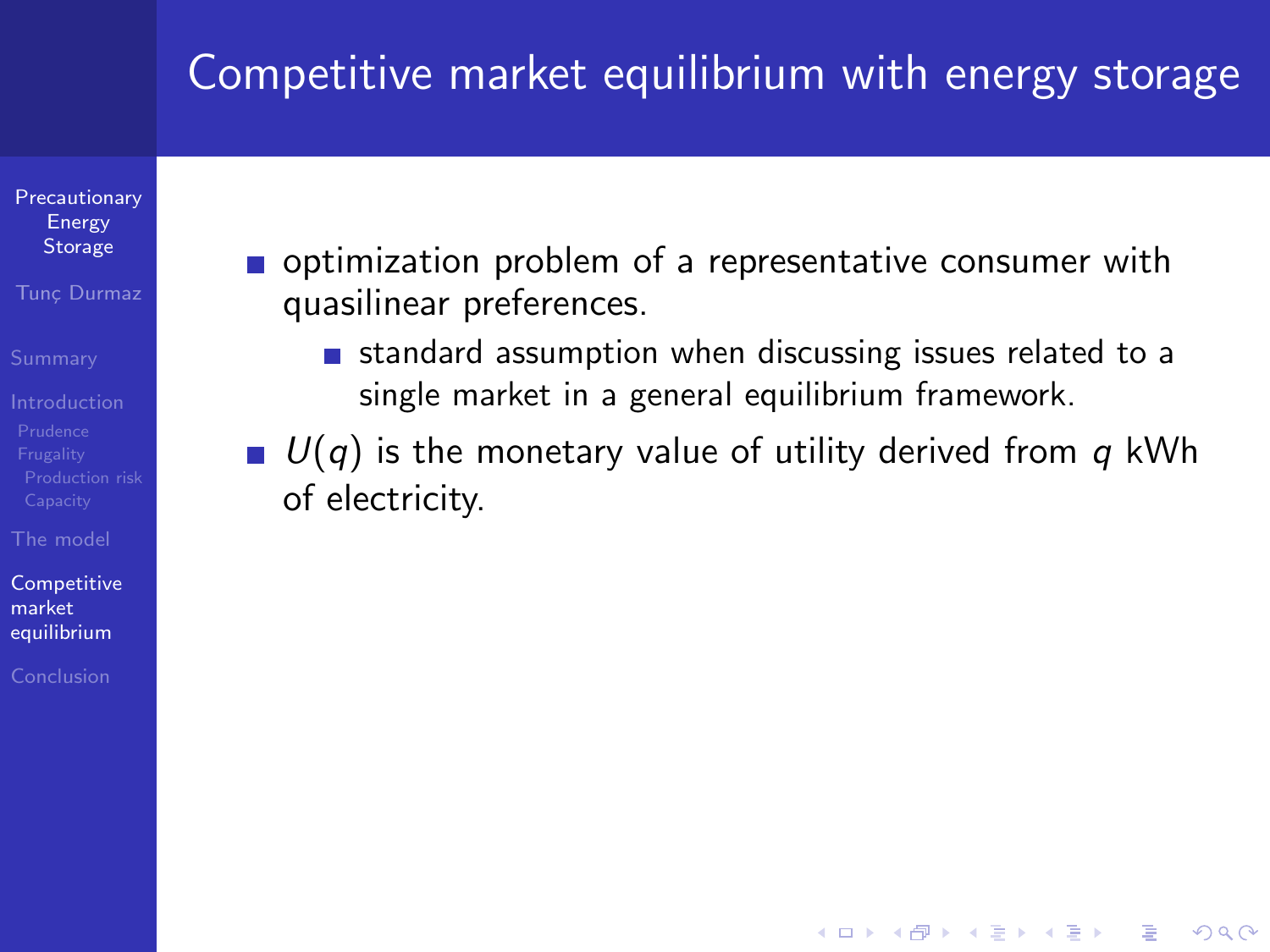**[Precautionary](#page-0-0)** Energy **Storage** 

Tunc Durmaz

[Prudence](#page-6-0)

[The model](#page-31-0)

**[Competitive](#page-40-0)** market equilibrium

[Conclusion](#page-53-0)

- optimization problem of a representative consumer with quasilinear preferences.
	- **standard assumption when discussing issues related to a** single market in a general equilibrium framework.
- $U(q)$  is the monetary value of utility derived from q kWh of electricity.

first-order necessary conditions for the consumer problem

 $U'(q_0^*) = P_0^*,$  $U'(q_1^*-\epsilon)=P_1^*$ 

 $q_t^*\equiv q(P_t^*)$  is the <mark>aggregate demand function</mark> for energy given the market price.

**KORK ERKER ADE YOUR**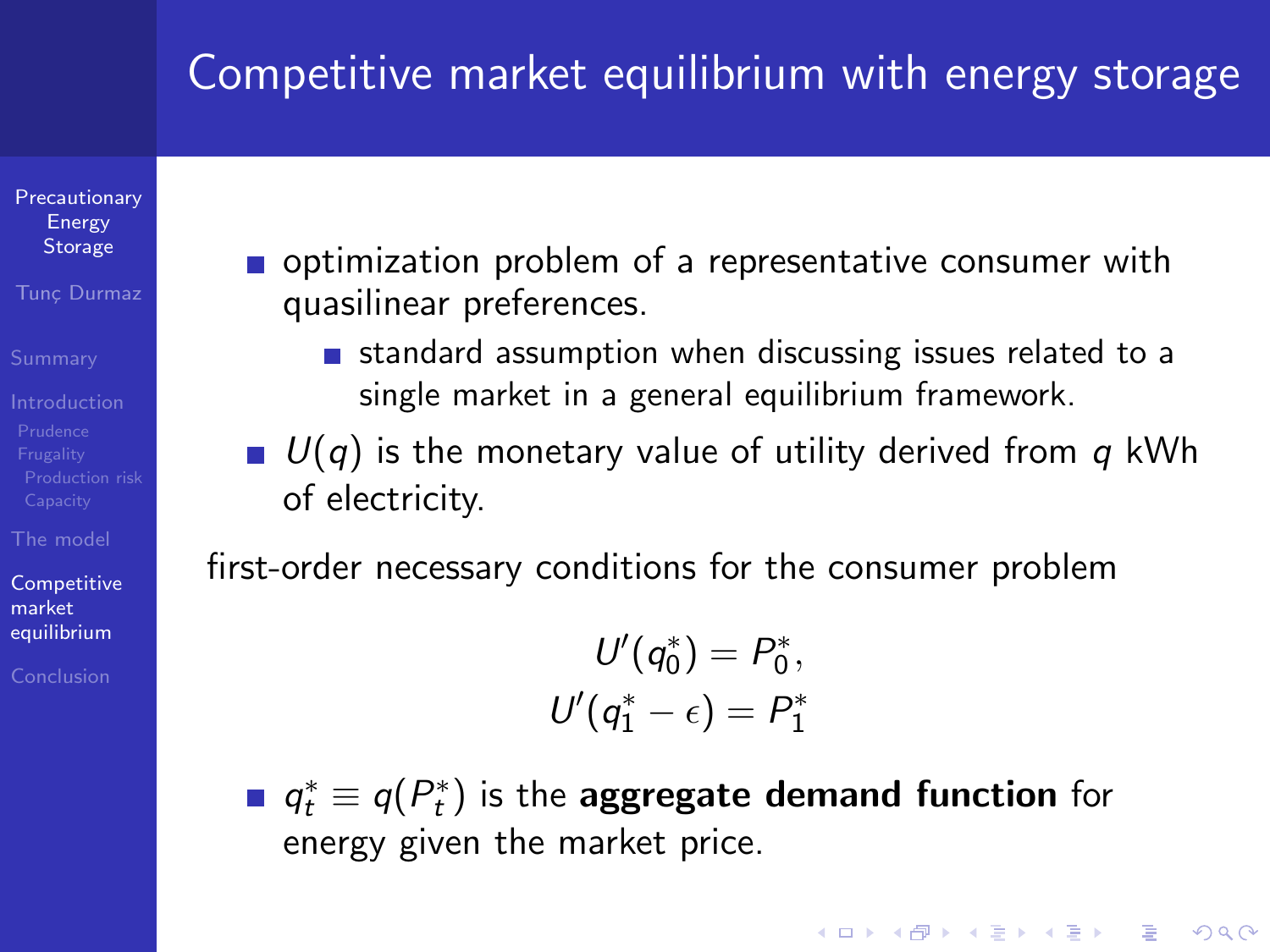**[Precautionary](#page-0-0)** Energy Storage

Tunc Durmaz

[The model](#page-31-0)

[Competitive](#page-40-0) market equilibrium

### Intertemporal efficiency condition in a competitive market

$$
P_0 \simeq \phi \left[ 1 + \frac{1}{2} \sigma^2 \left( \psi_u \frac{U'''}{U'} + \psi_c \frac{C'''}{C'} \right) \right] P_1,
$$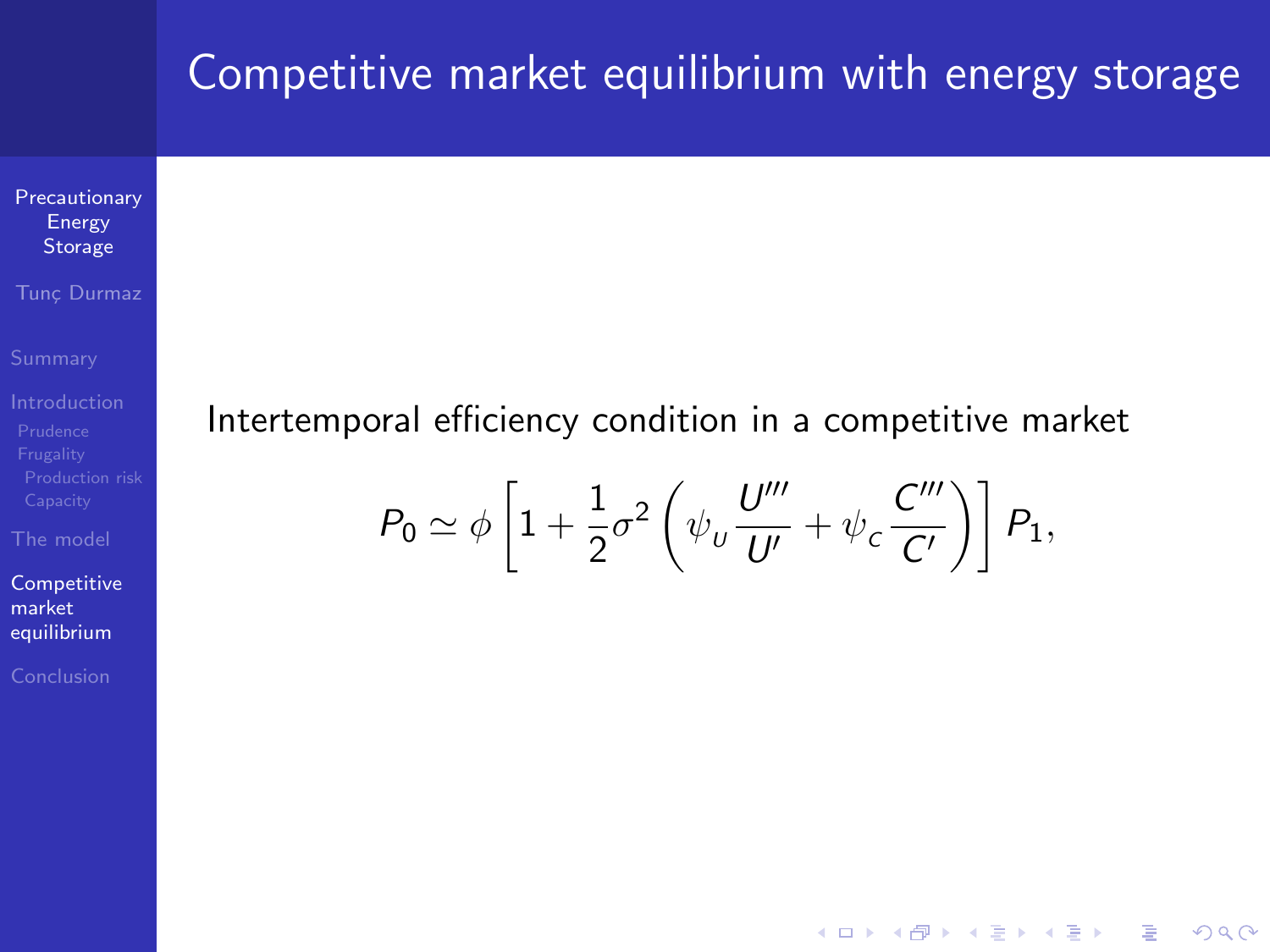## Assume  $U^{\prime\prime\prime}>0$  and  $C^{\prime\prime\prime}=0$

[Precautionary](#page-0-0) Energy **Storage** 

Tunc Durmaz

[The model](#page-31-0)

**[Competitive](#page-40-0)** market equilibrium

[Conclusion](#page-53-0)

Assume that the consumers are prudent,  $U''' > 0$ , but capacity constraint is less of an issue,  $C''' = 0$ :

### Proposition

If  $U''' > 0$  and  $C''' = 0$ , then  $P_0$  is augmented by a lower  $\eta_d$ and a higher  $\phi$ ,  $\xi_r^p$ ,  $\sigma$  and  $\psi_\upsilon$ .

$$
P_0 \simeq \phi \left[ 1 + \frac{1}{2} \left( \frac{\sigma}{\overline{q}_1} \right)^2 \psi_u \frac{\xi_r^p}{\eta_d} \right] P_1,
$$

**KOD KARD KED KED E YORA**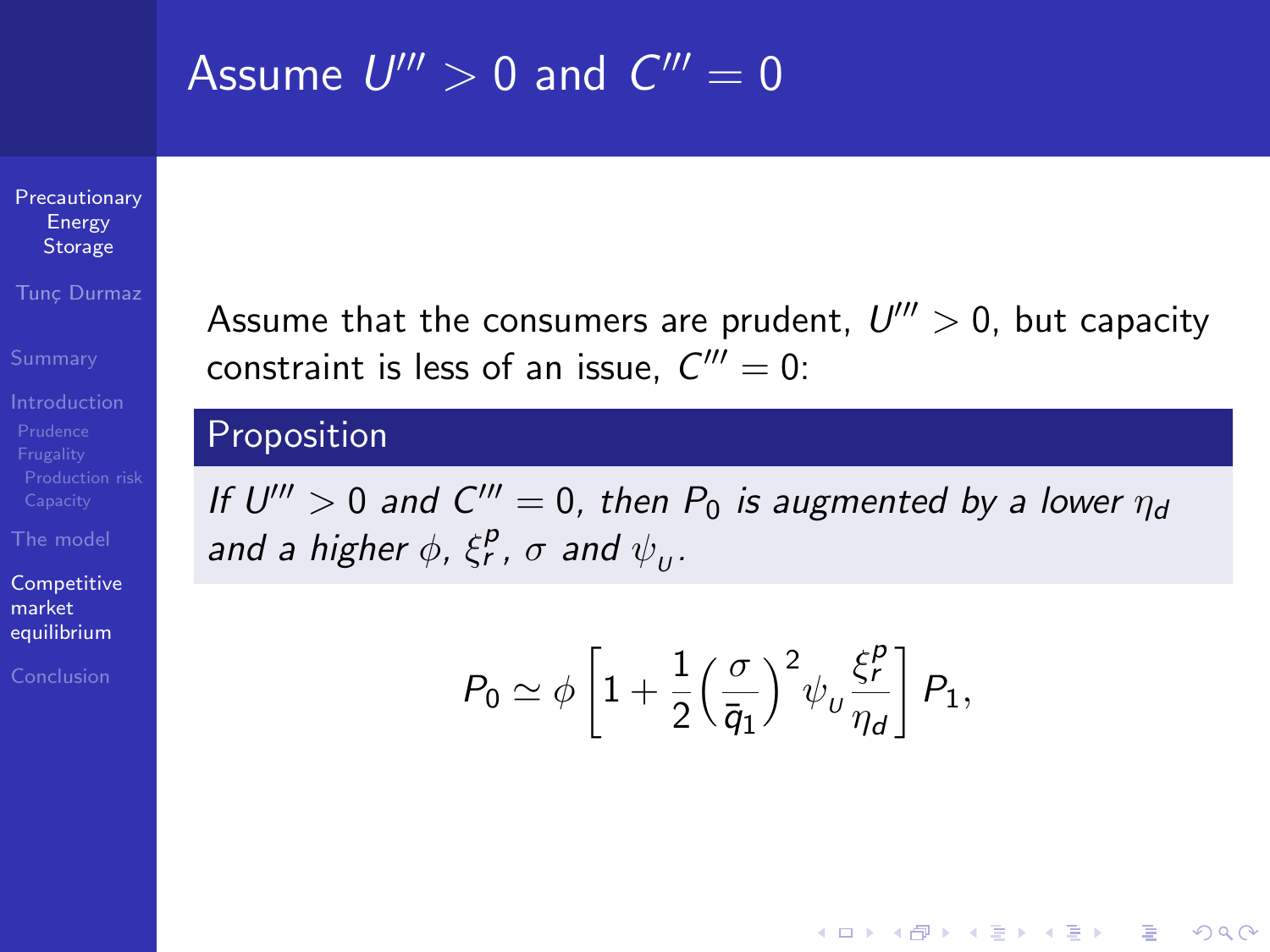## Assume  $U'''=0$  and  $C'''>0$

[Precautionary](#page-0-0) Energy **Storage** 

Tunc Durmaz

[The model](#page-31-0)

**[Competitive](#page-40-0)** market equilibrium

[Conclusion](#page-53-0)

Assume that the consumers are not prudent,  $U''' = 0$ , but producers are capacity constrained,  $C''' > 0$ :

### Proposition

If  $U''' = 0$  and  $C''' > 0$ , then  $P_0$  is augmented by a lower  $\eta_s$ , and a higher  $\phi$ ,  $\xi_{\bm r}^{\bm f}$ ,  $\sigma$  and  $\psi_{\bm c}$ .

$$
P_0 \simeq \phi \left[ 1 + \frac{1}{2} \left( \frac{\sigma}{\bar{y}_1} \right)^2 \psi_c \frac{\xi_r^f}{\eta_s} \right] P_1
$$

**KORK ERKER ADE YOUR**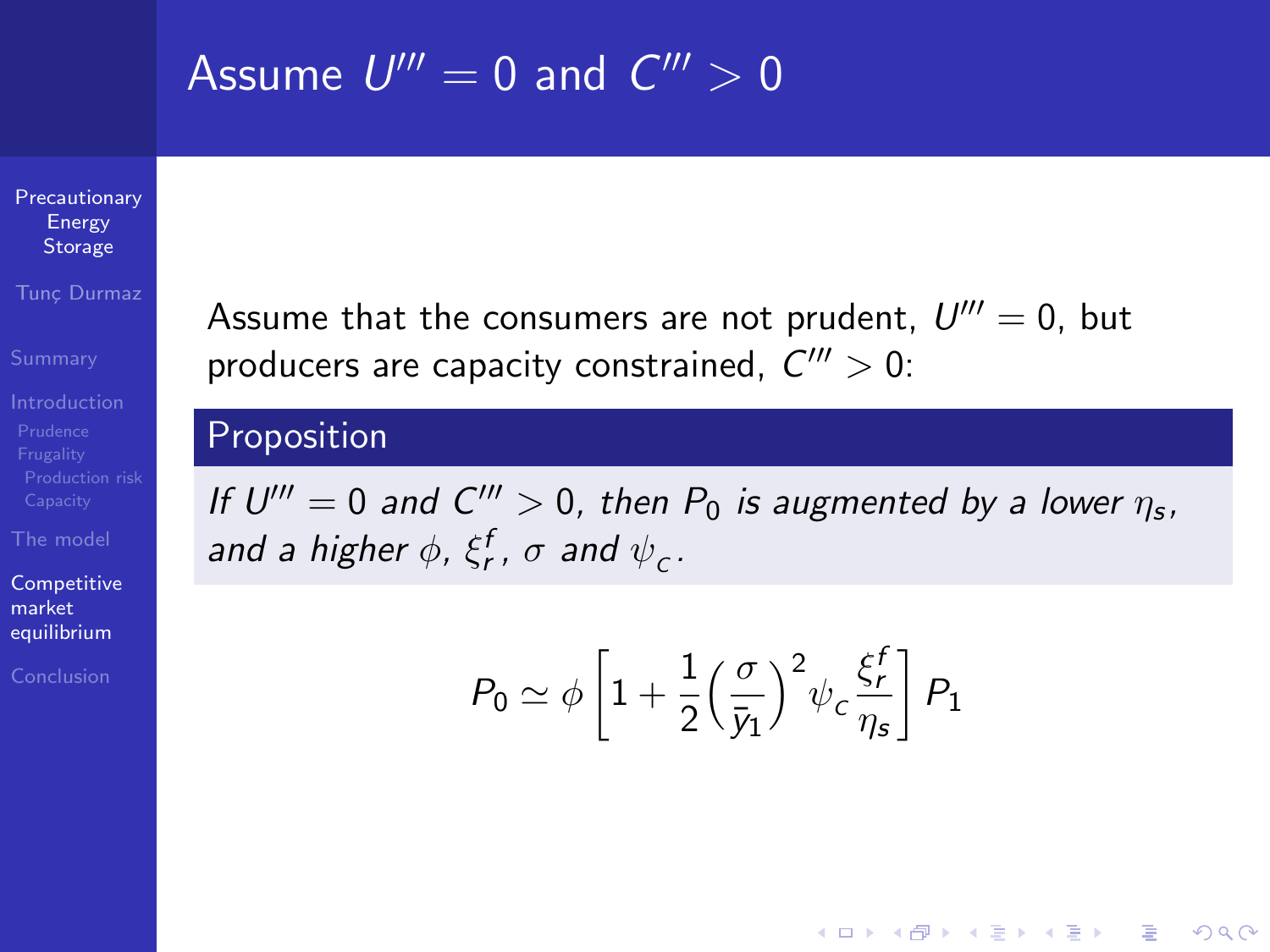**General case:** 
$$
U''' > 0
$$
 and  $C''' > 0$ :  
\n $\text{Precautionary}\atop{\text{Energy}\atop\text{Fraglity}\atop\text{Fraglity}\atop\text{Chaglet}}}$ \n $\text{Summary}\atop{\text{Fraglity}\atop\text{Capacity}\atop\text{Capacity}}}$ \n
$$
P_0 \simeq \phi \left[1 + \frac{1}{2} \left( \left(\frac{\sigma}{\overline{q}_1}\right)^2 \psi_U \frac{\xi_P^p}{\eta_d} + \left(\frac{\sigma}{\overline{y}_1}\right)^2 \psi_C \frac{\xi_f^f}{\eta_s}\right)\right] P_1
$$
\n $\text{Complete}\atop{\text{conclusion}\atop\text{Cauchition}}}$ 

KOXKOXKEXKEX E DAG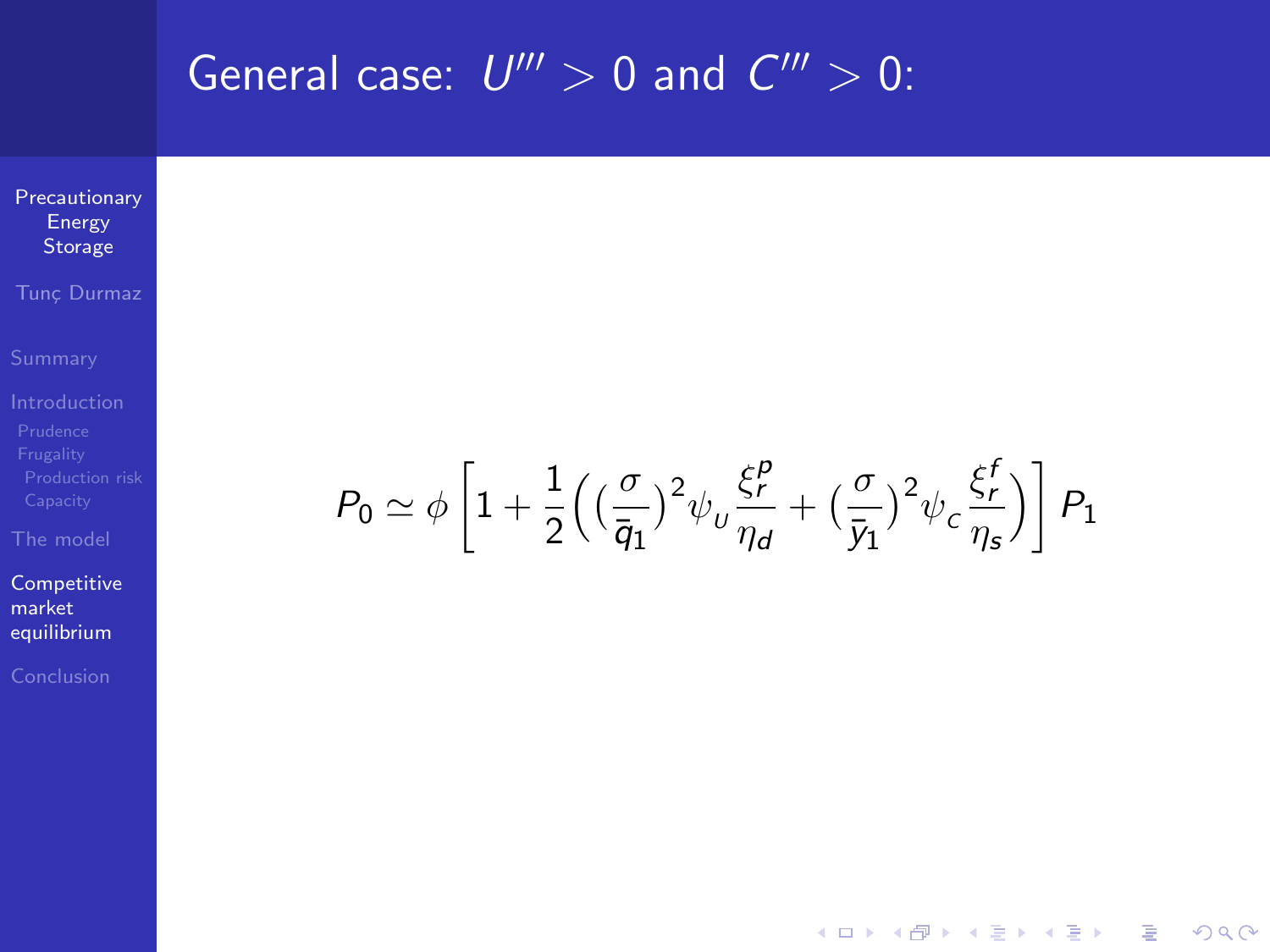### Conclusion

#### **[Precautionary](#page-0-0)** Energy **Storage**

#### Tunc Durmaz

- 
- 
- [The model](#page-31-0)
- 

<span id="page-53-0"></span>[Conclusion](#page-53-0)

- even though energy storage is addressed in many studies, the extent to which precautionary motives can spur energy storage is not well known.
- $\blacksquare$  in designing coherent energy policies and making utility planning decisions, both governments and power utilities can benefit from knowledge regarding the impacts of precautionary motives on electricity prices, and electricity generation and storage decisions.
- $\blacksquare$  the model provides a simple setup to assess these impacts

**KORK ERKER ADE YOUR**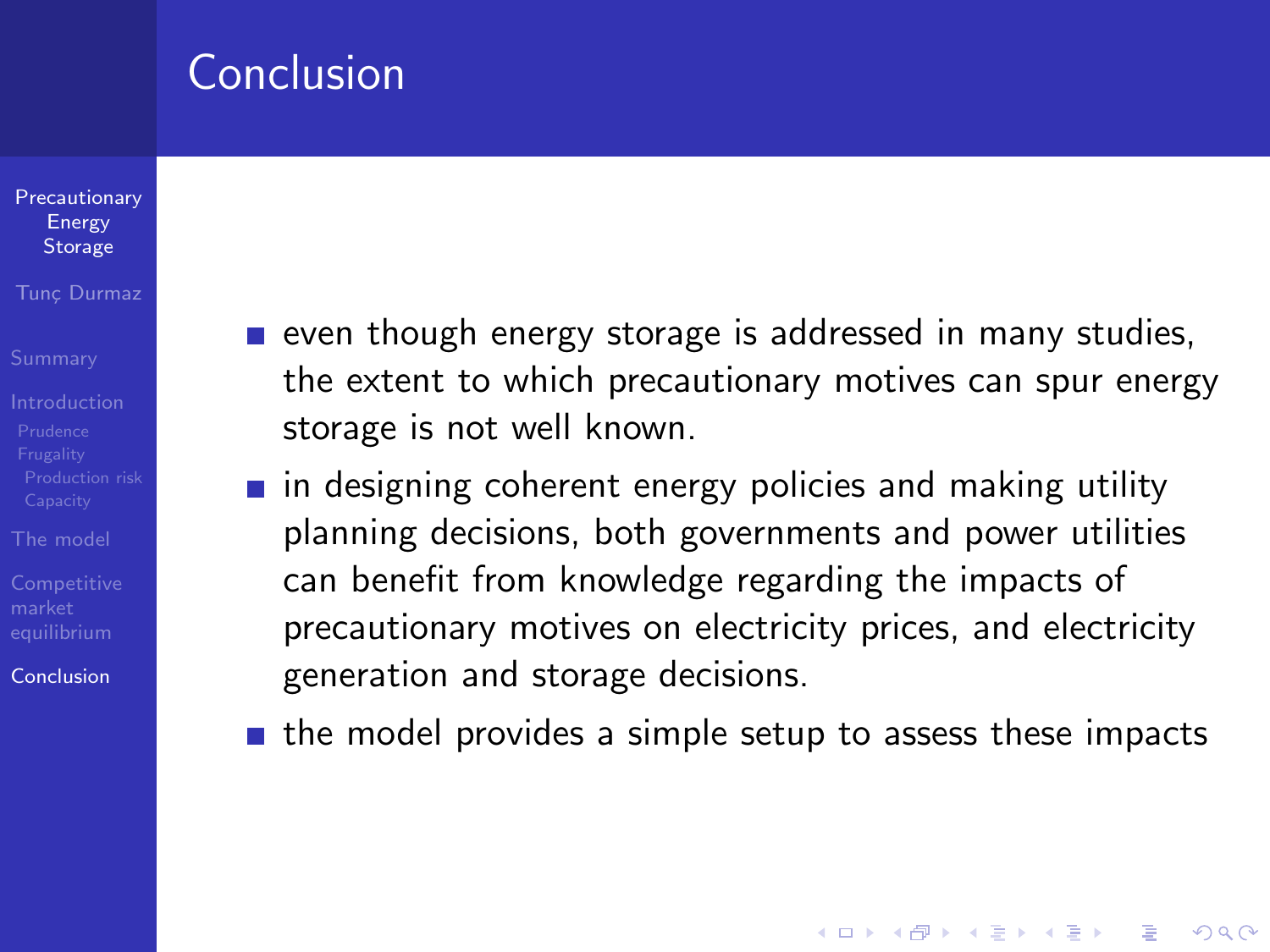### Thank you for your attention

[Precautionary](#page-0-0) Energy Storage

Tunc Durmaz

[The model](#page-31-0)

[Conclusion](#page-53-0)

# Thank you for your attention!

**KOD KARD KED KED E YORA**